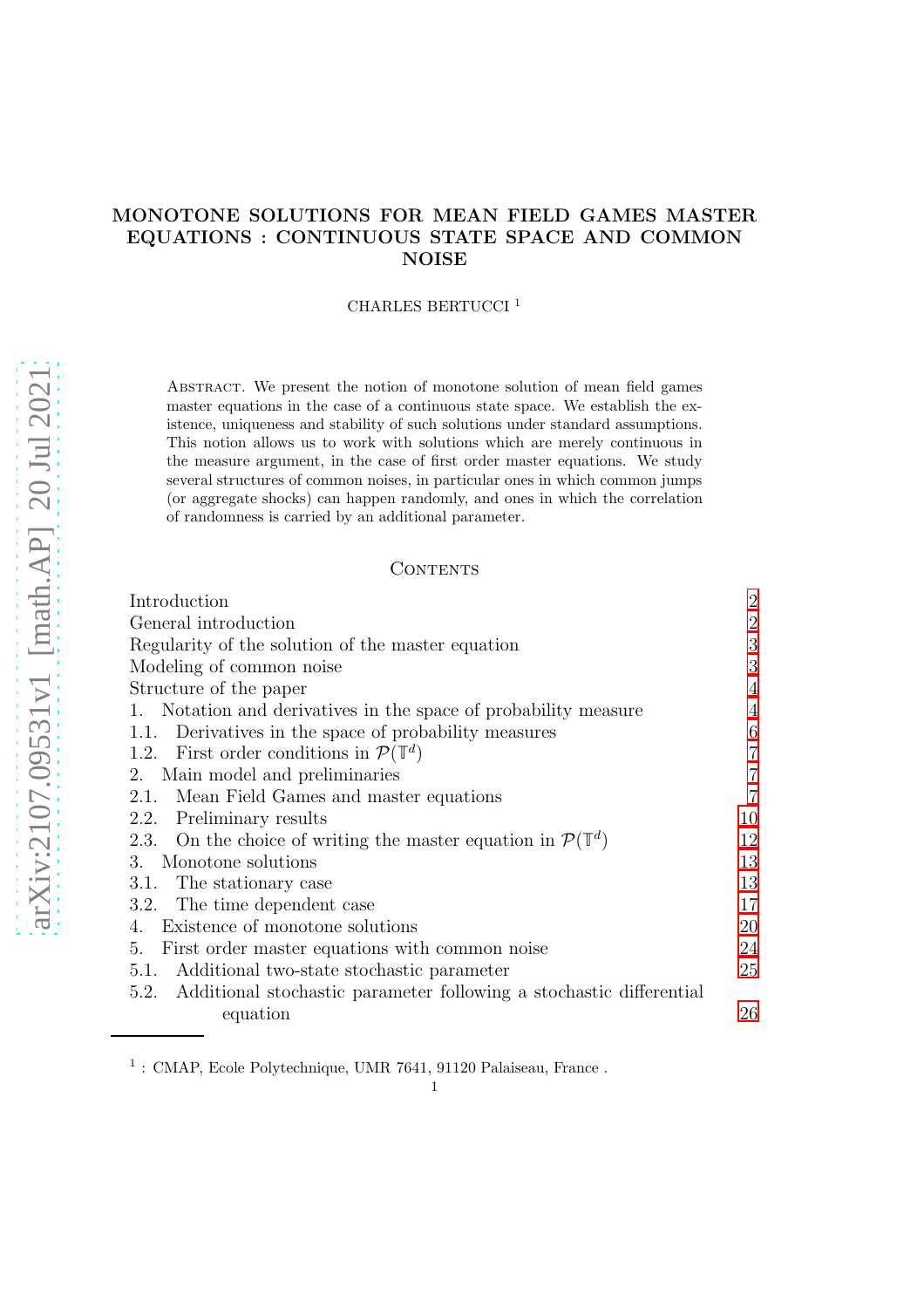| 5.3. Common jumps                                                       | 28 |
|-------------------------------------------------------------------------|----|
| 5.4. An a priori estimate for the solution of the master equation with  |    |
| common noise                                                            | 30 |
| 5.5. Existence of solutions of first order master equations with common |    |
| noise                                                                   | 33 |
| 5.6. Asymptotic differential operators from common jumps                | 35 |
| 6. Master equations of second order                                     | 37 |
| 7. Conclusion and future perspectives                                   | 41 |
| References                                                              | 42 |

#### <span id="page-1-0"></span>**INTRODUCTION**

This paper introduces the notion of monotone solution for mean field games (MFG in short) master equations in the case of a continuous state space. Using this notion, we establish results of existence and uniqueness for merely continuous solutions of master equations, which are non-linear first order infinite dimensional partial differential equations (PDE in short) at the core of the MFG theory. Even though this paper is self-contained, it is the follow-up of [\[2\]](#page-41-1) in which we presented a similar notion in the simpler case of a finite state space.

<span id="page-1-1"></span>General introduction. MFG are dynamic games involving a crowd of nonatomic agents. If such games have a tremendous number of applications in several fields, they naturally arise in Economics, and they actually did so in the eighties and nineties. A general mathematical framework to study such games (as well as the terminology MFG) has been introduced by J.-M. Lasry and P.-L. Lions in [\[19](#page-42-0), [20\]](#page-42-1). We present here some general aspects of this theory, focusing on Nash Equilibria of such games. The study of the Nash equilibria of a MFG reduces to the analysis of a PDE called the master equation [\[20](#page-42-1), [6\]](#page-41-2). This fact may seem surprising since Nash equilibria are defined as fixed points of certain abstract mappings and thus possess in general few properties. The link between those equilibria and the master equation is a consequence of strong uniqueness properties of this monotone regime, in which, formally, players are adversarial to one another. The master equation is generally an infinite dimensional non linear PDE as soon as the state space of the players is continuous. Another striking property of MFG is that when the randomness (or noise) affecting the players is distributed in an i.i.d. fashion among them, Nash equilibria can be characterized with a system of forward-backward PDE in finite dimension [\[19,](#page-42-0) [20,](#page-42-1) [15,](#page-42-2) [24\]](#page-42-3). Let us note that in this situation, several Nash equilibria can coexist. An important aspect of the MFG theory is the so-called probabilistic approach [\[8,](#page-41-3) [16\]](#page-42-4), which we shall not particularly use in this paper. Finally, we end this general introduction by mentioning the question, that we do not treat here, of the convergence of N-players games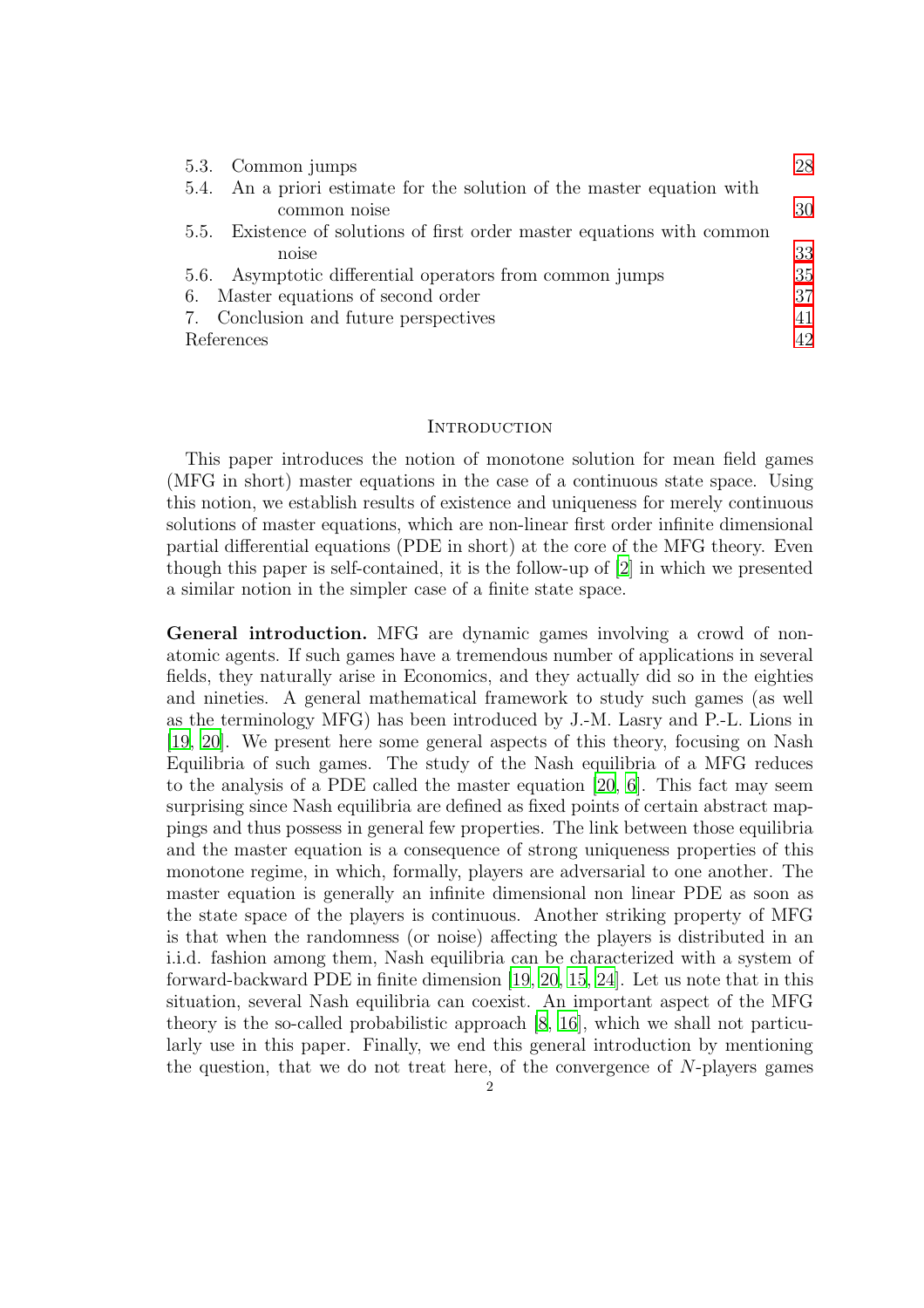toward MFG, which is a possible way to justify the PDE arising in MFG theory and which has been partially solved at this point [\[6](#page-41-2), [17](#page-42-5)].

<span id="page-2-0"></span>Regularity of the solution of the master equation. In the aforementioned monotone regime, the uniqueness result established by Lasry and Lions [\[19](#page-42-0)] makes it meaningful to define a value function associated to a MFG. This value function associates tthe value of the game  $U(t, x, m)$  to a player in a state x, when the remaining time in the game is  $t$  and the measure  $m$  describes the repartition of the other players. In this monotone regime, if it is smooth, the value function can be characterized as the unique solution of the master equation [\[20,](#page-42-1) [6\]](#page-41-2). A natural and fundamental question in the MFG theory is the following : If the value function is not smooth, can it still be characterized as the unique weak solution of the master equation ? The difficulty here lies in the definition of weak solutions one has to choose. In this paper, we answer positively to this question in the monotone regime. Namely, to define our monotone solutions, we only need continuity of the value function in the measure argument for first order master equations and first order regularity with respect to the measure argument for second order master equations. This paper is the extension of [\[2](#page-41-1)] in which we treated this problem in the case of a finite state space.

In the last years, the question of the regularity of solutions of master equations has raised quite a lot of interest. In [\[6\]](#page-41-2), the authors shew that, under strong assumptions, the value function turns out to be smooth and, thus, the unique solution of the master equation. Alternatively, the monotone regime proved to be regularizing in the finite state space case [\[20](#page-42-1), [3,](#page-41-4) [4\]](#page-41-5). More recently, several teams have addressed the issue of defining weak solutions of master equations in several context (which are not the monotone regime) : [\[10,](#page-41-6) [9](#page-41-7)] propose ways of selecting a weak solution in finite state space, particularly in the potential case ; [\[22](#page-42-6), [13,](#page-42-7) [14](#page-42-8)] introduce notions of weak solutions of the master equation which do not rely on monotonicity assumptions. Up to this point, no general framework has been proposed.

<span id="page-2-1"></span>Modeling of common noise. An objective of this paper is to introduce a notion of weak solution for the MFG master equations (in the monotone regime). As already mentioned, in the absence of a common noise, the study of the master equation is not necessary. Hence, it is natural to present our notion of solution in cases involving a common noise. Up to now, most of the mathematical literature on MFG [\[6,](#page-41-2) [8,](#page-41-3) [7,](#page-41-8) [5\]](#page-41-9) is concerned with the following common noise: the state of all players is affected by a common Brownian motion. This noise has several specificities: it yields second order terms (with respect to the measure variable) in the master equation; it is not particularly regularizing (at least this has not been established up to now and it is quite unlikely since the arising terms are only "degenerate elliptic"); it induces a singular behavior for the underlying measure which describes the repartition of players in the state space. Indeed in this context, this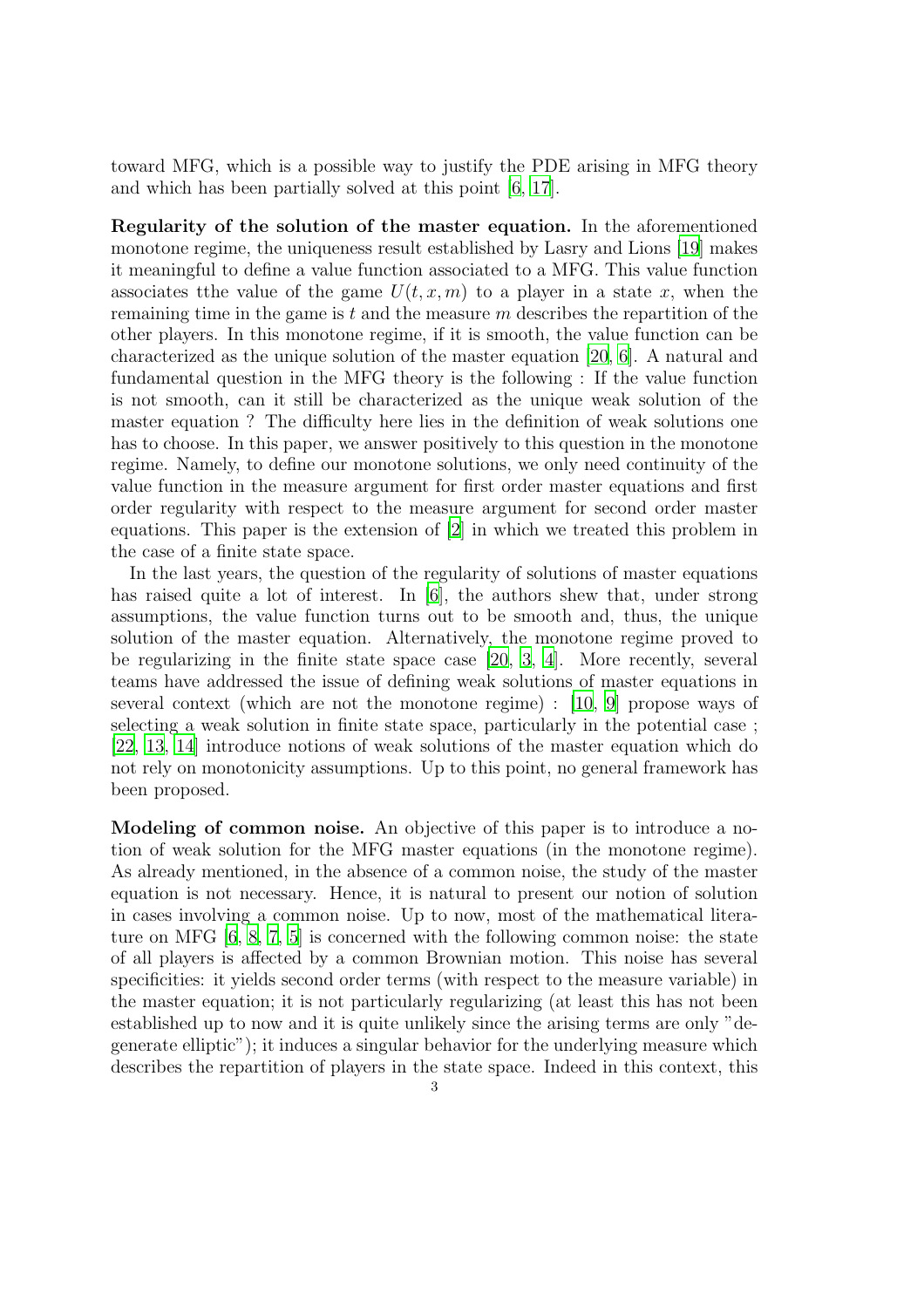measure is randomly pushed with a force which is a Brownian motion. If this type of noise is certainly helpful to model numerous situations, we here argue that it is undeniably not the most general situation and that several other models can be of interest in many applications, and that those models do not raise mathematical questions as difficult as the one we just mentioned. Let us precise that the second to last Section of this paper is concerned with this often-studied common noise.

A first type of common noise we insist on later on in the paper, is a setting in which the correlation in the randomness affecting the players is carried by an additional parameter. Typical examples for such kinds of models are MFG involving players which interact on a market through stochastic environmental variables, such as price for instance. In such a context, it is natural to expect that the value of the game depends on this additional parameter, and therefore that the associated master equation depends on derivatives (possibly second order ones) of the value function with respect to the price. Clearly, if this additional parameter is finite dimensional, then the master equation stays a first order PDE (with respect to the measure variable) despite modeling a MFG with common noise.

A second type of noise we want to model is one similar to the common noise introduced in [\[3\]](#page-41-4) in the case of a finite state space. This type of noise consists in assuming that at random times, which are common to all players, a transformation is going to affect all players in the game. Such a type of noise is adequate to model aggregate shocks (to use a terminology from Economics) which may occur at random times. In addition to its intrinsic (mathematical) interest, this type of noise is helpful to approximate other types of common noises, such as the one in which all the players are pushed by the same Brownian motion.

<span id="page-3-0"></span>Structure of the paper. In Section [1,](#page-3-1) we introduce some notation as well as recall some results concerning derivatives in the space of probability measure. In Section [2,](#page-6-1) we present the main MFG model underlying the master equations we study, as well as some known results concerning MFG master equations. We proceed by introducing our notion of monotone solution in Section [3.](#page-12-0) We discuss the question of the existence of monotone solutions in Section [4.](#page-19-0) Sections [5](#page-23-0) and [6](#page-36-0) deal with respectively monotone solutions of master equations of first and second order, in the presence of a common noise. We conclude this paper and present perspectives and extensions of this work in Section [7.](#page-40-0)

# <span id="page-3-1"></span>1. Notation and derivatives in the space of probability measure

In this somehow introductive section, we present some notations, especially concerning derivatives in a set of probability measures, as well as some basic results on those derivatives that we shall need later on.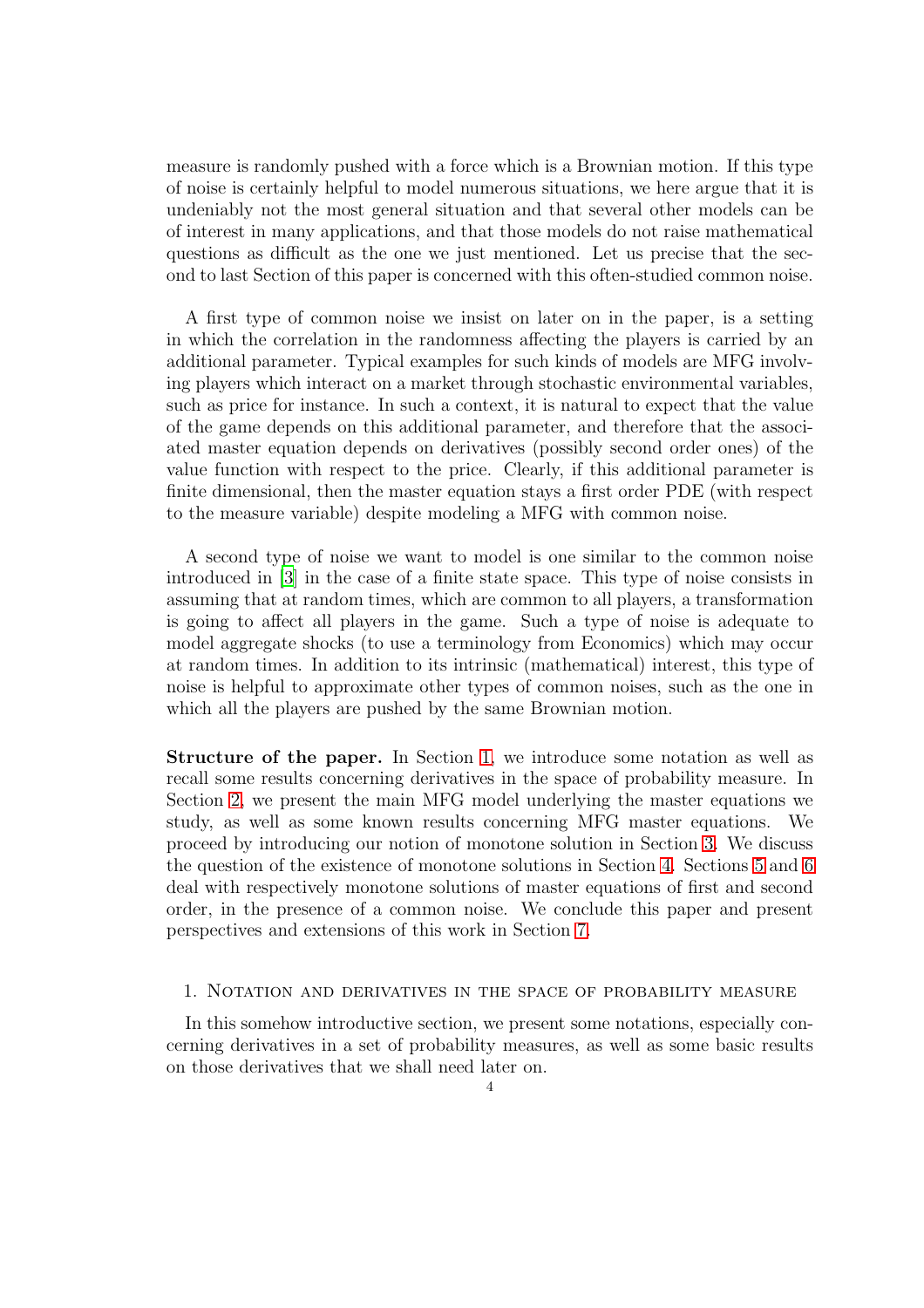- We denote by  $d$  an integer greater than 1 which refers to the dimension of the players' state space.
- We denote by  $\mathbb{T}^d$  the d dimensional torus whose inner scalar product is denoted by  $\cdot$ , i.e.  $x \cdot y$  denotes the scalar product between  $x, y \in \mathbb{T}^d$ .
- The set of measures on  $\mathbb{T}^d$  is denoted by  $\mathcal{M}(\mathbb{T}^d)$ . For  $m \in \mathcal{M}(\mathbb{T}^d)$ , we denote its support by  $Supp(m)$ .
- We denote by  $\mathcal{P}(\mathbb{T}^d)$  the set of probability measures on  $\mathbb{T}^d$ . This set is equipped with the Monge-Kantorovich (or 1-Wasserstein) distance  $\mathbf{d}_1$  defined with

(1.1) 
$$
\forall \mu, \nu \in \mathcal{P}(\mathbb{T}^d), \mathbf{d}_1(\mu, \nu) = \sup_{\phi} \int_{\mathbb{T}^d} \phi(x) (\mu - \nu)(dx),
$$

where the supremum is taken over all Lipschitz functions  $\phi: \mathbb{T}^d \to \mathbb{R}$  with a Lipschitz constant at most one. We recall that  $(\mathcal{P}(\mathbb{T}^d), \mathbf{d}_1)$  is a compact metric set.

- We denote by  $\langle \cdot, \cdot \rangle$  the scalar product of  $L^2(\mathbb{T}^d)$  and by a slight abuse of notation, all its extensions on functional spaces in duality. That is, if f and  $\mu$  are in  $L^2(\mathbb{T}^d)$ , then  $\langle f, \mu \rangle$  is their  $L^2(\mathbb{T}^d)$  scalar product, but if  $f \in C^0(\mathbb{T}^d)$ and  $\mu \in \mathcal{P}(\mathbb{T}^d)$ , then  $\langle f, \mu \rangle$  is the integral of f against the measure  $\mu$ ; and if for instance  $f \in C^2(\mathbb{T}^d)$  and  $\mu \in \mathcal{P}(\mathbb{T}^d)$ , then  $\langle f, \Delta \mu \rangle$  is the evaluation of the distribution of second order  $\Delta \mu$  on f.
- For a function of two variables  $f : (\mathbb{T}^d)^2 \to \mathbb{R}$ , we define, whenever it makes sense

(1.2) 
$$
\langle \mu | f(\cdot, \cdot) | \nu \rangle = \langle f_1, \nu \rangle,
$$

where  $f_1 : y \to \langle f(\cdot, y), \mu \rangle$ . The important remark is that  $\mu$  is tested against the first argument of f whereas  $\nu$  is tested against its second argument.

• An application  $f: \mathcal{P}(\mathbb{T}^d) \to \mathcal{C}^0(\mathbb{T}^d)$  is said to be monotone if

(1.3) 
$$
\forall \mu, \nu \in \mathcal{P}(\mathbb{T}^d), \langle f(\mu)(\cdot) - f(\nu)(\cdot), \mu - \nu \rangle \ge 0.
$$

- For  $n \in \mathbb{N}, \alpha \in [0, 1)$  and a function  $\phi : \mathbb{T}^d \to \mathbb{R}$  we denote by  $\|\phi\|_{n+\alpha}$  its  $C^{n,\alpha}$  norm.
- For  $n \in \mathbb{N}, \alpha \in [0, 1)$  and a function  $\phi : \mathbb{T}^d \times \mathbb{T}^d \to \mathbb{R}$  we denote by  $\|\phi\|_{(n+\alpha,n+\alpha)}$  its  $C^{n,\alpha}$  norm.
- We introduce the space  $\mathcal{B}$  of functions  $U : \mathbb{T}^d \times \mathcal{P}(\mathbb{T}^d) \to \mathbb{R}$  such that U is globally continuous and

(1.4) 
$$
\sup_{m \in \mathcal{P}(\mathbb{T}^d)} ||U(\cdot, m)||_2 < \infty.
$$

• We also introduce the space  $\mathcal{B}_t$  of functions  $U : [0, \infty) \times \mathbb{T}^d \times \mathcal{P}(\mathbb{T}^d) \to \mathbb{R}$ such that U is globally continuous and for all  $T > 0$ :

(1.5) 
$$
\sup_{m \in \mathcal{P}(\mathbb{T}^d), t \in [0,T]} \|U(t,\cdot,m)\|_2 < \infty.
$$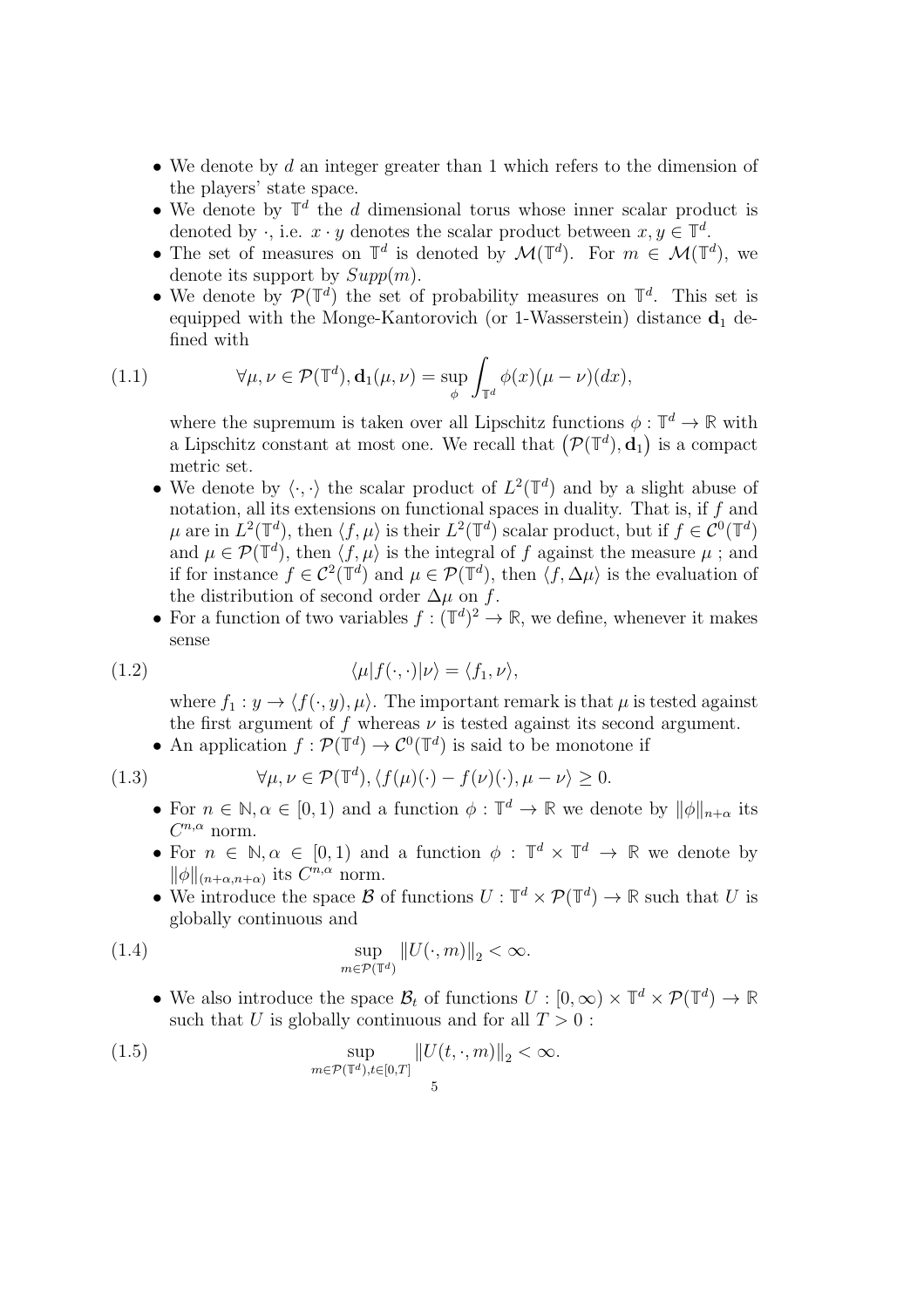• We also introduce the space  $\mathcal{B}'_t$  of functions  $U : [0, \infty) \times \mathbb{T}^d \times \mathbb{T}^d \times \mathcal{P}(\mathbb{T}^d) \to \mathbb{R}$ such that U is globally continuous and for all  $T > 0$ :

(1.6) 
$$
\sup_{m \in \mathcal{P}(\mathbb{T}^d), t \in [0,T]} ||U(t,\cdot,\cdot,m)||_2 < \infty.
$$

- The usual convolution product in  $\mathbb{T}^d$  is denoted by  $\star$ .
- The image measure of a measure m by a map T is denoted  $T_{\#}m$ .

<span id="page-5-0"></span>1.1. Derivatives in the space of probability measures. We say that a function  $U: \mathcal{P}(\mathbb{T}^d) \to \mathbb{R}$  is derivable at m if there exists a continuous map  $\phi: \mathbb{T}^d \to \mathbb{R}$ such that for all  $\mu \in \mathcal{P}(\mathbb{T}^d)$ 

<span id="page-5-1"></span>(1.7) 
$$
\lim_{\theta \to 0, \theta > 0} \frac{U((1 - \theta)m + \theta\mu) - U(m)}{\theta} = \langle \phi, \mu - m \rangle.
$$

Clearly, there is no uniqueness of such a function  $\phi$  as it is defined up to a constant. We denote  $\phi = \frac{\delta U}{\delta m}(m)$  when it is such that  $\langle \phi, m \rangle = 0$ .

We say that U is  $\mathcal{C}^1$  if the map  $m \to \frac{\delta U}{\delta m}(m)$  is continuous.

When  $\frac{\delta U}{\delta m}(m)$  is a  $\mathcal{C}^1$  function of  $\mathbb{T}^d$ , we denote its gradient by  $D_m U(m, x) :=$  $\nabla_x \frac{\delta U}{\delta m}(m)(x)$ . The function  $D_m U$  is the intrinsic derivative of U at m. It satisfies

<span id="page-5-2"></span>(1.8) 
$$
\lim_{h \to 0} \frac{U((Id + h\phi)_{\#}m) - U(m)}{h} = \langle D_m U(m) \cdot \phi, m \rangle,
$$

where  $\phi: \mathbb{T}^d \to \mathbb{T}^d$  is continuous function and  $T_{\#}m$  denotes the image measure of  $m$  by the map  $T$ .

If it exists, the second order derivatives of  $U : \mathcal{P}(\mathbb{T}^d) \to \mathbb{R}$  at m is a function  $\psi: (\mathbb{T}^d)^2 \to \mathbb{R}$  such that for any  $x \in \mathbb{T}^d$ ,  $\psi(x, \cdot) = \frac{\delta}{\delta m} \left( \frac{\delta U}{\delta m}(\cdot, x) \right) (\cdot)$ . We denote by  $\frac{\delta^2 U}{\delta m^2}$  the map  $\phi$  such that for any  $x \in \mathbb{T}^d$ ,  $\left\langle \frac{\delta^2 U}{\delta m^2}(m, x, \cdot), m \right\rangle = 0$ .

Let us finally introduce the following norm on functions  $U : \mathbb{T}^d \times \mathcal{P}(\mathbb{T}^d) \to \mathbb{R}$  for  $n \in \mathbb{N}$  and  $\alpha \in [0, 1)$ 

(1.9) 
$$
\mathrm{Lip}_{n+\alpha}(U) = \sup_{\mu,\nu \in \mathcal{P}(\mathbb{T}^d)} \frac{\|U(\mu) - U(\nu)\|_{n+\alpha}}{\mathbf{d}_1(\mu,\nu)}.
$$

We define in the same way for  $U : (\mathbb{T}^d)^2 \times \mathcal{P}(\mathbb{T}^d) \to \mathbb{R}$ 

(1.10) 
$$
\mathrm{Lip}_{n+\alpha}(U) = \sup_{\mu,\nu \in \mathcal{P}(\mathbb{T}^d)} \frac{\|U(\mu) - U(\nu)\|_{(n+\alpha,n+\alpha)}}{\mathbf{d}_1(\mu,\nu)}.
$$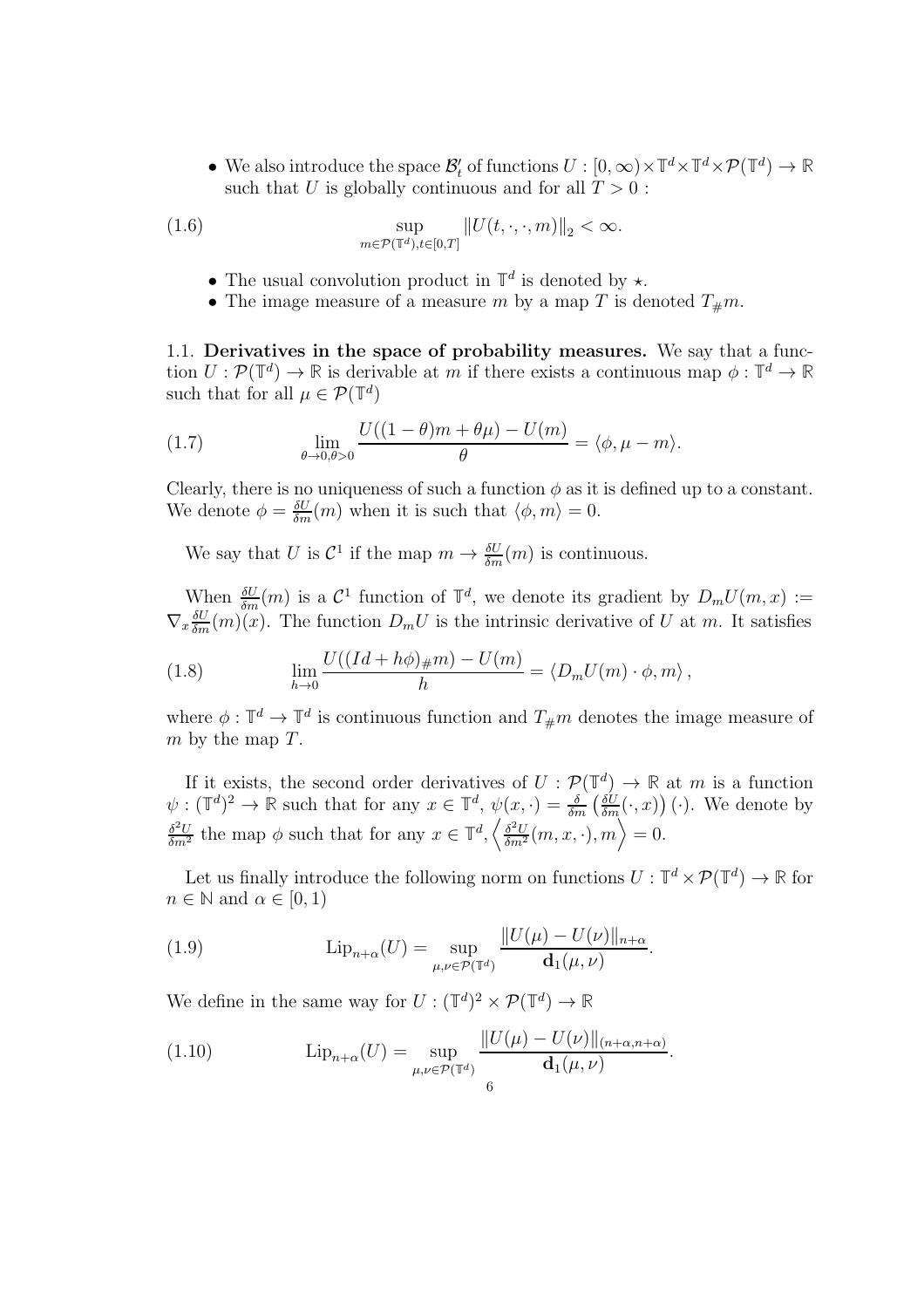<span id="page-6-0"></span>1.2. First order conditions in  $\mathcal{P}(\mathbb{T}^d)$ . Consider a  $C^1$  function  $U: \mathcal{P}(\mathbb{T}^d) \to \mathbb{R}$ and  $m_0 \in \mathcal{P}(\mathbb{T}^d)$  such that

<span id="page-6-3"></span>
$$
U(m_0) = \inf_{\mathcal{P}(\mathbb{T}^d)} U(m).
$$

One would like to have that  $\frac{\delta U}{\delta m}(m_0) = 0$ , however this is not true in general. This is mainly due to the fact that, formally,  $\mathcal{P}(\mathbb{T}^d)$  has many boundaries and that the optimality conditions associated to [\(1.11\)](#page-6-3) only yield an inequality in general. We can establish the following.

<span id="page-6-5"></span>**Proposition 1.1.** Let U be a  $\mathcal{C}^1$  function on  $\mathcal{P}(\mathbb{T}^d)$  which attains its minimum at  $m_0$ . Then  $0 \leq \frac{\delta U}{\delta m}(m_0)$  attains its minimum 0 on Supp $(m_0)$ . Moreover, if  $\frac{\delta U}{\delta m}(m_0)$ is  $C^1$ , then

<span id="page-6-4"></span>(1.12) 
$$
\langle D_m U(m_0), m_0 \rangle = -\left\langle \frac{\delta U}{\delta m}(m_0), \nabla m_0 \right\rangle = 0,
$$

if  $\frac{\delta U}{\delta m}(m_0)$  is  $C^2$ , then

(1.13) 
$$
\left\langle \frac{\delta U}{\delta m}(m_0), \Delta m_0 \right\rangle \ge 0,
$$

Proof. Let  $x \in \mathbb{T}^d$  and, recalling the definition of  $\frac{\delta U}{\delta m}(1.7)$  $\frac{\delta U}{\delta m}(1.7)$  for  $\mu = \delta_x$ , we obtain that  $\frac{\delta U}{\delta m}(m_0, x) \geq 0$ . Because we have the normalization condition  $\langle \frac{\delta U}{\delta m}(m_0), m_0 \rangle = 0$ , we deduce that U reaches its minimum 0 on  $Supp(m_0)$ . The rest of the claim follows quite easily from the optimality conditions in  $\mathbb{T}^d$ .<br>.<br>.

Remark 1.1. The relation [\(1.12\)](#page-6-4) could have been directly established using [\(1.8\)](#page-5-2) for a sufficiently large choice of functions  $\phi$ .

One could also provide general results for second order conditions in the spirit of what we just did. Such results are not presented because they are of no need in the following.

## 2. Main model and preliminaries

<span id="page-6-1"></span>In this section we present the typical master equations we are going to study as well as the underlying MFG model. We also give the main assumptions for the rest of the paper and recall an existing result of uniqueness and a variation of a Lemma form Stegall.

<span id="page-6-2"></span>2.1. Mean Field Games and master equations. We recall, on a well known example, the links between MFG and master equations. We assume that a crowd of non-atomic agents evolves in  $\mathbb{T}^d$  during the time interval  $[0, t_f]$ . The state  $(X_t)_{t\geq 0}$ of a player follows

(2.1) 
$$
dX_t = \alpha_t dt + \sqrt{2\sigma} dW_t,
$$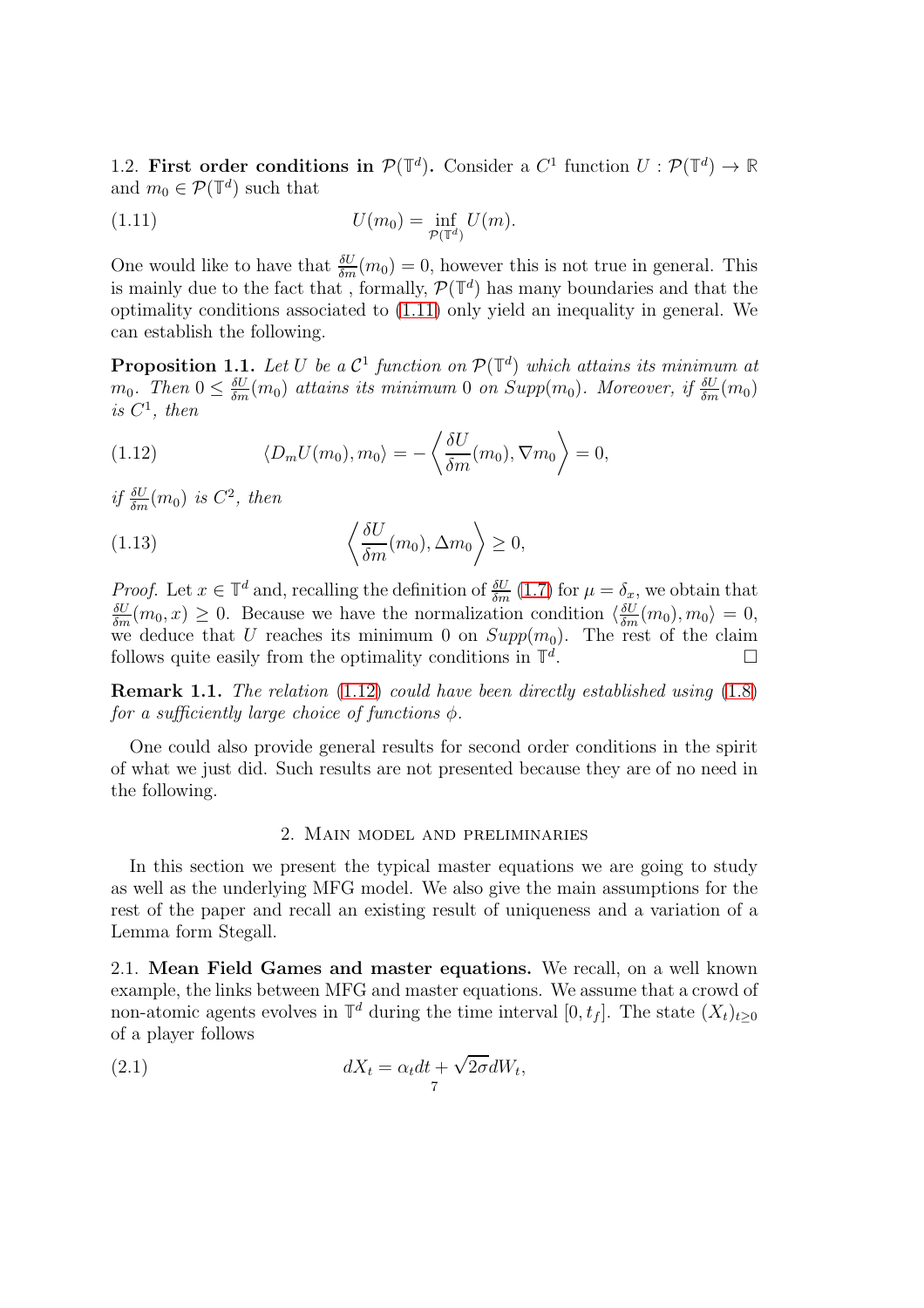where  $(\alpha_t)_{t\geq0}$  is the control of the player and  $(W_t)_{t\geq0}$  is a standard d dimensional Brownian motion on  $\mathbb{T}^d$  which models individual noise. By individual noise, we mean that two players' states are going to evolve according to the previous stochastic differential equation for two independent realizations of  $(W_t)_{t>0}$ . We assume that the cost of a player whose state and control are given by  $(X_t)_{t\geq 0}$  and  $(\alpha_t)_{t\geq 0}$ is given by

(2.2) 
$$
\int_0^{t_f} L(X_t, \alpha_t) + f(X_t, m_t) dt + U_0(X_{t_f}, m_{t_f}),
$$

where L, f and  $U_0$  are cost functions and  $(m_t)_{t>0}$  is the process which describes the evolution of the measure describing the repartition of the players in the state space. Hence L represents the part of the cost the player pays which depends on its control, whereas  $f$  is the part which depends on the other players. The function  $U_0$  represents a final cost.

**Remark 2.1.** In this paper we work only on the so-called decoupled case, in which the dependence on  $\alpha$  and m are separated in the previous equation. All the following is adaptable to the general case in which those dependences can be more intricate, under some appropriated additional assumptions.

Denoting by  $U(t, x, m)$  the value of the game (which is not clearly defined at this moment) for a player in the state x when it remains  $t$  time in the game and the distribution of the other players in the state space is currently  $m$ , we obtain that U solves (if it smooth enough) the so-called master equation

<span id="page-7-1"></span>(2.3)  
\n
$$
\partial_t U - \sigma \Delta U + H(x, \nabla_x U) - \left\langle \frac{\delta U}{\delta m}(x, m, \cdot), \operatorname{div} (D_p H(\cdot, \nabla U(\cdot, m))m) \right\rangle
$$
\n
$$
- \sigma \left\langle \frac{\delta U}{\delta m}(x, m, \cdot), \Delta m \right\rangle = f(x, m), \text{ in } (0, \infty) \times \mathbb{T}^d \times \mathcal{P}(\mathbb{T}^d)
$$
\n
$$
U(0, x, m) = U_0(x, m) \text{ in } \mathbb{T}^d \times \mathcal{P}(\mathbb{T}^d),
$$

where H is the Hamiltonian of the players given by  $H(x, p) := \sup_{\alpha} \{-\alpha \cdot p L(x, \alpha)$ .

In the present case, because the noise is only distributed in an i.i.d. fashion among the players, we can characterize Nash equilibria of the game which lasts a time  $t_f$  and starts with an initial distribution of player given by  $m_0$ , using the following system of finite dimensional PDE

<span id="page-7-0"></span>(2.4) 
$$
\begin{cases}\n-\partial_t u - \sigma \Delta u + H(x, \nabla_x u) = f(x, m) \text{ in } (0, t_f) \times \mathbb{T}^d, \\
\partial_t m - \sigma \Delta m - \text{div}(D_p H(x, \nabla_x u) m) = 0 \text{ in } (0, t_f) \times \mathbb{T}^d, \\
u(t_f, x) = U_0(x, m(t_f)), m(0, x) = m_0(x) \text{ in } \mathbb{T}^d.\n\end{cases}
$$

In the previous system, a solution  $(u, m)$  is associated to a Nash equilibria of the game in the following way. The distribution of players  $m$  evolves according to the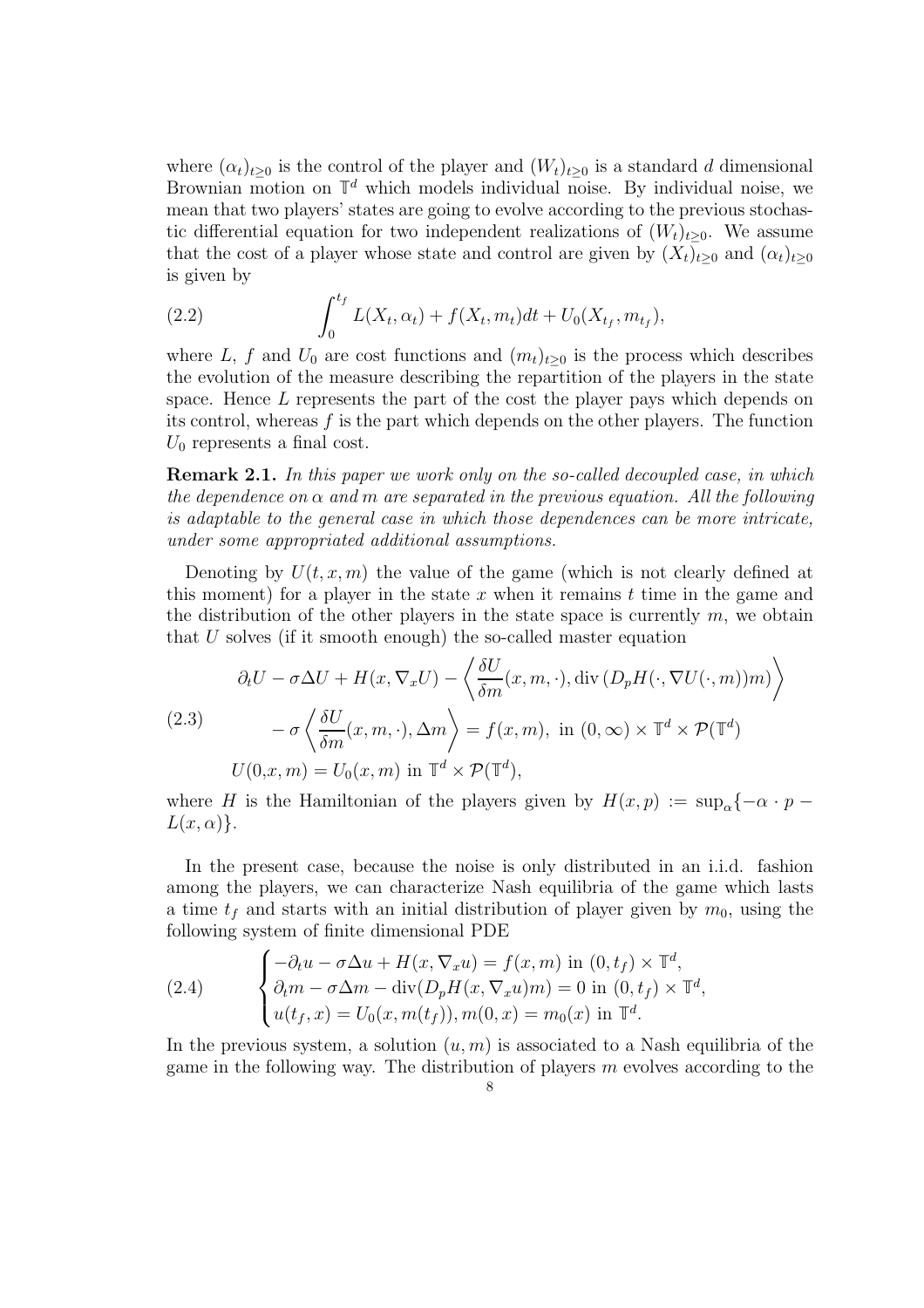second equation of [\(2.4\)](#page-7-0) and under the anticipation that the distribution of players is indeed going to be m, the value of the game for the players is given by  $u$ . A particular set of MFG are the one called monotone, i.e. for which the following assumption is satisfied.

<span id="page-8-2"></span>Hypothesis 1. The Hamiltonian H is convex in its second argument. The couplings f and  $U_0$  are monotone, i.e. they verify for all  $\mu, \nu \in \mathcal{P}(\mathbb{T}^d)$ 

<span id="page-8-0"></span>(2.5)  $\langle f(\cdot, \mu) - f(\cdot, \nu), \mu - \nu \rangle > 0,$ 

<span id="page-8-1"></span>(2.6) 
$$
\langle U_0(\cdot,\mu) - U_0(\cdot,\nu), \mu - \nu \rangle \geq 0.
$$

If the previous assumption is satisfied, and that for either  $(2.5)$  or  $(2.6)$  the inequality is strict as soon as  $\mu \neq \nu$ , then there exists at most one solution of [\(2.4\)](#page-7-0) for any initial condition  $m_0$  and any duration of the game  $t_f$ . Hence we deduce from this strong uniqueness result for Nash equilibria of the MFG, that a concept of value of a game can be defined. By this we mean that we can indeed talk about the value  $U(t, x, m)$  of the MGF for a player in the state x, when the time remaining in the game is  $t$ , and the repartition of players in the state space is described by  $m$ . In this context, the value U obviously satisfies for all  $t_f \geq 0, x \in \mathbb{T}^d, m_0 \in \mathcal{P}(\mathbb{T}^d), U(t_f, x, m_0) = u(0, x),$  where u is such that  $(u, m)$  is the unique solution of  $(2.4)$ . Clearly if U, defined in this way, is smooth, then it is a solution of [\(2.3\)](#page-7-1).

One of the main objectives of this paper is to generalize the previous approach to a situation in which the use of a system of characteristics such as [\(2.4\)](#page-7-0) is not clear, for instance in the presence of common noise (i.e. a noise which is not distributed in an i.i.d. fashion among the players). Mainly, we are going to establish that we can characterize, under Hypothesis [1,](#page-8-2) a value function  $U$  for the MFG as the sole weak solution of the master equation, without needing derivability of U with respect to the measure argument.

Even though we do not detail the model underlying the following stationary counterpart of [\(2.3\)](#page-7-1), it could have been presented in the same manner.

<span id="page-8-3"></span>(2.7)  

$$
rU - \sigma \Delta U + H(x, \nabla_x U) - \left\langle \frac{\delta U}{\delta m}(x, m, \cdot), \operatorname{div} (D_p H(\cdot, \nabla U(\cdot, m))m) \right\rangle
$$

$$
- \sigma \left\langle \frac{\delta U}{\delta m}(x, m, \cdot), \Delta m \right\rangle = f(x, m) \text{ in } \mathbb{T}^d \times \mathcal{P}(\mathbb{T}^d).
$$

This stationary master equation is also a subject of study for this paper.

**Remark 2.2.** In the rest of the paper, the presence of the i.i.d. noise between the players plays a crucial role in our study. In the case in which such a noise is not present, let us mention what seems to be the most natural way to formulate the master equation. It is the so-called Hilbertian approach introduced by P.-L. Lions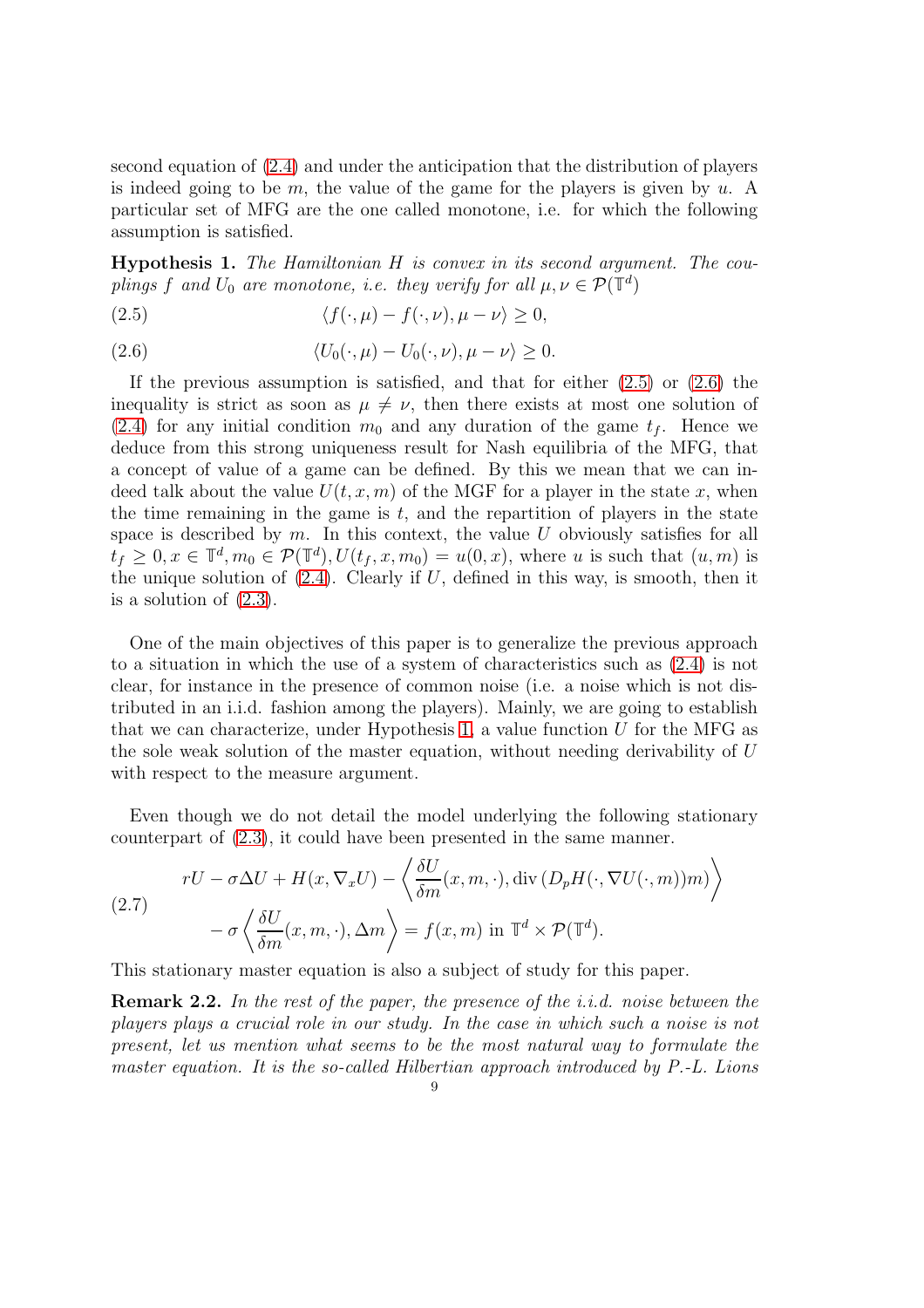in [\[20](#page-42-1)]. In this context, the master equation is posed on an Hilbert space and the problem is closer to the finite dimensional setting introduced in [\[2](#page-41-1)].

<span id="page-9-0"></span>2.2. Preliminary results. In this section we recall the two main results of existence and uniqueness on master equations which we can find in [\[6](#page-41-2)], as well as a variant of a Lemma of Stegall on approximated optimization.

The following Theorem of existence of classical solutions is borrowed from [\[6](#page-41-2)]. We do not reproduce its rather long proof, but let us mention that it relies on a precise study of the system [\(2.4\)](#page-7-0) and its dependence on the initial conditions. In some sense, a contribution of this paper is to provide another existence result for master equations, which relies on weaker assumptions.

<span id="page-9-2"></span>**Theorem 2.1.** Assume that there exists  $C > 0, \alpha \in (0, 1)$  such that :

• The Hamiltonian H satisfies

(2.8) 
$$
\forall x \in \mathbb{T}^d, p \in \mathbb{R}^d, 0 < D_{pp}^2 H(x, p) \leq C Id,
$$

<span id="page-9-3"></span>in the sense of symmetric matrices.

$$
(2.9) \quad \sup_{m \in \mathcal{P}(\mathbb{T}^d)} \left( \|f(\cdot, m)\|_{2+\alpha} + \left\|\frac{\delta f(\cdot, m, \cdot)}{\delta m}\right\|_{(2+\alpha, 2+\alpha)} \right) + Lip_{2+\alpha} \left(\frac{\delta f}{\delta m}\right) \le C.
$$
\n
$$
(2.10) \quad \sup_{m \in \mathcal{P}(\mathbb{T}^d)} \left( \|U_0(\cdot, m)\|_{3+\alpha} + \left\|\frac{\delta U_0(\cdot, m, \cdot)}{\delta m}\right\|_{(3+\alpha, 3+\alpha)} \right) + Lip_{3+\alpha} \left(\frac{\delta U_0}{\delta m}\right) \le C.
$$

Then there exists a classical solution  $U, C^1$  in all the variables,  $C^2$  in the space variable x, of the master equation  $(2.3)$ .

The next result is concerned with uniqueness of solutions of master equations. We present its proof mainly for two reasons, the first one is that it is rarely given in this form, the second one is that this proof is at the core of the definition of monotone solutions that we give in the next section.

<span id="page-9-1"></span>**Proposition 2.1.** Under Hypothesis [1](#page-8-2): i) there exists at most one smooth solution U of [\(2.3\)](#page-7-1), moreover if it exists,  $U(t)$  is monotone for all  $t > 0$ ; ii) there exists at most one classical solution of [\(2.7\)](#page-8-3) and if it exists, it is monotone.

Proof. We only detail the proof of the uniqueness property for the stationary equation, the time dependent being treated using similar arguments. Moreover, we prove more general results in the next section.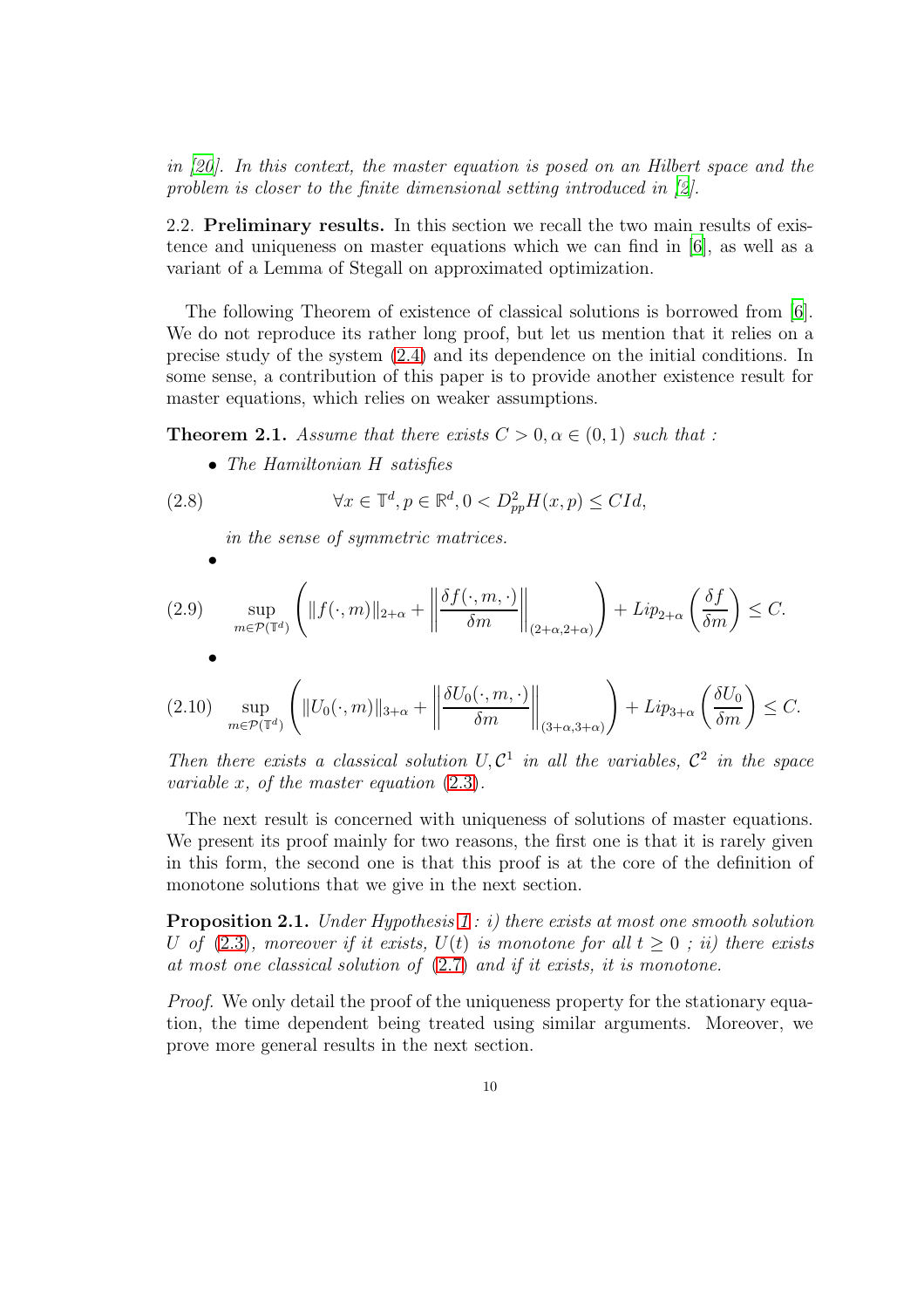Let U and V be two smooth solutions of the master equation  $(2.7)$ . Let us define the function W on  $\mathcal{P}(\mathbb{T}^d)^2$  by

$$
(2.11) \ W(\mu,\nu) = \langle U(\cdot,\mu) - V(\cdot,\nu), \mu - \nu \rangle := \int_{\mathbb{T}^d} U(x,\mu) - V(x,\nu)(\mu - \nu)(dx).
$$

Using the equations satisfied by both  $U$  and  $V$ , we deduce that  $W$  satisfies on  $\mathcal{P}(\mathbb{T}^d)^2$ (2.12)

$$
rW + \langle H(x, \nabla_x U) - H(x, \nabla_x V), \mu - \nu \rangle - \left\langle \frac{\delta W}{\delta \mu}, \text{div} \left( D_p H(\cdot, \nabla U(\cdot, \mu)) \mu \right) \right\rangle
$$
  

$$
-\sigma \left\langle \frac{\delta W}{\delta \mu}, \Delta \mu \right\rangle - \sigma \left\langle \frac{\delta W}{\delta \nu}, \Delta \nu \right\rangle + \langle U - V, \text{div} \left( D_p H(\cdot, \nabla U(\cdot, \mu)) \mu - D_p H(\cdot, \nabla V(\cdot, \nu)) \nu \right) \rangle
$$
  

$$
-\left\langle \frac{\delta W}{\delta \nu}, \text{div} \left( D_p H(\cdot, \nabla V(\cdot, \nu)) \nu \right) \right\rangle = \langle f(\cdot, \mu) - f(\cdot, \nu), \mu - \nu \rangle.
$$

To establish the previous equation, we have used the relations (which are true up to a function  $c: \mathcal{P}(\mathbb{T}^d) \to \mathbb{R}$ (2.13)

<span id="page-10-0"></span>
$$
U(x,\mu)-V(x,\nu)+\left\langle \frac{\delta U}{\delta m}(\cdot,\mu,x),\mu-\nu \right\rangle = \frac{\delta W}{\delta \mu}(\mu,\nu,x) \text{ for all } x \in \mathbb{T}^d, \mu,\nu \in \mathcal{P}(\mathbb{T}^d),
$$

(2.14)

$$
V(x,\nu)-U(x,\mu)+\left\langle \frac{\delta V}{\delta m}(\cdot,\nu,x),\nu-\mu\right\rangle =\frac{\delta W}{\delta\nu}(\mu,\nu,x) \text{ for all } x\in\mathbb{T}^d,\mu,\nu\in\mathcal{P}(\mathbb{T}^d).
$$

The continuous function W reaches its minimum at some point  $(\mu^*, \nu^*)$  at which the following holds (2.15)

$$
rW(\mu^*, \nu^*) + \langle H(\cdot, \nabla_x U) - H(x, \nabla_x V), \mu^* - \nu^* \rangle - \langle \nabla_x (U - V) \cdot \nabla_x D_p H(\nabla_x U), \mu^* \rangle
$$
  
- \langle \nabla\_x (V - U) \cdot \nabla\_x D\_p H(\nabla\_x V), \nu^\* \rangle \ge \langle f(\cdot, \mu^\*) - f(\cdot, \nu^\*), \mu^\* - \nu^\* \rangle,

where we have used the optimality conditions given by Proposition [1.1.](#page-6-5) Hence we deduce from Hypothesis [1](#page-8-2) that  $rW(\mu^*, \nu^*) \geq 0$  and thus that W is a non-negative function. From the non-negativity of W, we obtain that  $U = V + c(m)$  for a function  $c: \mathcal{P}(\mathbb{T}^d) \to \mathbb{R}$ , otherwise W should change sign around the diagonal of  $\mathcal{P}(\mathbb{T})^2$ . Indeed we have here more or less established that  $U - V$  is orthogonal to the set of measure of mass 0. Evaluating  $(2.7)$  for U and V immediately implies that  $c(m) = 0$  on  $\mathcal{P}(\mathbb{T}^d)$ . Since  $U = V$ , we finally obtain that U is monotone.

 $\Box$ 

We end these preliminary results with the following variation of Stegall variational principle. Although this extension seems to be new, it is a rather immediate adaptation of existing results the interested could find in the monologue [\[23](#page-42-9)] for instance.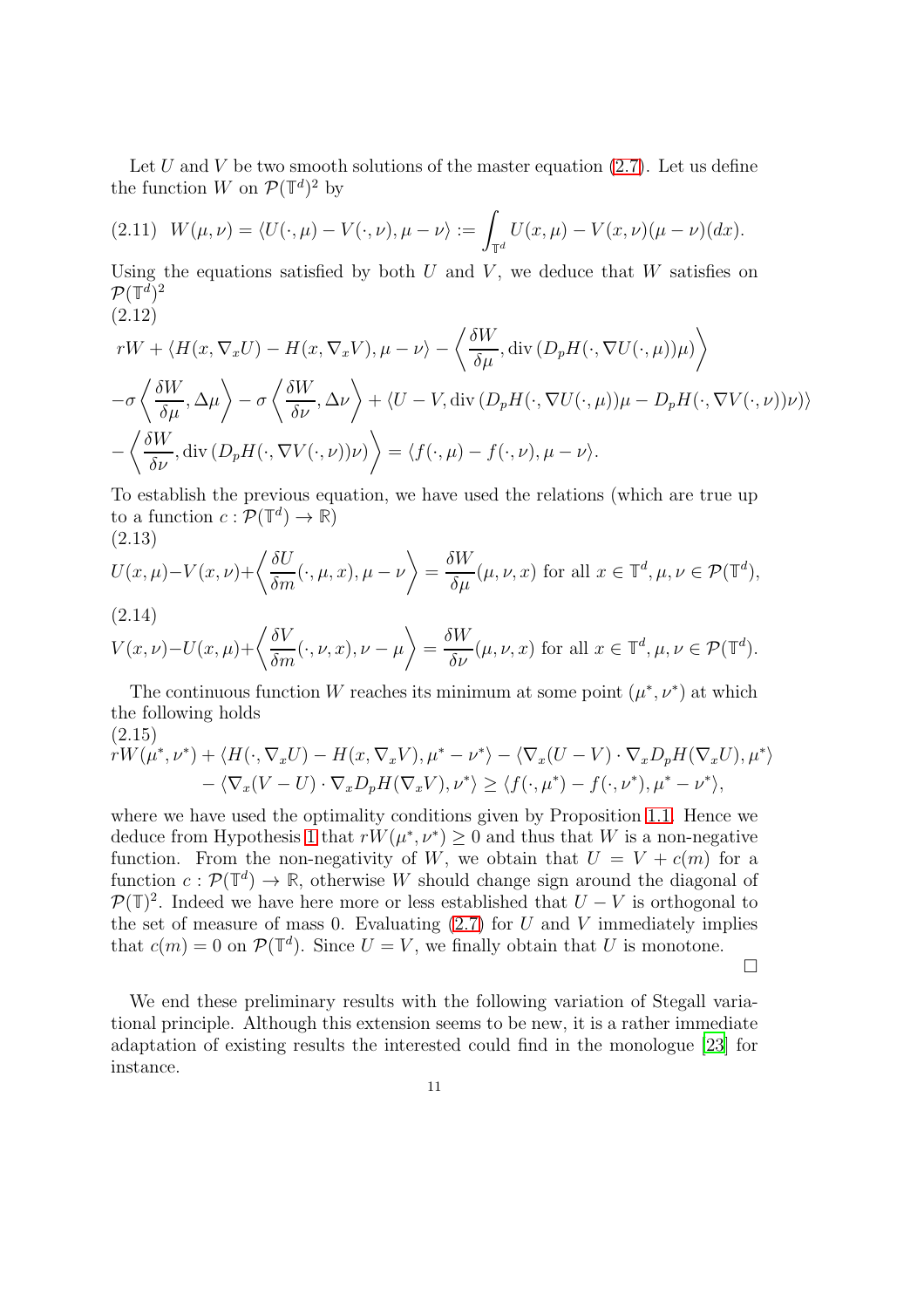<span id="page-11-1"></span>**Lemma 2.1.** Let  $f : \mathcal{P}(\mathbb{T}^d) \to \mathbb{R}$  be a continuous function. Take  $m \in \mathbb{N}, m > 6d$ . For any  $\epsilon > 0$ , there exists  $\phi$  in the Sobolev space  $H^m(\mathbb{T}^d)$ ,  $\|\phi\|_{H^m} \leq \epsilon$  such that  $\mu \to f(\mu) + \langle \phi, \mu \rangle$  has a strict minimum on  $\mathcal{P}(\mathbb{T}^d)$ .

*Proof.* Let us consider the multivalued operator  $A : H^m(\mathbb{T}^d) \to \mathcal{P}(\mathbb{T}^d)$  which is defined by  $A(\phi) = \operatorname{argmin} \{ f(\mu) + \langle \phi, \mu \rangle | \mu \in \mathcal{P}(\mathbb{T}^d) \}.$  By construction  $-A$  is cyclically monotone in the sense that, for finite sequences  $\phi_0, \phi_1, ..., \phi_n = \phi_0, \mu_i \in A(\phi_i)$ ,

(2.16) 
$$
\sum_{i=1}^{n} \langle \phi_i - \phi_{i-1}, \mu_i \rangle \leq 0.
$$

Indeed for such a sequence,

(2.17)  
\n
$$
\sum_{i=1}^{n} \langle \phi_i - \phi_{i-1}, \mu_i \rangle = \sum_{i=1}^{n} \langle \phi_i, \mu_i - \mu_{i+1} \rangle
$$
\n
$$
\leq \sum_{i=1}^{n} f(\mu_{i+1}) - f(\mu_i)
$$
\n
$$
= 0.
$$

We can take  $\mu_0 \in A(0)$  and construct a function  $\psi : H^m(\mathbb{T}^d) \to \mathbb{R}$  by setting

$$
(2.18) \qquad \psi(\phi) = \sup\{\langle \phi - \phi_n, \mu_n \rangle + \langle \phi_n - \phi_{n-1}, \mu_{n-1} \rangle + \ldots + \langle \phi_1, \mu_0 \rangle\},
$$

where the supremum is taken over all finite sequences satisfying  $-\mu_n \in A(\phi_n)$ . The function  $\psi$  is proper, convex and continuous over the separable Hilbert space  $H^m(\mathbb{T}^d)$ . Moreover, defining by  $\partial \psi$  the sub-differential of  $\psi$ ,  $-A \subset \partial \psi$  by construction. Hence the result is proved since  $\psi$  is Fréchet differentiable on a dense subset of the Hilbert space  $H^m$  (since it is convex and continuous).

**Remark 2.3.** The result is stated for  $m > 6d$  so that  $C^2(\mathbb{T}^d) \subset H^m(\mathbb{T}^d)$ . This point will be of use later on in the paper.

<span id="page-11-0"></span>2.3. On the choice of writing the master equation in  $\mathcal{P}(\mathbb{T}^d)$ . Before passing to the core Section of this paper, we take some time to comment the modeling choice we make to write the master equation on  $\mathcal{P}(\mathbb{T}^d)$  instead of on  $\{m \in \mathbb{Z}^d\}$  $\mathcal{M}(\mathbb{T}^d)|m \geq 0$  =:  $\mathcal{M}_+(\mathbb{T}^d)$ . Because, in the problem we are interested in, the number or mass of players stays constant, it is natural to consider the master equation only on  $\mathcal{P}(\mathbb{T}^d)$ , even if this situation is not the most general one. For instance, one can think about optimal stopping problem such as in [\[1](#page-41-10), [2](#page-41-1)]. On the other hand, it is natural to define a value for the MFG whatever the total mass of players is. Of course in the situation of interest here, we can write the master equation on  $\mathcal{M}_{+}(\mathbb{T}^d)$  and only the derivatives in the space of measure in directions which preserve the mass of the measure are needed. This previous remark makes the extension from  $\mathcal{P}(\mathbb{T}^d)$  to  $\mathcal{M}_+(\mathbb{T}^d)$  relatively easy. Moreover, working on the whole  $\mathcal{M}_{+}(\mathbb{T}^d)$  is easier to treat the question of uniqueness of solutions.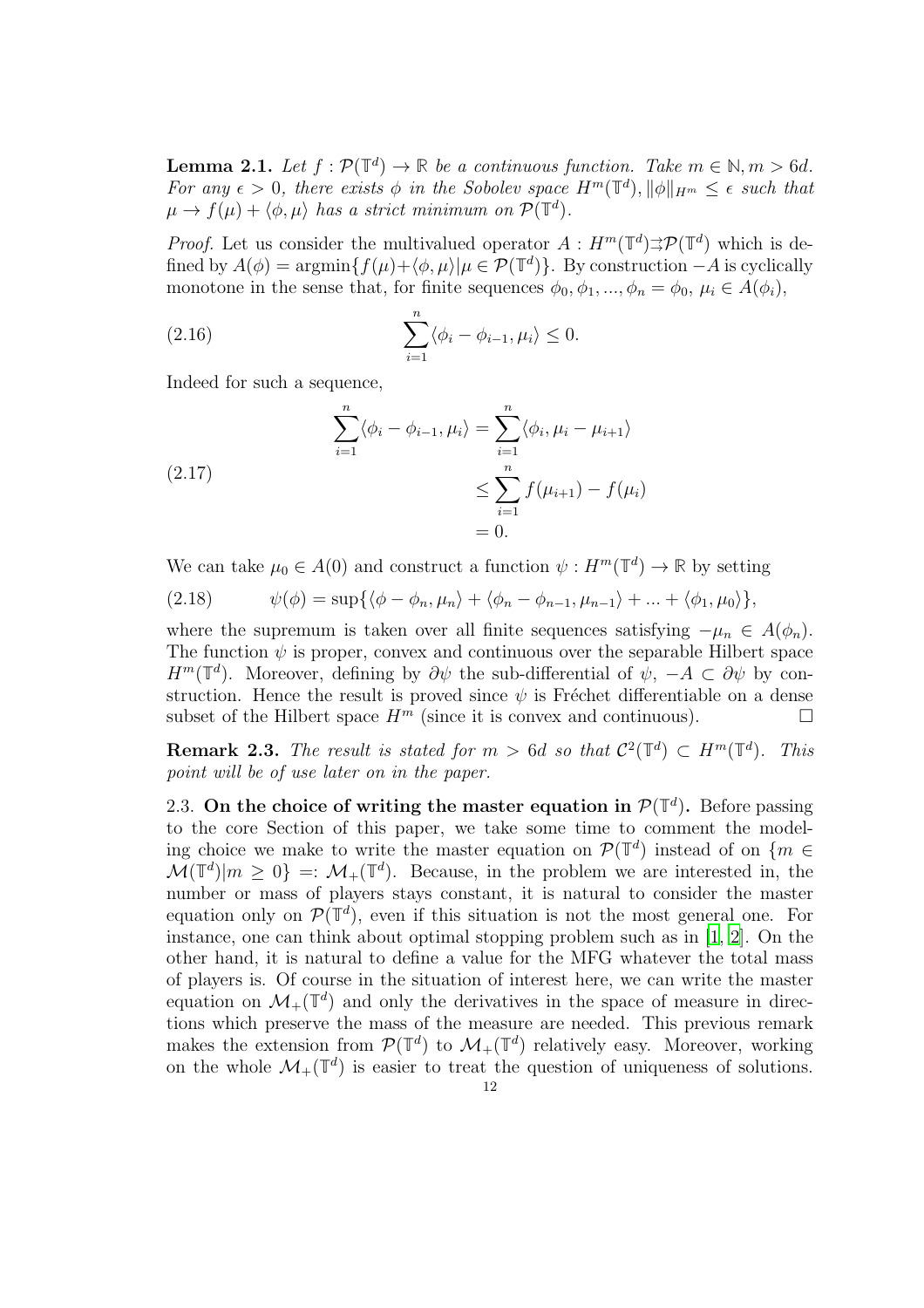For instance, recalling the proof of Proposition [2.1](#page-9-1) and its notations, the nonnegativity of the function W on  $\mathcal{M}_{+}(\mathbb{T}^d)$  would have been sufficient to conclude. (This remark has higher implications later on in the paper.)

However, even though it seems more profitable to work on  $\mathcal{M}_+(\mathbb{T}^d)$  than on  $\mathcal{P}(\mathbb{T}^d)$ , we prefer the second option as it allows us to use some existing results of the literature. We apologize for this inconvenience and hope that the interested reader shall be able to extend quite easily the results of this paper to the case of  $\mathcal{M}_+(\mathbb{T}^d).$ 

#### 3. MONOTONE SOLUTIONS

<span id="page-12-0"></span>In this section, we extend the notion of monotone solution introduced in [\[2](#page-41-1)] to the equations  $(2.7)$  and  $(2.3)$ . We shall not be concerned with the existence of such solutions here, as we delay this question to the next section. We start this section with the case of  $(2.7)$  before treating  $(2.3)$ .

<span id="page-12-1"></span>3.1. The stationary case. Even though we refer to [\[2\]](#page-41-1) for more details on why the notion of monotone solution is natural for MFG master equations, let us briefly recall the main idea behind this notion.

The proof of Proposition [2.1](#page-9-1) clearly suggests that uniqueness of solutions can be obtained by looking at points of minimum of a function W defined by  $W =$  $\langle U(\mu)-V(\nu), \mu-\nu \rangle$  for U and V two solutions. We then use the information that one has from the fact that  $U$  and  $V$  solve a master equation to proceed with the proof.

An important remark is that, at points of minimum of  $W$ , if  $W$  is smooth, we have a relation to express some terms involving the derivatives of  $U$  and  $V$ , uniquely through  $U$  and  $V$  (without derivatives). This is observed by combining [\(2.13\)](#page-10-0) and Proposition [1.1](#page-6-5) or formally by taking  $\frac{\delta W}{\delta \mu} = 0$  in [\(2.13\)](#page-10-0).

Hence, from the point of view of U, we only need information at points of minimum of  $\mu \to \langle U(\mu) - V, \mu - \nu \rangle$ , for some function  $V \in C^2(\mathbb{T}^d)$  and measure  $\nu \in \mathcal{P}(\mathbb{T}^d)$ . But at this points of minimum, the terms involving the derivatives of U with respect to  $\mu$  in [\(2.7\)](#page-8-3) can be expressed without using derivatives in the space of measures. This leads us to the following notion of solution of [\(2.7\)](#page-8-3).

<span id="page-12-2"></span>**Definition 3.1.** A function  $U \in \mathcal{B}$  is a monotone solution of [\(2.7\)](#page-8-3) if for any  $\mathcal{C}^2$  $function \phi : \mathbb{T}^d \to \mathbb{R}$ , for any measure  $\nu \in \mathcal{M}(\mathbb{T}^d)$ , any point  $m_0$  of strict minimum of  $m \to \langle U(\cdot, m) - \phi, m - \nu \rangle$ , the following holds

(3.1) 
$$
r\langle U(\cdot, m_0), m_0 - \nu \rangle - \langle \sigma \Delta U + H(\cdot, \nabla_x U), m_0 - \nu \rangle \ge \langle f(\cdot, m_0), m_0 - \nu \rangle - \langle U - \phi, \operatorname{div}(D_p H(\nabla_x U) m_0) \rangle - \sigma \langle \Delta (U - \phi), m_0 \rangle.
$$

**Remark 3.1.** Let us insist on the fact that we take  $\nu \in \mathcal{M}(\mathbb{T}^d)$  and not in  $\mathcal{P}(\mathbb{T}^d)$ . Would we not have done so, for any monotone solution U, any function  $c: \mathcal{P}(\mathbb{T}^d) \to \mathbb{R}, U + c$  would also be a monotone solution. Hence, to prevent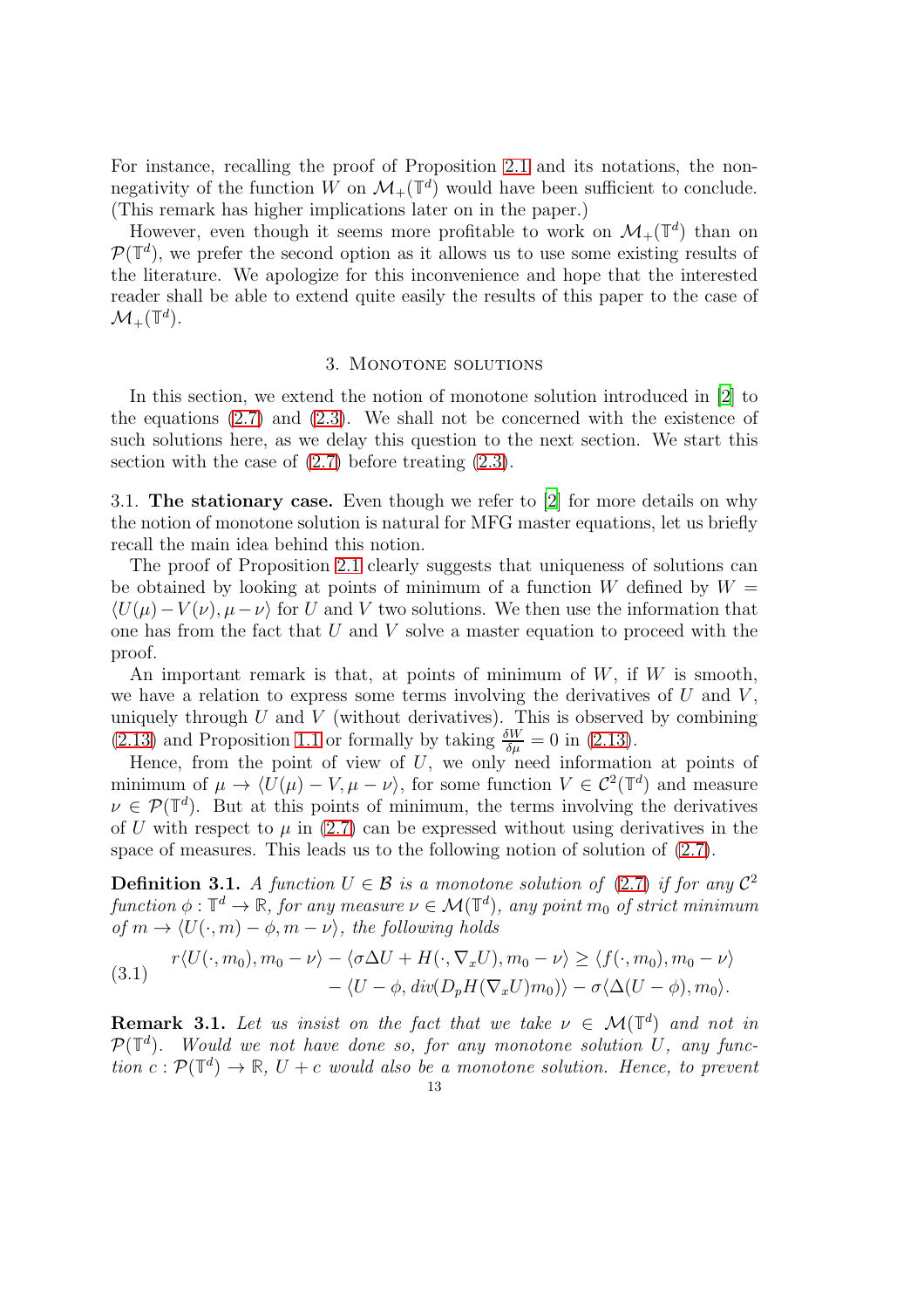such situations, we enlarge the choice of  $\nu$  for which the definition holds. We refer to the proof of Theorem [3.1](#page-13-0) for more on this fact.

**Remark 3.2.** We only ask for information at points of strict minimum for stability reasons.

This notion of monotone solution is reminiscent of the notion of viscosity solution introduced by Crandall and Lions in [\[11](#page-41-11)], although the equation [\(2.7\)](#page-8-3) does not have a proper comparison principle.

Let us also remark that Definition [3.1](#page-12-2) demands regularity in the space variable x. We shall not comment a lot on this fact except for the fact that, if it may be possible to consider less regular functions in the space variable, it does not seem obvious since the notion of solution we propose is not particularly local in the space variable x.

The two following results justify in some sense the notion of solution we propose. The first one states that classical solutions are also monotone solutions, and the second one that there is uniqueness of a monotone solution in the monotone regime.

**Proposition 3.1.** Assume that  $U$  is a classical solution of  $(2.7)$ , then it is also a monotone solution of  $(2.7)$ .

We do not detail the short proof of this result. Let us mention that it is a direct application of Proposition [1.1.](#page-6-5)

As the interested reader may have observed at this point, the uniqueness of a solution of [\(2.7\)](#page-8-3) may be obtained naturally modulo a function  $c : \mathcal{P}(\mathbb{T}^d) \to$ **R**. Indeed, recalling the proof of Proposition [2.1,](#page-9-1) proving the non-negativity of  $\mu, \nu \to \langle U(\mu)-V(\nu), \mu-\nu \rangle$ , for U and V two solutions, yields  $U = V +c$ . In some sense, this weak uniqueness result is sufficient to obtain (formally) the uniqueness of a Nash equilibria. Indeed the optimal strategy, given at the equilibrium by the solution  $U$  of the master equation, only depends on the gradient in the spatial variable  $x \in \mathbb{T}^d$  of U. Hence the addition of a function  $c : \mathcal{P}(\mathbb{T}^d) \to \mathbb{R}$  does not alter the induced strategies.

In any case, we give an additional mild assumption on the monotonicity of  $f$ under which the uniqueness of monotone solutions can be established.

<span id="page-13-1"></span>**Hypothesis 2.** The coupling f is monotone and satisfies for all  $\mu, \nu \in \mathcal{P}(\mathbb{T}^d)$ 

(3.2) 
$$
\langle f(\cdot,\mu)-f(\cdot,\nu),\mu-\nu\rangle=0 \Rightarrow f(\cdot,\mu)=f(\cdot,\nu).
$$

We can now prove the

<span id="page-13-0"></span>**Theorem 3.1.** Under Hypothesis [1,](#page-8-2) two monotone solutions of  $(2.7)$  in the sense of Definition [3.1](#page-12-2) only differ by a function  $c: \mathcal{P}(\mathbb{T}^d) \to \mathbb{R}$ . If a monotone solution exists it is a monotone application. Moreover, if, in addition, Hypothesis [2](#page-13-1) is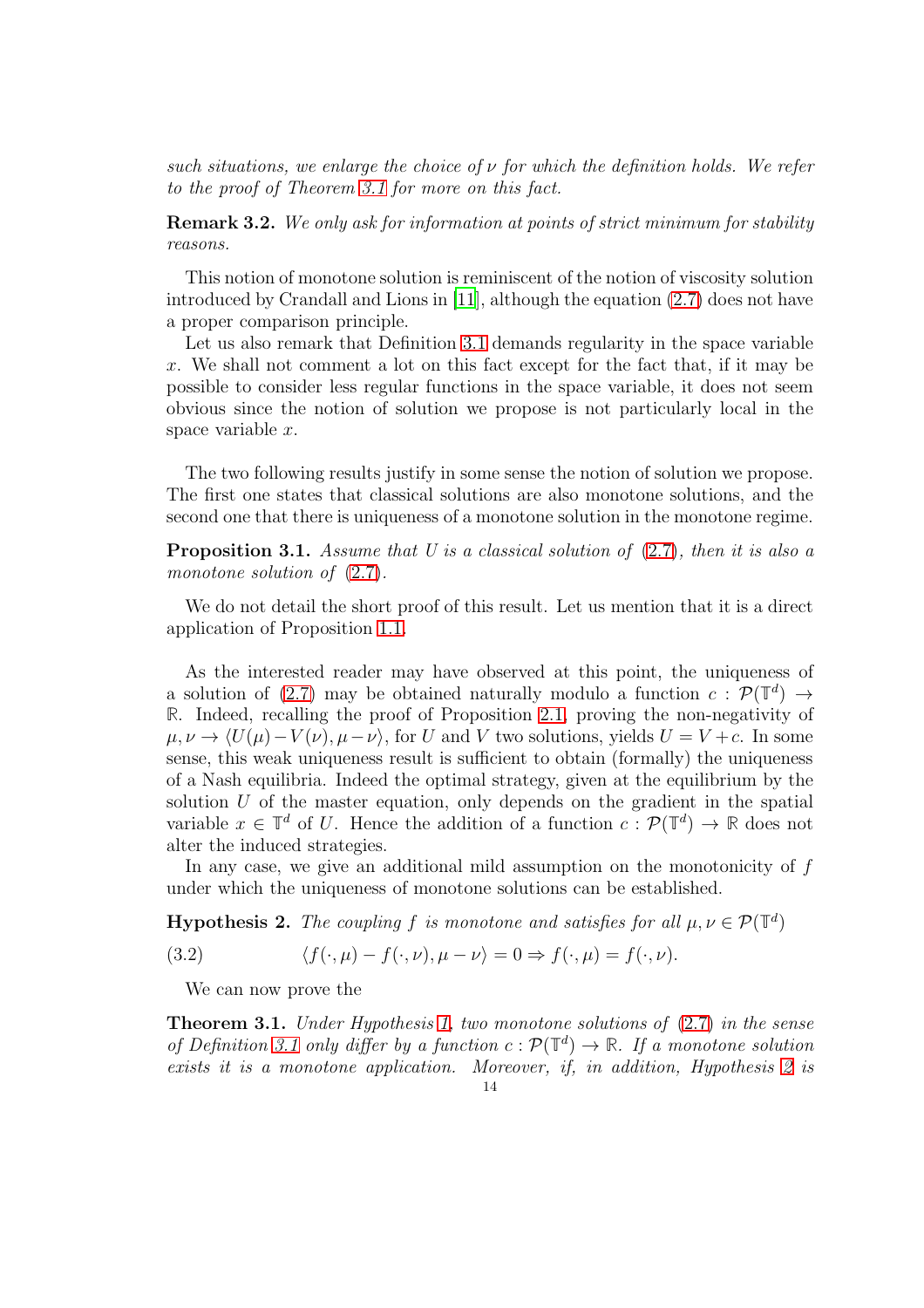satisfied, then there is uniqueness of a monotone solution of [\(2.7\)](#page-8-3) in the sense of Definition [3.1.](#page-12-2)

*Proof.* Let us assume that there exists two such solutions  $U$  and  $V$ . Let us define  $W: \mathcal{P}(\mathbb{T}^d)^2 \to \mathbb{R}$  with

(3.3) 
$$
W(\mu,\nu) = \langle U(\cdot,\mu) - V(\cdot,\nu), \mu - \nu \rangle := \int_{\mathbb{T}^d} U(x,\mu) - V(x,\nu)(\mu - \nu)(dx).
$$

We want to show that  $W$  is a non-negative function. Assume that this is not the case and that there exists  $(\mu_1, \nu_1)$  such that  $W(\mu_1, \nu_1) < 0$ . From this we deduce that there exists  $\epsilon > 0$  such that for all  $\phi, \psi \in \mathcal{C}^0(\mathbb{T}^d)$ ,  $\|\phi\|_0 + \|\psi\|_0 \leq \epsilon$ 

(3.4) 
$$
\inf_{(\mu,\nu)\in\mathcal{P}(\mathbb{T}^d)^2} \{W(\mu,\nu)+\langle \phi,\mu\rangle+\langle \psi,\nu\rangle\} < \frac{W(\mu_1,\nu_1)}{2} < 0.
$$

On the other hand, from Lemma [2.1,](#page-11-1) we deduce that there exist  $\phi, \psi \in C^2(\mathbb{T}^d)$ ,  $\|\phi\|_2 + \|\psi\|_2 \leq \epsilon$  such that  $(\mu, \nu) \to W(\mu, \nu) + \langle \phi, \mu \rangle + \langle \psi, \nu \rangle$  has a strict minimum at  $(\mu_0, \nu_0)$  on  $\mathcal{P}(\mathbb{T}^d)^2$ . Using the definition of monotone solutions for U, we deduce that

(3.5)  
\n
$$
r\langle U(\cdot,\mu_0),\mu_0-\nu_0\rangle-\langle\sigma\Delta U+H(\cdot,\nabla_x U),\mu_0-\nu_0\rangle\geq\langle f(\cdot,\mu_0),\mu_0-\nu_0\rangle
$$
\n
$$
-\langle U(\mu_0)-V(\nu_0)+\phi,\text{div}(D_pH(\nabla_x U)\mu_0)\rangle-\sigma\langle\Delta (U-V+\phi),\mu_0\rangle,
$$

and the corresponding relation for V : (3.6)

$$
r\langle V(\cdot,\nu_0),\nu_0-\mu_0\rangle-\langle\sigma\Delta V+H(\cdot,\nabla_xV),\nu_0-\mu_0\rangle\geq\langle f(\cdot,\nu_0),\nu_0-\mu_0\rangle-\langle V(\nu_0)-U(\mu_0)+\psi,\operatorname{div}(D_pH(\nabla_xV)\nu_0)\rangle-\sigma\langle\Delta(V-U+\psi),\nu_0\rangle.
$$

Combining the two previous relations, using the convexity of  $H$  and the monotonicity of  $f$  we deduce that (3.7)

$$
rW(\mu_0,\nu_0) \geq -\langle \phi, \operatorname{div}(D_p H(\nabla_x U)\mu_0) \rangle - \sigma \langle \Delta \psi, \nu_0 \rangle - \langle \psi, \operatorname{div}(D_p H(\nabla_x V)\nu_0) \rangle - \sigma \langle \Delta \phi, \mu_0 \rangle,
$$

which is a contradiction because  $\phi$  and  $\psi$  can be chosen arbitrary small. Hence, we obtain that  $W \geq 0$ . This established the first part of the Theorem (the equality of the spatial gradients of  $U$  and  $V$  and the monotonicity of  $U$ ).

Let us now assume that Hypothesis [2](#page-13-1) holds and take two monotone solutions U and V of  $(2.7)$ . From the first part of the proof, we know that there exists  $c : \mathcal{P}(\mathbb{T}^d) \to \mathbb{R}$  such that  $V = U - c$ . We want to show that  $c = 0$ . Consider  $\rho \in \mathcal{M}(\mathbb{T}^d), \epsilon > 0$  and define  $W: \mathcal{P}(\mathbb{T}^d)^2 \to \mathbb{R}$  by

(3.8) 
$$
W(\mu,\nu) = \langle U(\mu) - U(\nu) + c(\nu), \mu - \nu + \epsilon \rho \rangle.
$$

Assume first that there exists  $\bar{\nu}$  such that  $c(\bar{\nu})\langle 1, \rho \rangle = -\delta_0 < 0$ . In this situation, for  $\phi$  and  $\psi$  sufficiently small, the minimum of  $\tilde{W}: \mu, \nu \to W(\mu, \nu) + \langle \phi, \mu \rangle + \langle \psi, \nu \rangle$  is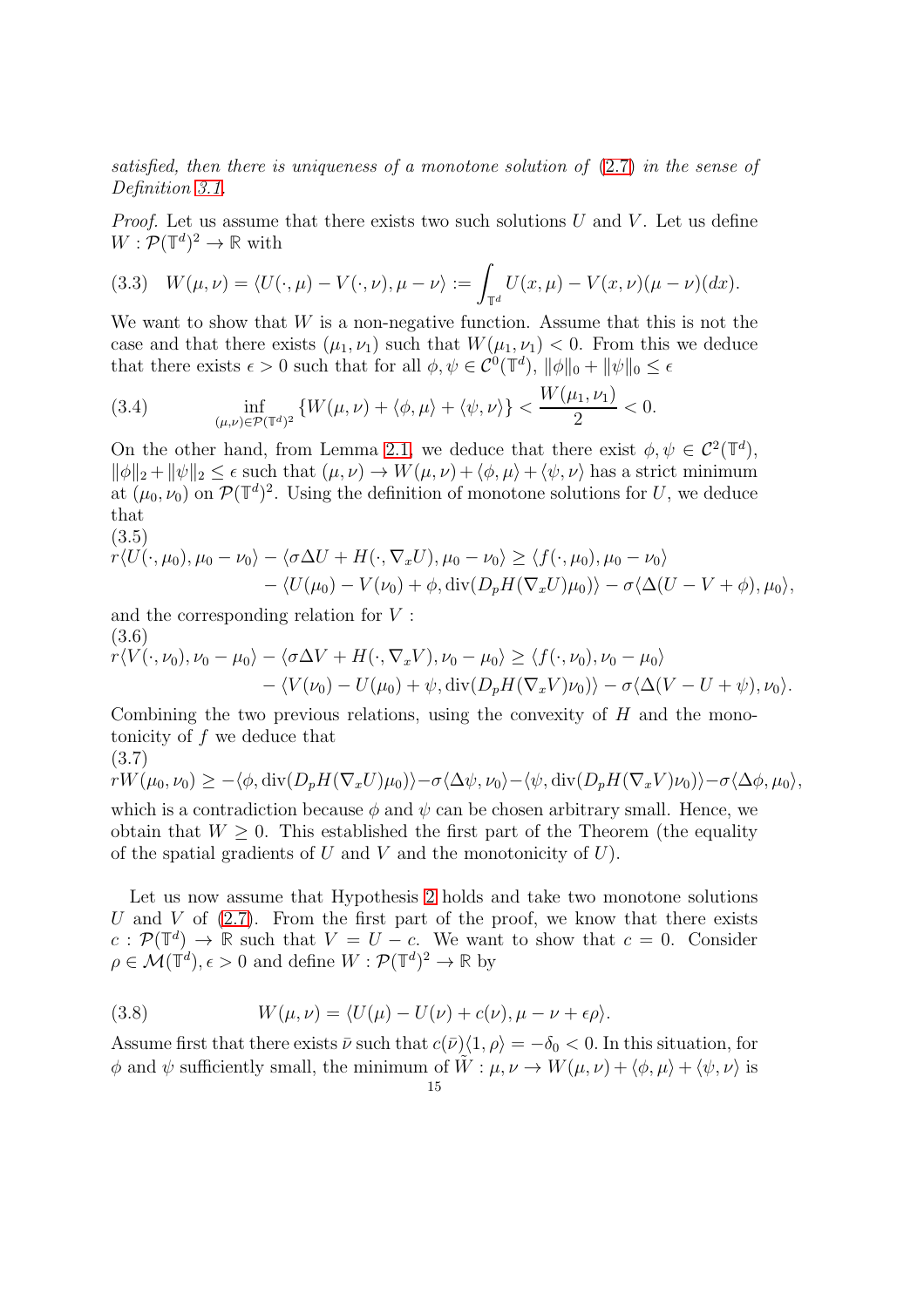less that  $-\epsilon \delta_0/2$ . From Lemma [2.1,](#page-11-1) for any  $\epsilon > 0$ , there exists  $\phi_{\epsilon}$  and  $\psi_{\epsilon}$  sufficiently small such that the previous function has a strict minimum at  $(\mu_{\epsilon}, \nu_{\epsilon})$  on  $\mathcal{P}(\mathbb{T}^d)^2$ . Using the fact that both  $U$  and  $V$  are monotone solutions, we obtain, using the convexity of  $H$ , that  $(2.0)$ 

<span id="page-15-0"></span>(3.9)  
\n
$$
rW(\mu_{\epsilon}, \nu_{\epsilon}) \geq \langle f(\mu_{\epsilon}) - f(\nu_{\epsilon}), \mu_{\epsilon} - \nu_{\epsilon} + \epsilon \rho \rangle - \langle \phi_{\epsilon}, \text{div}(D_p H(\nabla_x U)\mu_{\epsilon}) \rangle - \sigma \langle \Delta \psi_{\epsilon}, \nu_{\epsilon} \rangle - \langle \psi_{\epsilon}, \text{div}(D_p H(\nabla_x V)\nu_{\epsilon}) \rangle - \sigma \langle \Delta \phi_{\epsilon}, \mu_{\epsilon} \rangle.
$$

Consider an accumulating point  $(\mu_0, \nu_0)$  of  $((\mu_{\epsilon}, \nu_{\epsilon}))_{\epsilon > 0}$ . Taking the limit  $\epsilon \to 0$  in the previous equation (up to the correct subsequence) yields that  $f(\mu_0) = f(\nu_0)$ , because of Hypothesis [2.](#page-13-1) From [\(3.9\)](#page-15-0), we deduce that

(3.10) 
$$
-\frac{\epsilon \delta_0}{2} \geq r W(\mu_{\epsilon}, \nu_{\epsilon}) \geq \epsilon \langle f(\mu_{\epsilon}) - f(\nu_{\epsilon}), \rho \rangle + o(\epsilon),
$$

where we assumed that  $\phi_{\epsilon}$  and  $\psi_{\epsilon}$  were indeed chosen sufficiently small. Dividing the previous relation by  $\epsilon$  and letting  $\epsilon \to 0$ , we arrive at a contradiction. Hence  $\langle c(\nu), \rho \rangle \geq 0$  for any  $\nu \in \mathcal{P}(\mathbb{T}^d)$ . Since  $\rho$  was chosen arbitrary in  $\mathcal{M}(\mathbb{T}^d)$ , we deduce that  $c = 0$  and thus that  $U = V$ .

 $\Box$ 

We now give a result of stability of monotone solutions.

<span id="page-15-2"></span>**Proposition 3.2.** Assume that there exist sequences  $(H_n)_{n>0}$  and  $(f_n)_{n>0}$  in respectively  $C(\mathbb{T}^d \times \mathbb{R}^d, \mathbb{R})$  and  $C(\mathbb{T}^d \times \mathcal{P}(\mathbb{T}^d), \mathbb{R})$  which converge locally uniformly toward respectively H and f. Assume that there is a sequence  $(U_n)_{n>0}$  of monotone solutions of [\(2.7\)](#page-8-3) (where  $U_n$  is the solution associated with  $H_n$  and  $f_n$ ). Assume that  $(U_n)_{\geq 0}$  converges locally uniformly toward some function U (for the topology of  $\mathcal{B}$ ), then U is a monotone solution of [\(2.7\)](#page-8-3) associated with H and f.

Proof. Let us consider  $\phi \in C^2$ ,  $\nu \in \mathcal{M}(\mathbb{T}^d)$  and  $\mu_*$  a point of strict maximum of  $m \to \langle U(\cdot, m) - \phi, m - \nu \rangle$  on  $\mathcal{P}(\mathbb{T}^d)$ . From Lemma [2.1,](#page-11-1) we can consider a sequence of functions  $(\phi_n)_{n\geq 0}$  such that  $\|\phi_n\|_2 \to 0$  as  $n \to \infty$  and  $m \to \langle U_n(\cdot, m) - \phi +$  $\langle \phi_n, m-\nu \rangle$  admits a strict minimum at  $\mu_n$  on  $\mathcal{P}(\mathbb{T}^d)$ . Because  $U_n$  is a monotone solution of [\(2.7\)](#page-8-3), we obtain that (3.11)

<span id="page-15-1"></span>
$$
r\langle U_n(\cdot,\mu_n),\mu_n-\nu\rangle-\langle\sigma\Delta U_n+H_n(\cdot,\nabla_x U_n),\mu_n-\nu\rangle\geq\langle f_n(\cdot,\mu_n),\mu_n-\nu\rangle-\langle U_n-\phi+\phi_n,\mathrm{div}(D_pH_n(\nabla_x U_n)\mu_n)\rangle-\sigma\langle\Delta(U_n-\phi+\phi_n),\mu_n\rangle.
$$

Since  $(\mu_n)_{n\geq 0}$  is a compact sequence, extracting a subsequence if necessary, it converges toward a measure  $\tilde{\mu}$ . By construction of  $(\mu_n)_{n\geq 0}$  and convergence of  $(U_n)_{n\geq 0}$  toward U, we deduce that for any  $m \in \mathcal{P}(\mathbb{T}^d)$ ,

(3.12) 
$$
\langle U(\cdot,\tilde{\mu})-\phi,\tilde{\mu}-\nu\rangle \leq \langle U(\cdot,m)-\phi,m-\nu\rangle.
$$

From which we obtain  $\tilde{\mu} = \mu_*$  (and the convergence of the whole sequence  $(\mu_n)_{n>0}$ ). Let us now remark that since  $(U_n)_{n>0}$  converges toward U in B, then  $\|\Delta(U_n -$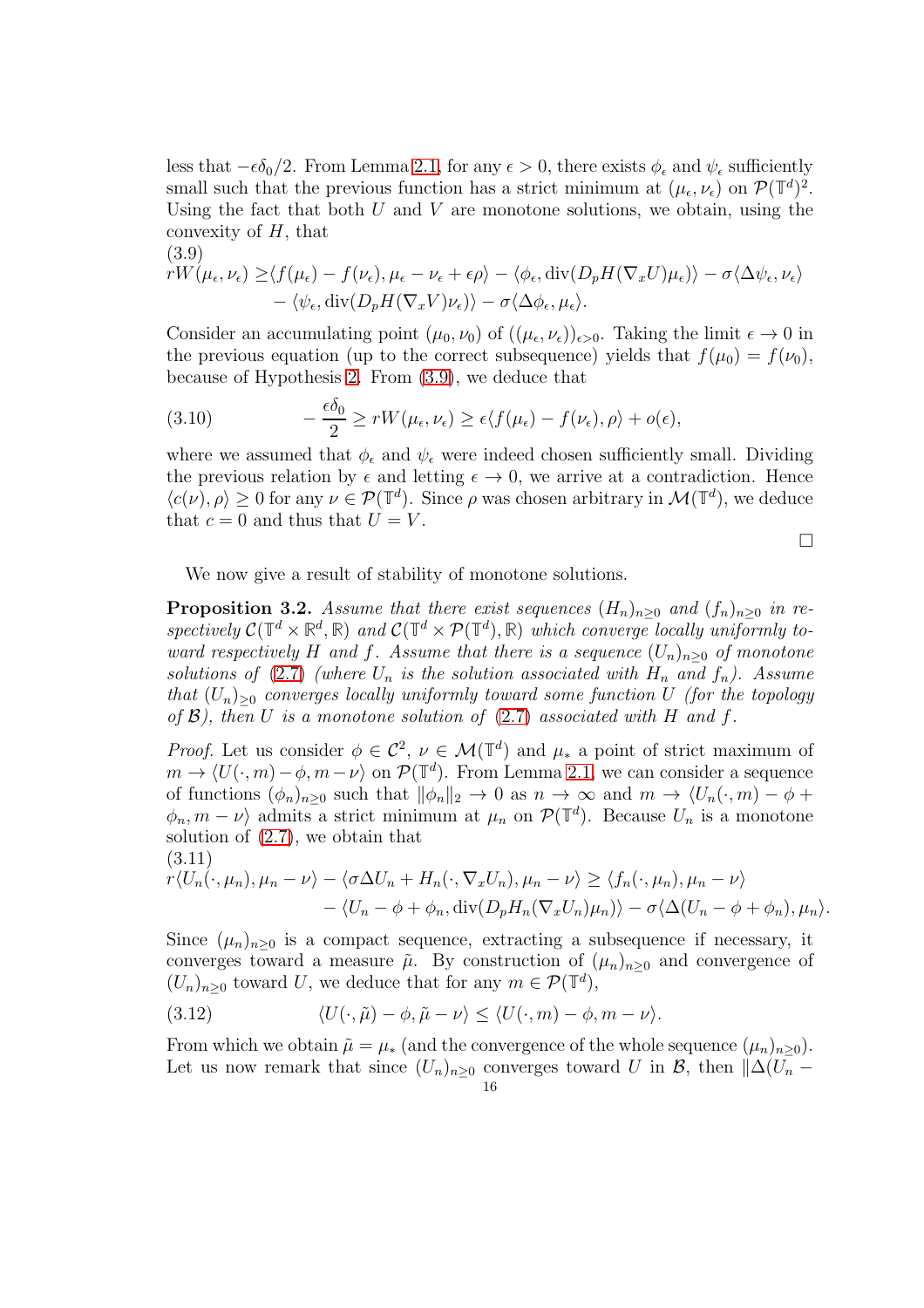$U\|_{0} \to 0$  as  $n \to \infty$ , thus, we can actually pass to the limit in all the terms in [\(3.11\)](#page-15-1) to obtain

(3.13) 
$$
r\langle U(\cdot,\mu_*) , \mu_* - \nu \rangle - \langle \sigma \Delta U + H(\cdot,\nabla_x U), \mu_* - \nu \rangle \ge \langle f(\cdot,\mu_*) , \mu_* - \nu \rangle - \langle U_* - \phi, \text{div}(D_p H(\nabla_x U)\mu_*) \rangle - \sigma \langle \Delta (U - \phi), \mu_* \rangle.
$$

Hence U is a monotone solution of [\(2.7\)](#page-8-3) (associated with H and f).

We conclude this section on stationary monotone solutions of master equations by giving a result concerning smooth monotone solutions.

**Proposition 3.3.** Assume that U is a  $\mathcal{C}^1$  monotone solution such that  $\frac{\delta U}{\delta m}$  is Lipschitz continuous and which satisfies for some  $c > 0$ 

(3.14) 
$$
\langle U(m) - U(m'), m - m' \rangle \geq c(\mathbf{d}_1(m, m'))^2.
$$

Then U satisfies [\(2.7\)](#page-8-3) for all  $m \in \mathcal{P}(\mathbb{T}^d), x \in$ ◦  $Supp(m)$  and more generally

(3.15)  

$$
rU - \sigma \Delta U + H(x, \nabla_x U) - \left\langle \frac{\delta U}{\delta m}(x, m, \cdot), \operatorname{div}(D_p H(\cdot, \nabla U(\cdot, m))m) \right\rangle
$$

$$
- \sigma \left\langle \frac{\delta U}{\delta m}(x, m, \cdot), \Delta m \right\rangle \ge f(x, m) \text{ in } \mathbb{T}^d \times \mathcal{P}(\mathbb{T}^d).
$$

**Remark 3.3.** It is a general feature of MFG that the value function may not satisfy a PDE outside the support of the measure describing the repartition of players [\[24\]](#page-42-3).

**Remark 3.4.** The stronger requirements on the monotonicity of U can probably be weakened while preserving the same result.

*Proof.* Let us fix  $\bar{m} \in \mathcal{P}(\mathbb{T}^d)$ . If we choose  $\nu$  sufficiently close to  $\bar{m}$  and define V by

(3.16) 
$$
V(x) = U(x, \bar{m}) + \left\langle \frac{\delta U}{\delta m}(x, \bar{m}, \cdot), \nu - \bar{m} \right\rangle,
$$

then  $W : \mu \to \langle U(\mu) - V, \mu - \nu \rangle$  has a strict minimum at  $\mu = \bar{m}$ . Writing the relation satisfied by monotone solutions for U at  $\bar{m}$ , we deduce that it satisfies the announced properties.

<span id="page-16-0"></span>3.2. The time dependent case. Let us now introduce the definition of monotone solution in the time dependent setting. The approach is extremely similar except for the fact that, because we do not want to ask for time regularity outside of continuity for a solution  $U$ , we use technique of viscosity solutions to treat the time derivative.

<span id="page-16-1"></span>**Definition 3.2.** A function  $U \in \mathcal{B}_t$  is a monotone solution of [\(2.3\)](#page-7-1) if 17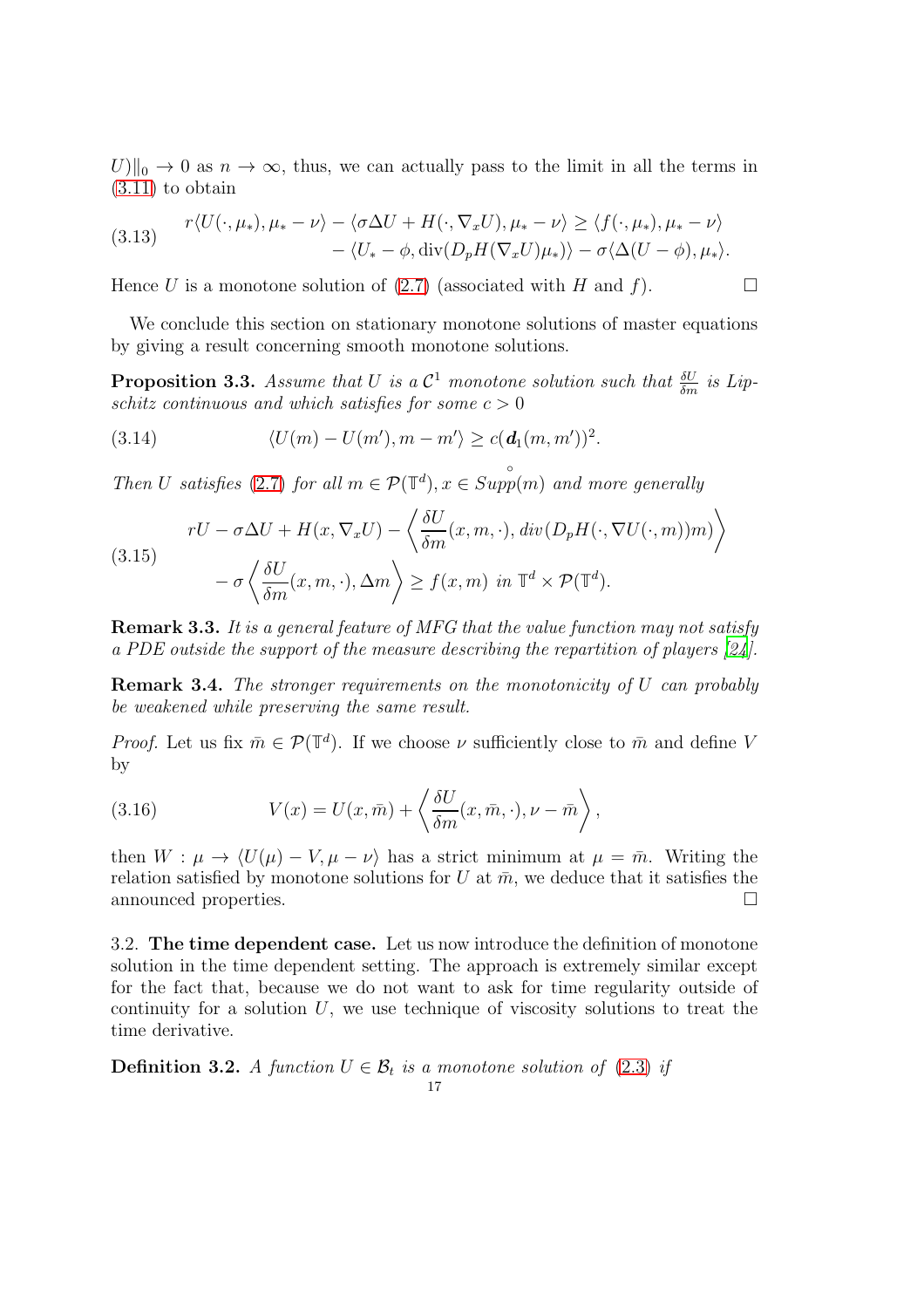• for any  $C^2$  function  $\phi : \mathbb{T}^d \to \mathbb{R}$ , for any measure  $\nu \in \mathcal{M}(\mathbb{T}^d)$ , for any smooth function  $\vartheta : [0, \infty) \to \mathbb{R}$  and any point  $(t_0, m_0) \in (0, \infty) \times \mathcal{P}(\mathbb{T}^d)$ of strict minimum of  $(t, m) \to \langle U(t, \cdot, m) - \phi, m - \nu \rangle - \vartheta(t)$ , the following holds

(3.17) 
$$
\frac{d\vartheta}{dt}(t_0) - \langle \sigma \Delta U + H(\cdot, \nabla_x U), m_0 - \nu \rangle \ge \langle f(\cdot, m_0), m_0 - \nu \rangle - \langle U - \phi, \operatorname{div}(D_p H(\nabla_x U) m_0) \rangle - \sigma \langle \Delta (U - \phi), m_0 \rangle.
$$

• the initial condition holds

$$
(3.18) \tU(0,\cdot,\cdot) = U_0(\cdot,\cdot).
$$

As we did in the stationary case, we now present results of consistency and uniqueness of such solutions. The consistency result being straightforward, we do not prove it. Moreover, let us recall that we postpone the question of existence to the next section.

**Proposition 3.4.** Assume that U is a smooth solution of  $(2.3)$ , then it is also a monotone solution of  $(2.3)$ .

<span id="page-17-1"></span>**Theorem 3.2.** Under Hypothesis [1,](#page-8-2) two monotone solutions of  $(2.3)$  in the sense of Definition [3.2](#page-16-1) only differ by a function  $c : [0, \infty) \times \mathcal{P}(\mathbb{T}^d) \to \mathbb{R}$ . If a monotone solution U exists,  $U(t)$  is a monotone application for all  $t \geq 0$ . Moreover, if, in addition, Hypothesis [2](#page-13-1) is satisfied, then there is uniqueness of the monotone solutions of [\(2.3\)](#page-7-1) in the sense of Definition [3.2.](#page-16-1)

*Proof.* Let us consider  $U$  and  $V$  two such solutions. We define  $W$  by (3.19)

$$
W(t,s,\mu,\nu)=\langle U(t,\cdot,\mu)-V(s,\cdot,\nu),\mu-\nu\rangle:=\int_{\mathbb{T}^d}U(t,x,\mu)-V(s,x,\nu)(\mu-\nu)(dx).
$$

We want to prove that  $W(t, t, \mu, \nu) \geq 0$  for all  $t \geq 0, \mu, \nu \in \mathcal{P}(\mathbb{T}^d)$ . Assume it is not the case, hence there exists  $t_*, \delta, \bar{\epsilon} > 0$ , such that for all  $\epsilon \in (0, \bar{\epsilon}), \alpha > 0, \phi, \psi \in C^2$ such that  $\|\phi\|_2 + \|\psi\|_2 \leq \epsilon$  and  $\gamma_1, \gamma_2 \in (\frac{\bar{\epsilon}}{2})$  $\frac{\bar{\epsilon}}{2}, \bar{\epsilon}$ , (3.20)

<span id="page-17-0"></span>
$$
\inf_{t,s\in[0,t_*],\mu,\nu\in\mathcal{P}(\mathbb{T}^d)}\left\{W(t,s,\mu,\nu)+\langle\phi,\mu\rangle+\langle\psi,\nu\rangle+\frac{1}{2\alpha}(t-s)^2+\gamma_1t+\gamma_2s\right\}\leq-\delta.
$$

From Lemma [2.1,](#page-11-1) we know that there exists (for any value of  $\alpha$ )  $\phi$ ,  $\psi$ ,  $\gamma_1$  and  $\gamma_2$ such that  $(t, s, \mu, \nu) \rightarrow W(t, s, \mu, \nu) + \langle \phi, \mu \rangle + \langle \psi, \nu \rangle + \frac{1}{2c}$  $\frac{1}{2\alpha}(t-s)^2 + \gamma_1 t + \gamma_2 s$  has a strict minimum on  $[0, t_*]^2 \times \mathcal{P}(\mathbb{T}^d)^2$  at  $(t_0, s_0, \mu_0, s_0)$ .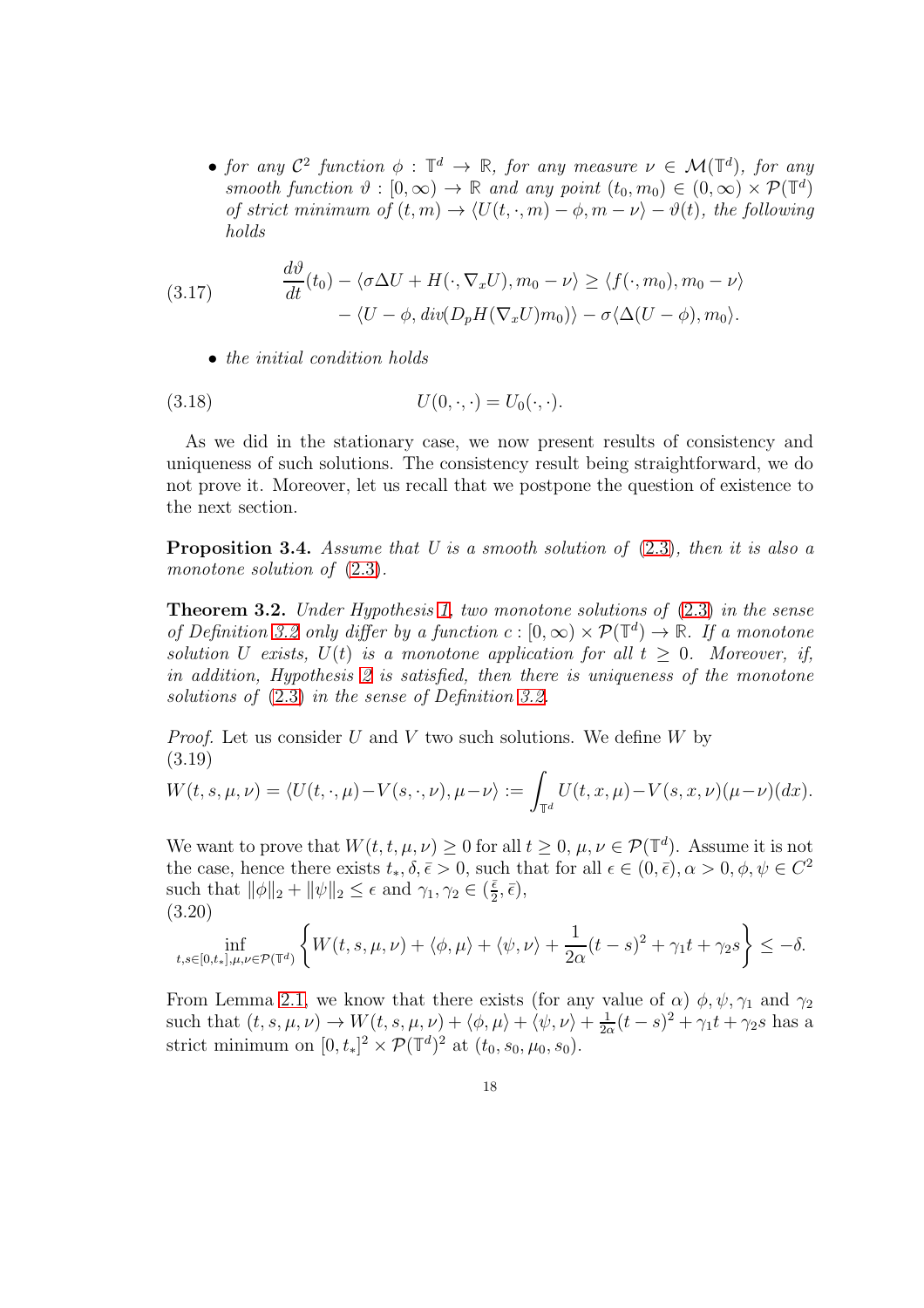We assume first that  $t_0 > 0$  and  $s_0 > 0$ . Using the fact that U is a monotone solution of [\(2.3\)](#page-7-1) we obtain that

$$
-\gamma_1 - \frac{t_0 - s_0}{\alpha} - \langle \sigma \Delta U(\mu_0) + H(\cdot, \nabla_x U), \mu_0 - \nu_0 \rangle \ge \langle f(\cdot, \mu_0), \mu_0 - \nu_0 \rangle
$$
  

$$
- \langle U(t_0, \mu_0) - V(s_0, \nu_0) + \phi, \operatorname{div}(D_p H(\nabla_x U)\mu_0) \rangle
$$
  

$$
- \sigma \langle \Delta (U(t_0, \mu_0) - V(s_0, \nu_0) + \phi), \mu_0 \rangle,
$$

and similarly for V :

$$
-\gamma_2 - \frac{s_0 - t_0}{\alpha} - \langle \sigma \Delta V(s_0, \nu_0) + H(\cdot, \nabla_x V), \nu_0 - \mu_0 \rangle \ge \langle f(\cdot, \nu_0), \nu_0 - \mu_0 \rangle
$$
  

$$
- \langle V(s_0, \nu_0) - U(t_0, \mu_0) + \phi, \operatorname{div}(D_p H(\nabla_x V)\nu_0) \rangle
$$
  

$$
- \sigma \langle \Delta (V(s_0, \nu_0) - U(t_0, \mu_0) + \phi), \nu_0 \rangle.
$$

Summing the two previous relations, using the monotonicity of f and the convexity of  $H$ , we deduce that

(3.23)

$$
-\gamma_1 - \gamma_2 \ge -\langle \phi, \operatorname{div}(D_p H(\nabla_x U)\mu_0) \rangle - \sigma \langle \Delta \psi, \nu_0 \rangle - \langle \psi, \operatorname{div}(D_p H(\nabla_x V)\nu_0) \rangle - \sigma \langle \Delta \phi, \mu_0 \rangle.
$$

The previous relation is a contradiction (provided that  $\epsilon$  had been chosen sufficiently small compared to  $\bar{\epsilon}$ ).

Let us now turn to the case  $t_0 = 0$  (the case  $s_0 = 0$  being treated in exactly the same fashion). By construction  $s_0$  satisfies  $|s_0 - t_0| \leq C \sqrt{\alpha}$  for some  $C > 0$ independent of  $\epsilon$ . Thus choosing  $\alpha > 0$  sufficiently small, we easily manage to contradict [\(3.20\)](#page-17-0).

Hence we have proven that  $W(t, t, \mu, \nu) \geq 0$  for  $t \geq 0, \mu, \nu \in \mathcal{P}(\mathbb{T}^d)$ . This proves the first part of the claim. Let us now consider  $c : [0, \infty) \times \mathcal{P}(\mathbb{T}^d) \to \mathbb{R}$  such that  $V = U - c$ . We place ourselves in the case in which Hypothesis [2](#page-13-1) is satisfied. Assume that there exists  $t_*, \nu_*$  such that  $c(t_*, \nu_*) = -\delta_0 < 0$  and consider a nonnegative non-zero measure  $\rho \in \mathcal{M}(\mathbb{T}^d)$ . Because the initial condition is satisfied for both U and V, we know that  $t_* > 0$ . Furthermore, from Lemma [2.1,](#page-11-1) we know that for any  $\epsilon > 0$  there exists  $t_0, \delta, \bar{\epsilon} > 0$ , such that for all  $\epsilon' \in (0, \bar{\epsilon}), \alpha > 0, \phi, \psi \in C^2$ such that  $\|\phi\|_2 + \|\psi\|_2 \leq \epsilon'$  and  $\gamma_1, \gamma_2 \in (\frac{\bar{\epsilon}}{2})$  $\frac{\bar{\epsilon}}{2}, \bar{\epsilon}$ , (3.24)

$$
\inf_{t,s\in[0,t_0],\mu,\nu\in\mathcal{P}(\mathbb{T}^d)}\left\{\langle U(t,\mu)-V(s,\nu),\mu-\nu+\epsilon\rho\rangle+\langle\phi,\mu\rangle+\langle\psi,\nu\rangle+\frac{1}{2\alpha}(t-s)^2+\gamma_1t+\gamma_2s\right\}\leq-\epsilon\delta_0/2.
$$

and the infimum is attained at a unique point  $(t_{\epsilon}, s_{\epsilon}, \mu_{\epsilon}, \nu_{\epsilon})$ . Moreover, we can choose  $\bar{\epsilon}$  such that  $\bar{\epsilon}/\epsilon \to \kappa > 0$  as  $\epsilon \to 0$ . Proceeding as we did in the first part of the proof in the case  $s_{\epsilon}, t_{\epsilon} > 0$  for almost all  $\epsilon > 0$ , we arrive at the relation

(3.25) 
$$
-\gamma_1 - \gamma_2 \ge \langle f(\mu_\epsilon) - f(\nu_\epsilon), \mu_\epsilon - \nu_\epsilon + \epsilon \rho \rangle + o(\epsilon).
$$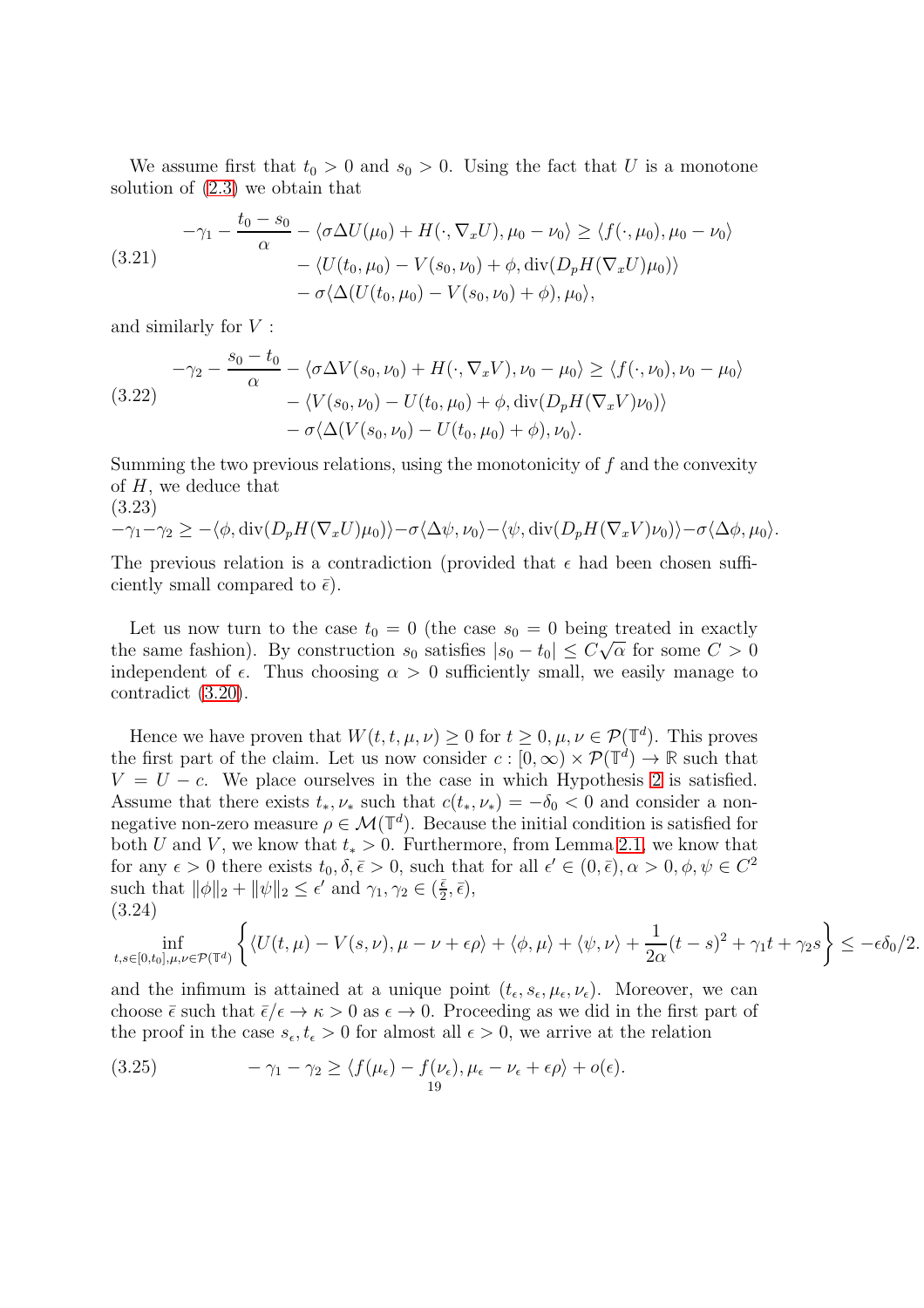Concluding as in the proof of Theorem [3.1,](#page-13-0) we arrive at a contradiction in this case. The case where either  $s_{\epsilon}$  or  $t_{\epsilon}$  is equal to 0 for sufficiently many  $\epsilon > 0$  can be treated in a similar way. Thus we have proved that  $c \ge 0$  and thus by symmetry that  $U = V$ . that  $U = V$ .

We now give a result of stability of monotone solutions.

<span id="page-19-1"></span>**Proposition 3.5.** Assume that there exist sequences  $(H_n)_{n>0}$  and  $(f_n)_{n>0}$  in respectively  $C(\mathbb{T}^d \times \mathbb{R}^d, \mathbb{R})$  and  $C(\mathbb{T}^d \times \mathcal{P}(\mathbb{T}^d), \mathbb{R})$  which converge locally uniformly toward respectively H and f. Assume that there is a sequence  $(U_n)_{n>0}$  of monotone solutions of [\(2.3\)](#page-7-1) (where  $U_n$  is the solution associated with  $H_n$  and  $f_n$ ). Assume that  $(U_n)_{\geq 0}$  converges locally uniformly toward some function U (for the topology of  $\mathcal{B}_t$ ), then U is a monotone solution of [\(2.3\)](#page-7-1) associated with H and f.

Proof. Let us consider  $T > 0$ ,  $\phi \in C^2$ ,  $\nu \in \mathcal{M}(\mathbb{T}^d)$  and a smooth function  $\vartheta : \mathbb{R} \to \mathbb{R}$ . Consider also  $(t_*, \mu_*)$  a point of strict maximum of  $m \to \langle U(\cdot, m) - \phi, m - \nu \rangle - \vartheta(t)$ on  $[0, T] \times \mathcal{P}(\mathbb{T}^d)$ . From Lemma [2.1,](#page-11-1) we can consider a sequence of functions  $(\phi_n)_{n\geq 0}$  and of real numbers  $(\delta_n)_{n\geq 0}$  such that  $\|\phi_n\|_2 + \delta_n \to 0$  as  $n \to \infty$  and  $(t, m) \rightarrow \langle U_n(\cdot, m) - \phi + \phi_n, m - \nu \rangle - \vartheta(t) - \delta_n t$  admits a strict minimum at  $(t_n, \mu_n)$  on  $[0, T] \times \mathcal{P}(\mathbb{T}^d)$ . Because  $U_n$  is a monotone solution of [\(2.3\)](#page-7-1), we obtain that

$$
(3.26)
$$

$$
\frac{d\vartheta}{dt}(t_n) + \delta_n - \langle \sigma \Delta U_n + H_n(\cdot, \nabla_x U_n), \mu_n - \nu \rangle \ge \langle f_n(\cdot, \mu_n), \mu_n - \nu \rangle \n- \langle U_n - \phi + \phi_n, \text{div}(D_p H_n(\nabla_x U_n)\mu_n) \rangle - \sigma \langle \Delta (U_n - \phi + \phi_n), \mu_n \rangle.
$$

Following the same arguments as in the proof of Proposition [3.2](#page-15-2) we obtain first that  $(t_n, \mu_n) \rightarrow (t_*, \mu_*)$  and then that

(3.27) 
$$
\frac{d\theta}{dt}(t_*) - \langle \sigma \Delta U + H(\cdot, \nabla_x U), \mu_* - \nu \rangle \ge \langle f(\cdot, \mu_*) , \mu_* - \nu \rangle - \langle U_* - \phi, \text{div}(D_p H(\nabla_x U)\mu_*) \rangle - \sigma \langle \Delta (U - \phi), \mu_* \rangle.
$$

<span id="page-19-0"></span>Hence U is a monotone solution of  $(2.3)$ .

 $\overline{a}$ 

#### 4. Existence of monotone solutions

In this section, we establish the existence of a monotone solution of [\(2.3\)](#page-7-1), in cases for which the assumptions of Theorem [2.1](#page-9-2) are not satisfied. We first prove an estimate for classical solutions of [\(2.3\)](#page-7-1) and then use a stability result to prove our existence result. Let us insist on the fact that we believe this section to be more pedagogical than anything else. We want to give an example of how to establish the existence of monotone solutions ; more than weakening optimally the assumptions of the existing literature on a priori regularity of solutions of MFG master equations. We can prove the following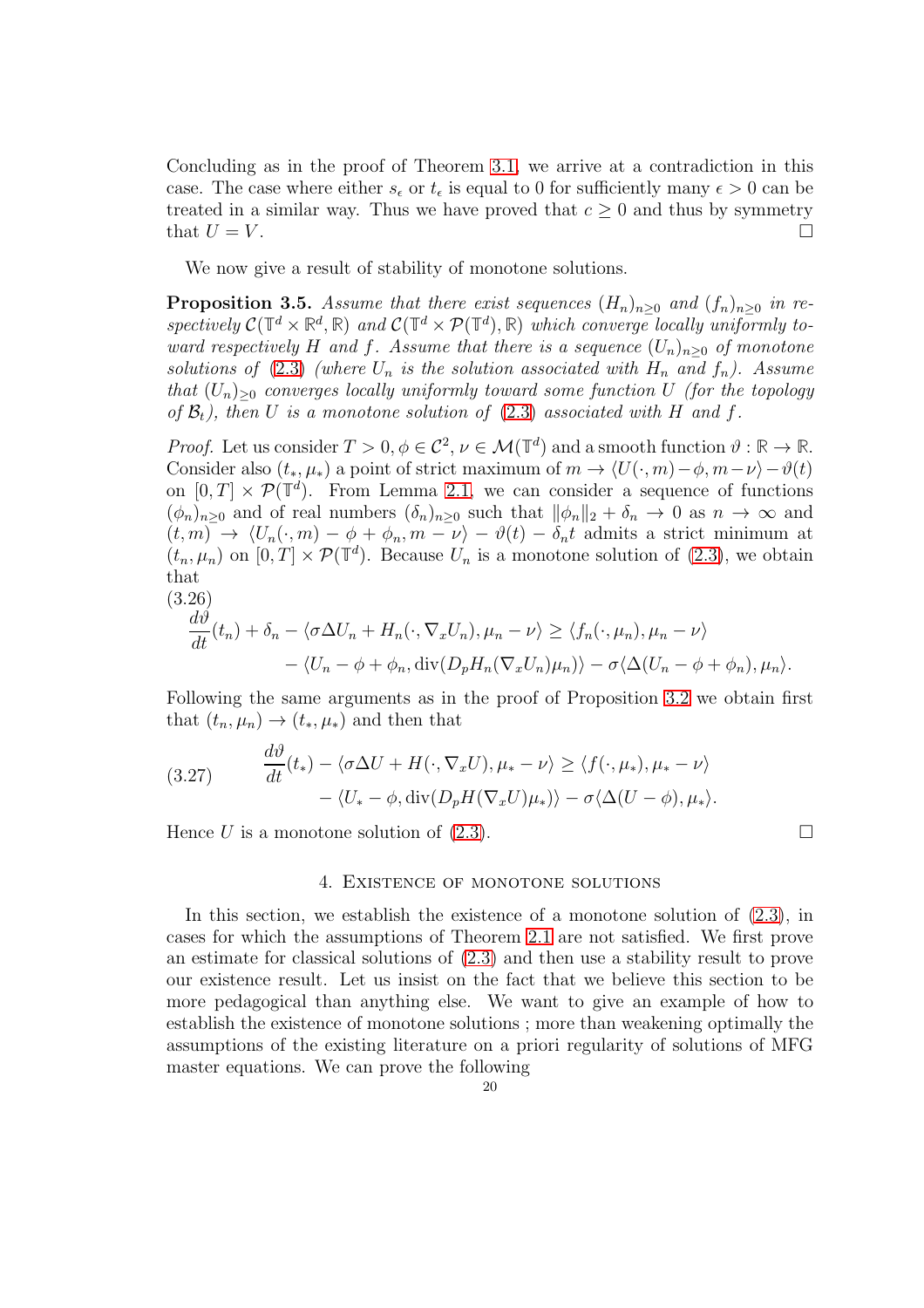<span id="page-20-1"></span>**Proposition 4.1.** Assume that U is a classical solution of  $(2.3)$  and that there exists  $C > 0, \alpha, \beta \in (0, 1)$  such that

(4.1) 
$$
\sup_{\mu,\nu \in \mathcal{P}(\mathbb{T}^d)} \frac{\|f(\mu) - f(\nu)\|_{\alpha}}{d_1(\mu,\nu)^{\beta}} + \frac{\|U_0(\mu) - U_0(\nu)\|_{1+\alpha}}{d_1(\mu,\nu)^{\beta}} \leq C.
$$

$$
\overline{a}
$$

•

(4.2) 
$$
\sup_{m \in \mathcal{P}(\mathbb{T}^d)} \|f(\cdot, m)\|_{\alpha} + \|U_0(\cdot, m)\|_{2+\alpha} \leq C.
$$

<span id="page-20-0"></span>• H satisfies  $(2.8)$  with the same C.

Then there exists  $C' > 0$  depending only on  $C, \alpha$  and  $\beta$  such that

(4.3) 
$$
|U(t, x, m) - U(t', x', m')| \leq C'(|t - t'|^{\frac{\gamma}{2}} + |x - x'| + d_1(m, m')^{\gamma}),
$$
  
where  $\gamma = (2(\beta^{-1} - \frac{1}{2}))^{-1} \in (0, 1).$ 

The following proof is largely inspired from a similar result in [\[6](#page-41-2)] which establishes the global Lipschitz regularity of U.

*Proof.* Lets us take  $t \geq 0$ ,  $\mu_1, \mu_2 \in \mathcal{P}(\mathbb{T}^d)$ . We define for  $i \in \{1, 2\}$ ,  $(u_i, m_i) \in$  $\mathcal{C}^{1,2,\alpha} \times \mathcal{C}([0,T], \mathcal{P}(\mathbb{T}^d))$  the unique solution ([\[19\]](#page-42-0)) of

(4.4) 
$$
\begin{cases}\n-\partial_t u_i - \sigma \Delta u_i + H(x, \nabla u_i) = f(x, m_i) \text{ in } [0, t] \times \mathbb{T}^d, \\
\partial_t m_i - \sigma \Delta m_i - \text{div}(D_p H(x, \nabla u_i) m_i) = 0 \text{ in } [0, t] \times \mathbb{T}^d, \\
m_i(0) = \mu_i, u_i(t) = U_0(m_i(t)), \text{ in } \mathbb{T}^d.\n\end{cases}
$$

Since U is a classical solution of  $(2.3)$ , it follows that U satisfies

(4.5) 
$$
\forall x \in \mathbb{T}^d, U(t, x, \mu_1) = u_1(0, x).
$$

From this and the regularity assumptions on  $f$ ,  $H$  and  $U_0$ , we deduce that there exists  $C > 0$ , such that for all  $s \geq 0, \mu \in \mathcal{P}(\mathbb{T}^d), ||U(s, \cdot, \mu)||_{2+\alpha} \leq C$ , from which we deduce the estimate in the space variable in [\(4.3\)](#page-20-0).

We now come back to the Hölder estimate in the measure argument. Let us compute  $(4.6)$ 

$$
\begin{split}\n&\quad 0 \leq \int_{0}^{t} \int_{\mathbb{T}^{d}} \left[ -\partial_{t}(u_{1}-u_{2}) - \sigma \Delta(u_{1}-u_{2}) + H(x, \nabla u_{1}) - H(x, \nabla u_{2}) \right] d(m_{1}(s) - m_{2}(s)) ds, \\
&= \int_{0}^{t} \int_{\mathbb{T}^{d}} (H(x, \nabla u_{1}) - H(x, \nabla u_{2}) + D_{p}H(x, \nabla u_{1}) \cdot \nabla(u_{1}-u_{2})) dm_{1} ds \\
&+ \int_{0}^{t} \int_{\mathbb{T}^{d}} (H(x, \nabla u_{2}) - H(x, \nabla u_{1}) + D_{p}H(x, \nabla u_{2}) \cdot \nabla(u_{2}-u_{1})) dm_{2} ds \\
&- \int_{\mathbb{T}^{d}} (U_{0}(m_{1}(t)) - U_{0}(m_{2}(t))) d(m_{1}(t) - m_{2}(t)) + \int_{\mathbb{T}^{d}} (u_{1}(0) - u_{2}(0)) d(\mu_{1}-\mu_{2}).\n\end{split}
$$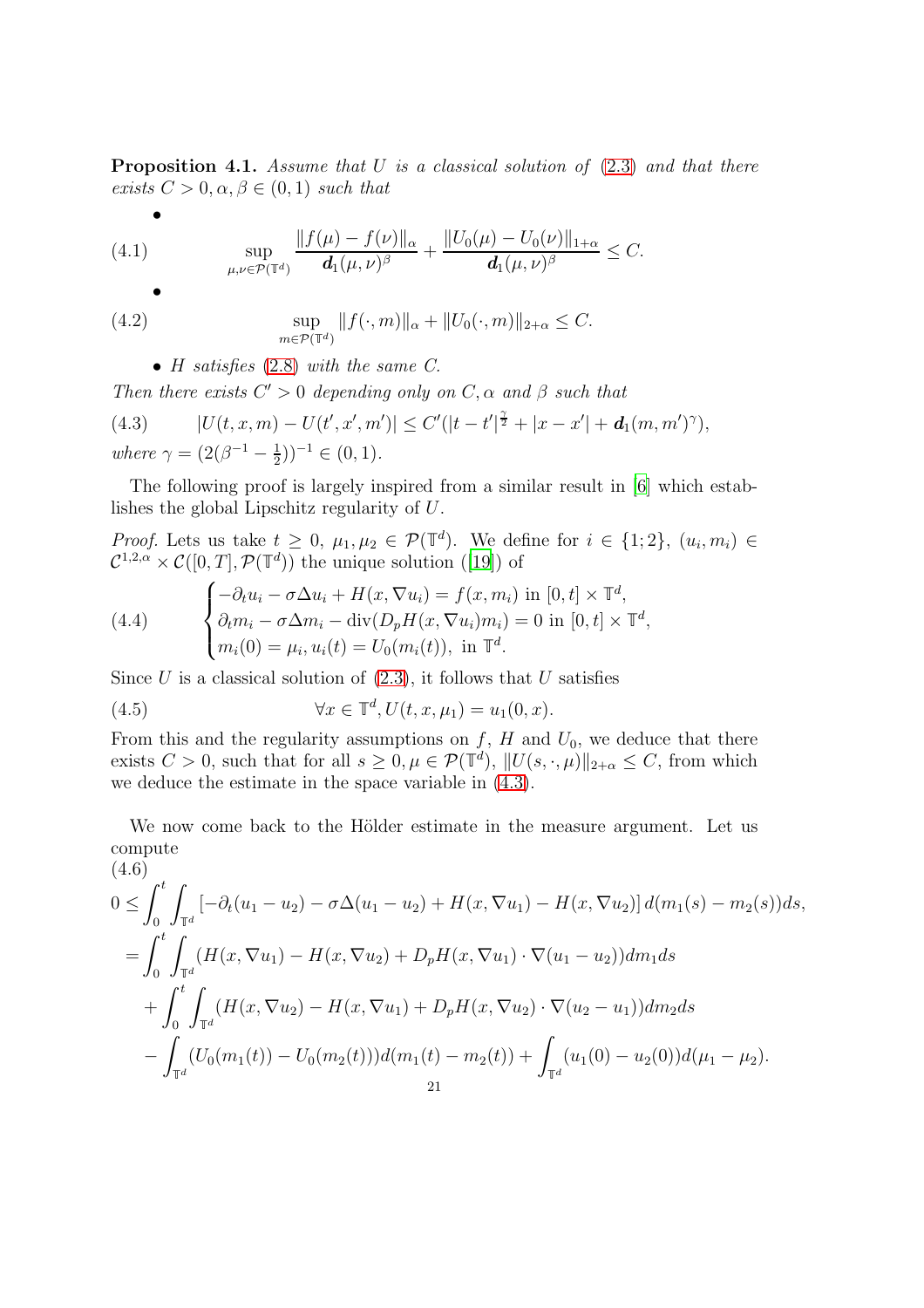Here, we have used the monotonicity of  $f$  for the inequality. Using the convexity of H and the monotonicity of  $U_0$ , we obtain  $(4.7)$ 

<span id="page-21-0"></span>
$$
\int_0^t \int_{\mathbb{T}^d} |\nabla(u_1 - u_2)|^2 d(m_1(s) + m_2(s)) ds \le C \int_{\mathbb{T}^d} (u_1(0) - u_2(0)) d(\mu_1 - \mu_2) \le C d_1(\mu_1, \mu_2).
$$

Let us remark that since  $\nabla_x u_i$  is indeed uniformly bounded, we can use a strict-like convexity of  $H$  to obtain the previous inequality. The estimate  $(4.7)$  is extremely helpful to establish the next estimate on the trajectories  $m_1$  and  $m_2$  that we now provide using a coupling argument. Let  $X_1$  and  $X_2$  be two random variables of law  $\mu_1$  and  $\mu_2$  such that  $\mathbb{E}[|X_1 - X_2|] = d_1(\mu_1, \mu_2)$ . Let us define  $(X_{i,s})_{s>0}$  for  $i \in \{1; 2\}$ the strong solutions of

(4.8) 
$$
\begin{cases} dX_{i,s} = -D_p H(X_{i,s}, \nabla u_i(X_{i,s})) ds + \sqrt{2\sigma} dB_s, \\ X_{i,0} = X_i, \end{cases}
$$

for  $(B_s)_{s\geq0}$  a standard Brownian motion. We now compute using Itô's Lemma (4.9)

$$
\mathbb{E}[|X_{1,s} - X_{2,s}|] \le \mathbb{E}[|X_1 - X_2|] + \mathbb{E}\left[\int_0^s |D_p H(X_{1,s}, \nabla u_1(X_{1,s})) - D_p H(X_{2,s}, \nabla u_1(X_{2,s}))|ds\right] + \mathbb{E}\left[\int_0^s |D_p H(X_{2,s}, \nabla u_1(X_{2,s})) - D_p H(X_{2,s}, \nabla u_2(X_{2,s}))|ds\right].
$$

We now deduce, using the Lipschitz continuity of  $D_pH$  and the Lipschitz continuity of  $\nabla u_1$  for the second term and [\(4.7\)](#page-21-0) for the third term, that (4.10)

$$
\mathbb{E}[|X_{1,s}-X_{2,s}|] \leq \mathbb{E}[|X_1-X_2|] + C \int_0^s \mathbb{E}[|X_{1,s}-X_{2,s}|]ds + C \left(\int_{\mathbb{T}^d} (u_1(0) - u_2(0))d(\mu_1 - \mu_2)\right)^{\frac{1}{2}}.
$$

From which we deduce using Gronwall's Lemma that (4.11)

<span id="page-21-1"></span>
$$
\sup_{s\in[t,T]} d_1(m_1(s),m_2(s)) \leq C \left( d_1(\mu_1,\mu_2) + \left( \int_{\mathbb{T}^d} (u_1(0)-u_2(0))d(\mu_1-\mu_2) \right)^{\frac{1}{2}} \right).
$$

Let us now remark that, using Lemma 3.2.2 in [\[6](#page-41-2)], we deduce that (4.12)  $\overline{1}$ 

$$
\sup_{s \in [0,t]} \|(u_1 - u_2)(s)\|_{1+\alpha} \le C \left( \sup_{s \in [0,t]} \|f(m_1(s)) - f(m_2(s))\|_{\alpha} + \|U_0(m_1(t)) - U_0(m_2(t))\|_{1+\alpha} \right)
$$

.

 $\overline{R}$ 

Hence we deduce, using [\(4.11\)](#page-21-1) and the assumptions on f and  $U_0$  that, that there exists  $C > 0$  such that

$$
(4.13)
$$

$$
\sup_{s\in[0,t]}\|(u_1-u_2)(s)\|_{1+\alpha}\leq C\left(\mathbf{d}_1(\mu_1,\mu_2)+\|(u_1-u_2)(0)\|_{1+\alpha}^{\frac{1}{2}}\mathbf{d}_1(\mu_1,\mu_2)^{\frac{1}{2}}\right)^{\beta}.
$$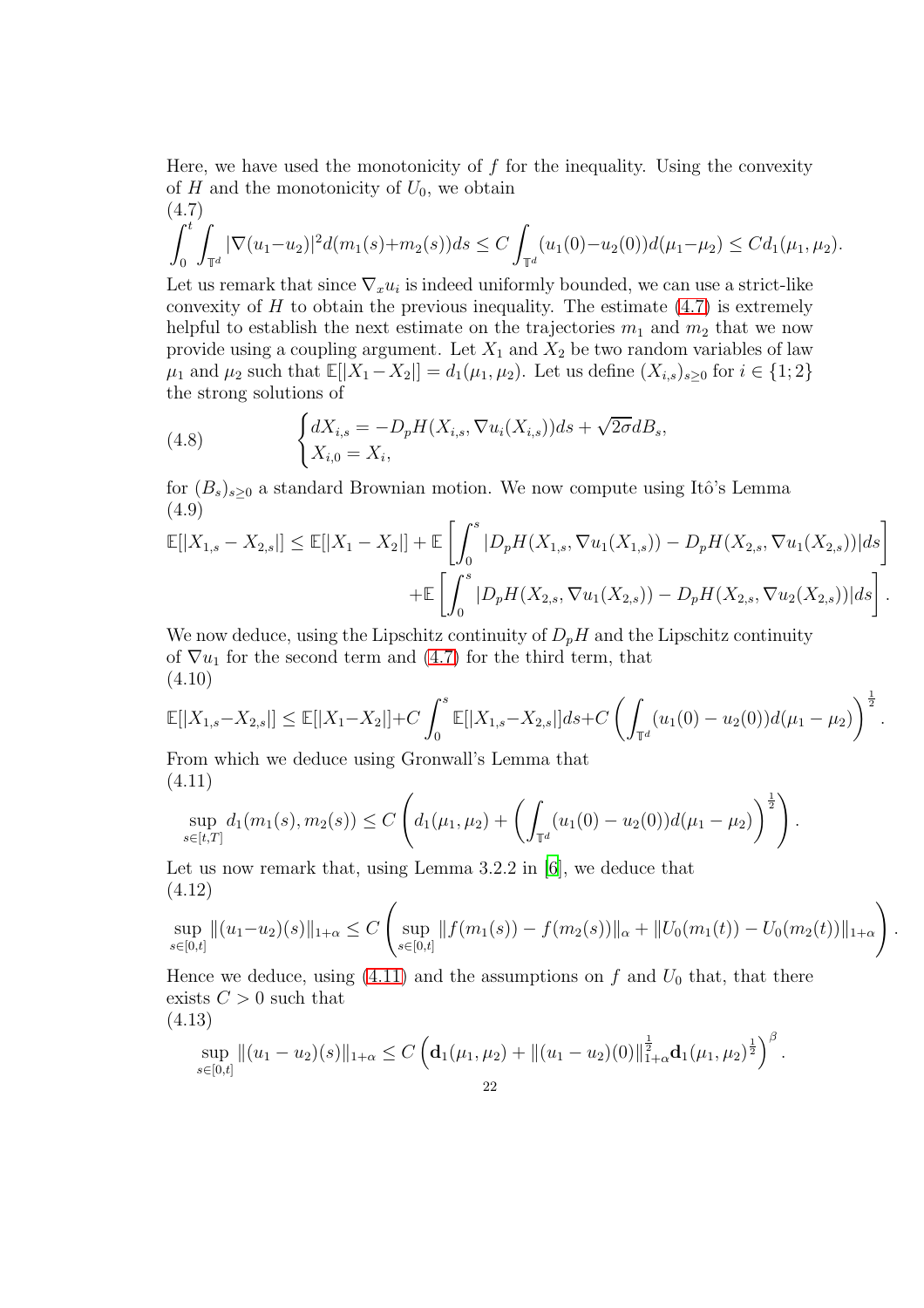We now easily obtain that

(4.14) 
$$
|U(t, x, \mu_1) - U(t, x, \mu_2)| = |u_1(0, x) - u_2(0, x)| \leq C d_1(\mu_1, \mu_2)^\gamma,
$$

for  $\gamma = (2(\beta^{-1} - \frac{1}{2})$  $(\frac{1}{2}))^{-1} \in (0,1)$ . Let us now recall that in view of the Lipschitz continuity of  $D_pH$ , we have the classical estimate for the solution of the Fokker-Planck equation :

(4.15) 
$$
\forall s, s' \in [t, T], d_1(m_1(s), m_1(s')) \leq C \sqrt{|s - s'|},
$$

where C is a constant independent of  $\mu_1$  and  $t \geq 0$ . Moreover, the following relation holds

(4.16) 
$$
\forall s \in [t, T], U(s, x, m_1(s)) = u_1(s, x).
$$

Recalling [\(4.11\)](#page-21-1), we finally obtain that there exists  $C > 0$  such that for any  $t, s \in [0, T], x \in \mathbb{T}^d, \mu \in \mathcal{P}(\mathbb{T}^d)$ 

(4.17) 
$$
|U(t, x, m) - U(s, x, m)| \le C|t - s|^{\frac{\gamma}{2}},
$$

which concludes the proof.  $\Box$ 

Remark 4.1. The extension of this result to value function being defined on  $\mathcal{M}_+(\mathbb{T}^d) := \{ m \in \mathcal{M}(\mathbb{T}^d) | m \geq 0 \}$  is straightforward when equipping the previous convex set with the metric  $\tilde{\mathbf{d}}_1(\mu,\nu) := \sup \langle \phi, \mu - \nu \rangle$  where the supremum is taken over Lipschitz functions on **T** <sup>d</sup> whose Lipschitz constant is at most 1 and which verify  $\phi(0) = 0$ .

Remark 4.2. Let us remark, following exactly the proof of Proposition 3.2 in [\[6\]](#page-41-2). that, assuming

$$
(4.18) \t\t\t Lip_{\alpha}(f) + Lip_{1+\alpha}(U_0) \le C,
$$

 $instead of the Hölder continuity estimates in the previous proposition, one arrives$ at the conclusion that for some  $C' > 0$  and any  $(\tilde{t}, x, m), (\tilde{t'}, x', m') \in [0, \infty) \times \mathbb{T}^d \times$  $\mathcal{P}(\mathbb{T}^d)$ 

(4.19) 
$$
|U(t, x, m) - U(t', x', m')| \leq C'(|t - t'|^{\frac{1}{2}} + |x - x'| + d_1(m, m')).
$$

Having established this a priori estimate, we are now in position to prove the existence of monotone solutions which are not necessary classical solutions.

<span id="page-22-0"></span>Theorem 4.1. Assume that Hypothesis [1](#page-8-2) holds and that

- The Hamiltonian H satisfies  $(2.8)$ .
- f and  $U_0$  satisfy the assumption of Proposition [4.1](#page-20-1) for some  $\beta > 0$  and f and  $U_0$  are in the closure (with respect to the uniform convergence) of the set of couplings f and  $U_0$  satisfying the assumptions of Theorem [2.1.](#page-9-2)

Then, there exists a (unique) monotone solution of the master equation [\(2.3\)](#page-7-1) in the sense of Definition [3.2.](#page-16-1)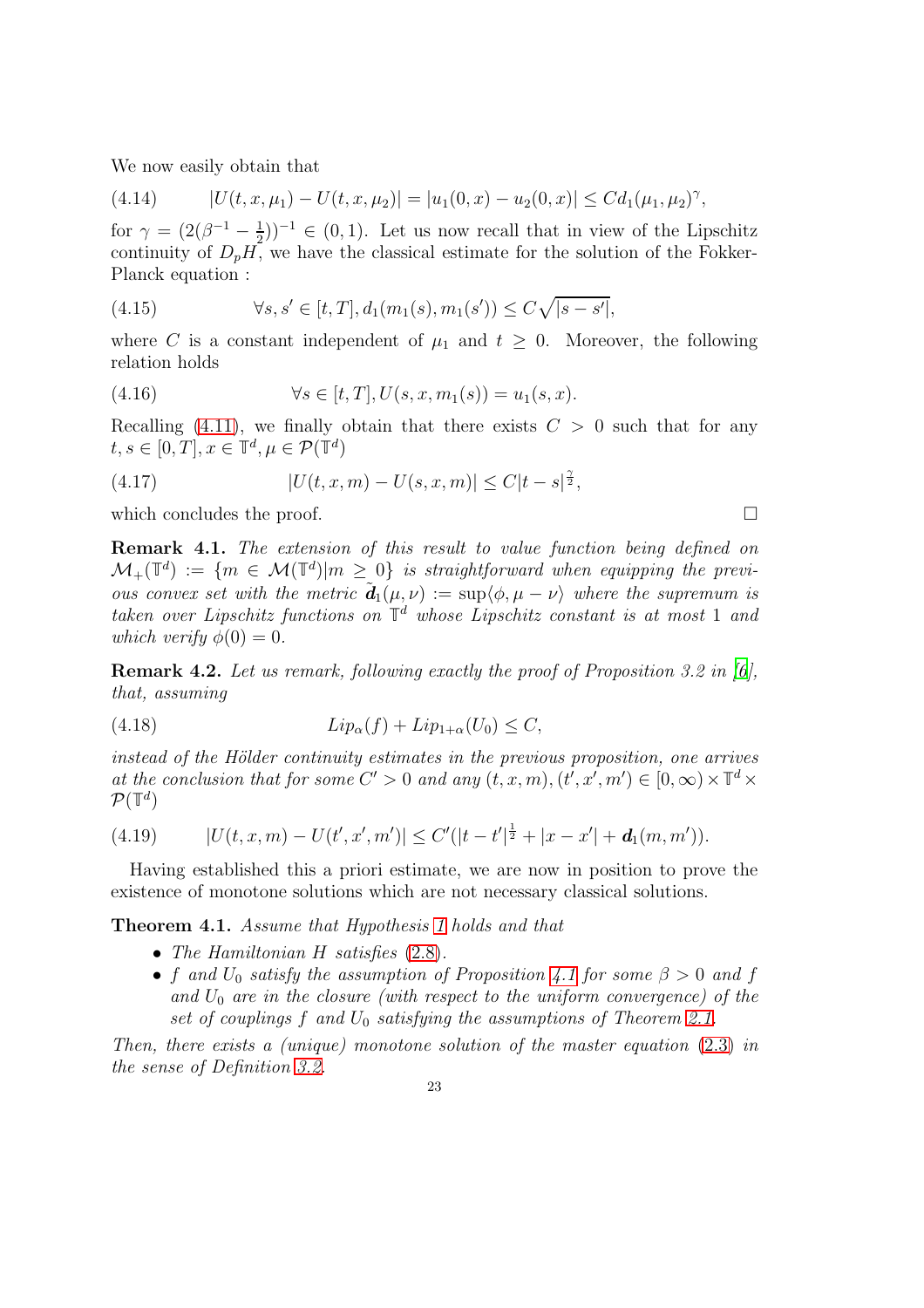Remark 4.3. As we do not want to enter into the problem of regularization of functions on  $\mathcal{P}(\mathbb{T}^d)$ , we add the assumption that f and  $U_0$  have to be in the closure of more regular functions. This assumption seems necessary. Furthermore, such a set of couplings is not trivial. Indeed, consider for instance a coupling f defined on  $\mathbb{T}^d \times \mathcal{P}(\mathbb{T}^d)$  by

(4.20) 
$$
f(x,m) := \int_{\mathbb{T}^d} \phi(z, (m \star \rho)(z)) \rho(x-z) dz,
$$

where  $\phi : \mathbb{R}^2 \to \mathbb{R}$  is a continuous function, smooth in its first argument and Hölder continuous in its second one, with  $\rho$  a smooth non-negative even function. By regularizing  $\phi$ , one obtain a regularization of f. Hence such a coupling f is the closure of couplings satisfying the assumptions of Theorem [2.1.](#page-9-2) Moreover it satisfies the required assumptions.

*Proof.* Let us consider sequences  $(f_n)_{n>0}$  and  $(U_{0,n})_{n>0}$  which approximate f and  $U_0$ . For any  $n \geq 0$ , thanks to Theorem [2.1,](#page-9-2) there exists a (unique) solution  $U_n$  of  $(2.3)$  associated to  $f_n$  and  $U_{0,n}$ . Using Proposition [4.1,](#page-20-1) we obtain that the sequence  $(U_n)_{n\geq 0}$  is a uniformly continuous sequence of functions. Since it is bounded uniformly for  $t = 0$ , we deduce from Ascoli-Arzela Theorem that  $(U_n)_{n>0}$  is a compact sequence for the uniform convergence. Hence, extracting a subsequence if necessary, it converges toward a limit  $U_*$ . Since for all  $n \geq 0$ ,  $U_n$  is a classical solution of [\(2.3\)](#page-7-1) (associated to  $f_n$  and  $U_{0,n}$ ) we deduce that it is also a monotone solution of the same equation. We finally conclude using Proposition [3.5](#page-19-1) that  $U_*$ is a monotone solution of  $(2.3)$ .

## 5. First order master equations with common noise

<span id="page-23-0"></span>The interest of this section is twosome. First we want to present some structures of common noise in MFG, which, despite being entirely new, have attracted little attention in the literature even though they cover a wide range of applications. Secondly, we explain, without entering into the same amount of details as we did for [\(2.7\)](#page-8-3) or [\(2.3\)](#page-7-1), how the notion of monotone solution is helpful for such cases. We mainly look at two situations. The first one in which an additional parameter is added which is stochastic and which affects all the players in the same way (like a price on a market for instance). The second one is a situation in which players jump in a coordinated manner at random times, as the one introduced in [\[3](#page-41-4)]. For pedagogical reasons, we introduce first a case in which the additional parameter has only two states.

As most of the following analysis does not rely on the fact that we are in a time dependent or a stationary situation, we choose here to focus on the time dependent setting.

Finally, let us state that this section is not particularly concerned with the existence of monotone or classical solutions of the master equations we shall introduce. We present in subsection [5.4](#page-29-0) an a priori estimate which is valid in all the cases we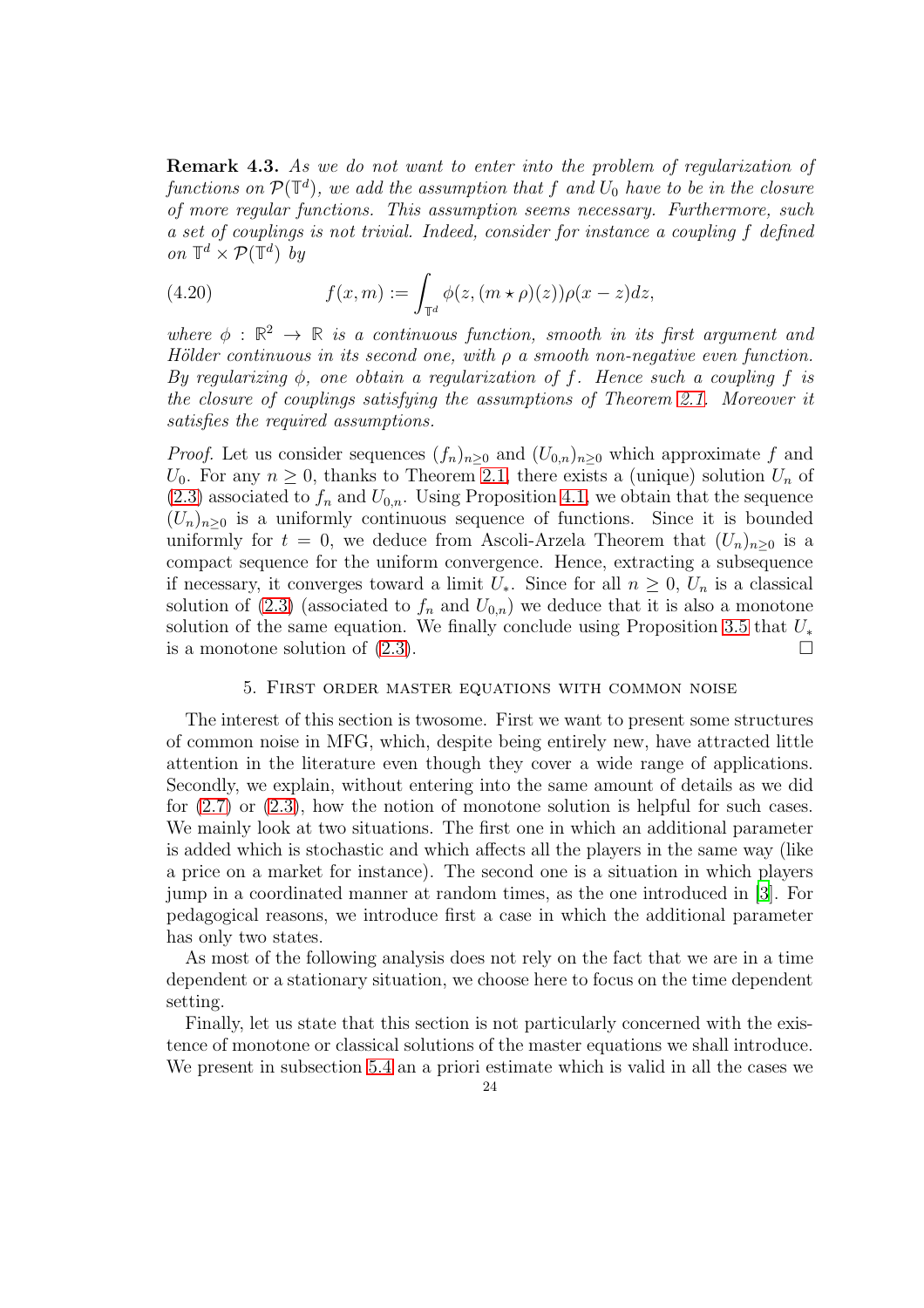shall introduce and only detail a proof of existence of monotone solutions in the case of common jumps.

<span id="page-24-0"></span>5.1. Additional two-state stochastic parameter. Consider a MFG which is similar to the one presented in section [2](#page-6-1) except for the fact that there is an additional parameter p, totally exogenous from the rest of the game, which can take two values  $p_1$  and  $p_2$ . We assume that this parameter affects the player in the following way : when  $p = p_i$  the running cost of the player is a function  $f_i : \mathbb{T}^d \times \mathcal{P}(\mathbb{T}^d) \to \mathbb{R}$ . We assume that  $p$  is a random process which jump from  $p_1$  to  $p_2$  with a transition rate  $\lambda_1 > 0$ , and from  $p_2$  to  $p_1$  with a transition rate  $\lambda_2$ . In such a situation, the associated master equation is in fact the system of two master equations (5.1)

<span id="page-24-1"></span>
$$
\partial_t U_i - \sigma \Delta U_i + H(x, \nabla_x U_i) - \left\langle \frac{\delta U_i}{\delta m}(x, m, \cdot), \operatorname{div} (D_p H(\cdot, \nabla U_i(\cdot, m))m) \right\rangle \n- \sigma \left\langle \frac{\delta U_i}{\delta m}(x, m, \cdot), \Delta m \right\rangle + \lambda_i (U_i - U_j) = f_i(x, m) \text{ in } (0, \infty) \times \mathbb{T}^d \times \mathcal{P}(\mathbb{T}^d),
$$
\n
$$
U_i(0, x, m) = U_0(x, m) \mathbb{T}^d \times \mathcal{P}(\mathbb{T}^d),
$$
\nwhere  $i, i, j, 1, j, i \neq i$ 

where  $i, j\{1; 2\}, i \neq j$ .

**Remark 5.1.** Not only f, but  $H, \sigma$  and  $U_0$  could have depended on i, without changing any of the following. We only restricted ourselves to the case of f to lighten the notation.

Following section [3,](#page-12-0) we naturally propose the following definition of monotone solution for [\(5.1\)](#page-24-1).

<span id="page-24-2"></span>**Definition 5.1.** A pair of functions  $U_1, U_2 \in \mathcal{B}_t$  is a monotone solution of [\(5.1\)](#page-24-1) if

• for any  $\mathcal{C}^2$  functions  $\phi_1, \phi_2 : \mathbb{T}^d \to \mathbb{R}$ , for any measure  $\nu \in \mathcal{M}(\mathbb{T}^d)$ , for any smooth function  $\vartheta : [0, \infty) \to \mathbb{R}$  and any point  $(i_0, t_0, m_0) \in \{1, 2\} \times (0, \infty) \times$  $P(\mathbb{T}^d)$  of strict minimum of  $(i, t, m) \rightarrow \langle U_i(t, \cdot, m) - \phi_i, m - \nu \rangle - \vartheta(t)$ , the following holds

(5.2)  
\n
$$
\frac{d\vartheta}{dt}(t_0) - \langle \sigma \Delta U_{i_0} + H(\cdot, \nabla_x U_{i_0}), m_0 - \nu \rangle + \lambda_{i_0} \langle U_{i_0} - U_{j_0}, m_0 - \nu \rangle
$$
\n
$$
\geq \langle f_{i_0}(\cdot, m_0), m_0 - \nu \rangle - \langle U_{i_0} - \phi_{i_0}, \operatorname{div}(D_p H(\nabla_x U_{i_0}) m_0) \rangle - \sigma \langle \Delta (U_{i_0} - \phi_{i_0}), m_0 \rangle,
$$

where  $j_0 \neq i_0$ .

• the initial condition holds

(5.3) 
$$
U_1(0,\cdot,\cdot) = U_2(0,\cdot,\cdot) = U_0(\cdot,\cdot).
$$

We now present a result of uniqueness of monotone solutions of  $(5.1)$ , which does not rely on any particular assumption on the evolution of the process p. This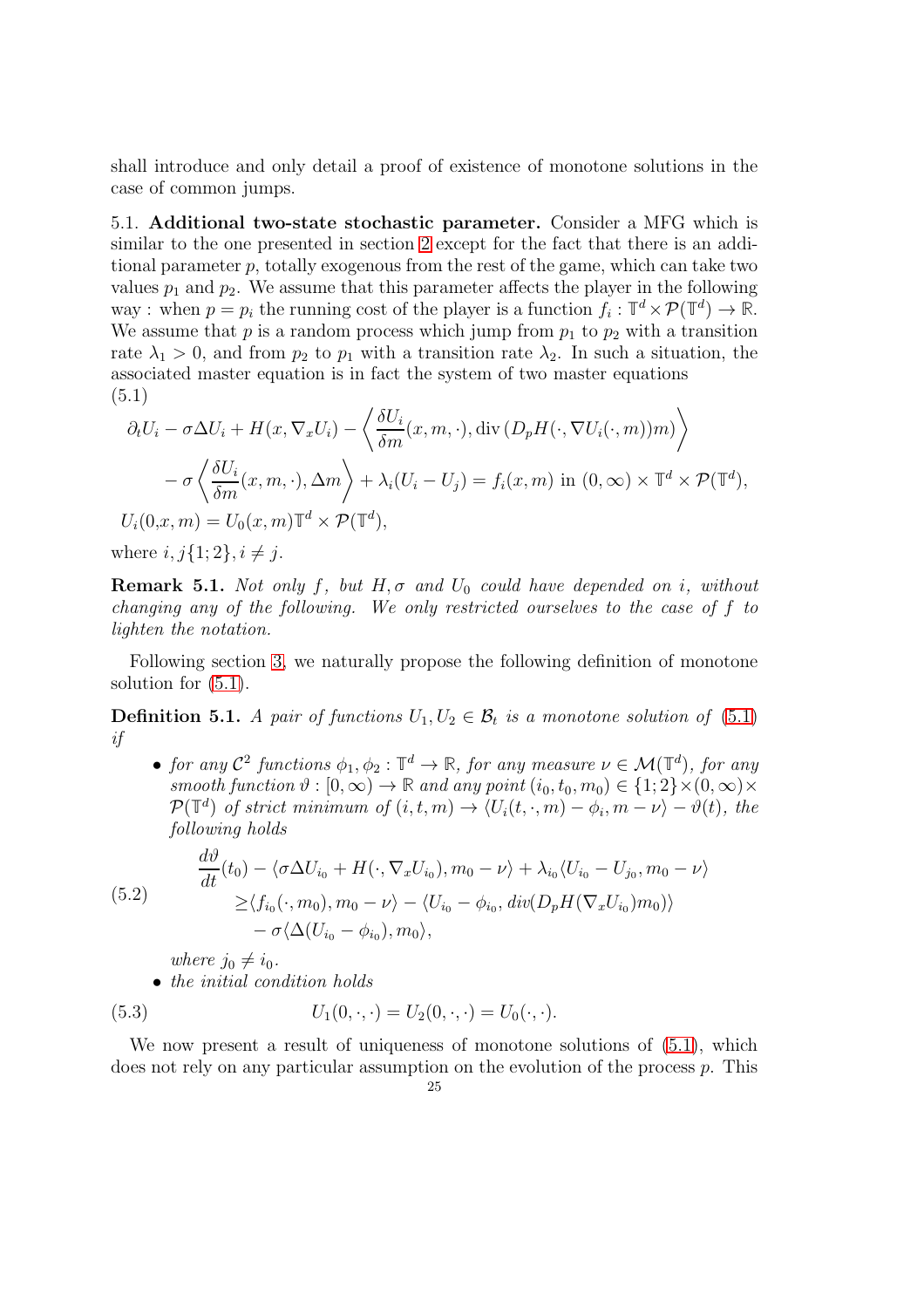is not surprising since the uniqueness of solutions arises from monotonicity properties which models a sort of competition between the players, and this additional parameter does not perturb the competition between the players.

**Theorem 5.1.** Under Hypothesis [1,](#page-8-2) two pairs of functions  $U_1, U_2$  monotone solution of [\(5.1\)](#page-24-1) in the sense of Definition [5.1](#page-24-2) only differ by a constant pair of functions  $c_1, c_2 : [0, \infty) \times \mathcal{P}(\mathbb{T}^d) \to \mathbb{R}$ . Under Hypothesis [2,](#page-13-1) there is uniqueness of such a pair of functions.

**Remark 5.2.** We here understand Hypotheses [1](#page-8-2) and [2](#page-13-1) in the sense that  $f(\cdot, p_1)$ and  $f(\cdot, p_2)$  both satisfy the monotonicity assumptions.

Proof. The proof of this result is very similar to the one of Theorem [3.2.](#page-17-1) Let us take two solutions  $(U_1, U_2)$  and  $(V_1, V_2)$  and define  $W : \{1, 2\} \times [0, T]^2 \times \mathcal{P}(\mathbb{T}^d)^2$  by

(5.4) 
$$
W_i(t,s,\mu,\nu)=\langle U_i(t,\mu)-V_i(s,\nu),\mu-\nu\rangle.
$$

Let us now remark, following the same argument as in the proof of Theorem [3.2,](#page-17-1) that at a point  $(i_0, t_0, s_0, \mu_0, \nu_0)$  of strict minimum of W (up to the addition small perturbations using Lemma [2.1\)](#page-11-1), the term arising in the relation of monotone solutions from the additional term in  $\lambda_{i_0}$  is of the form

(5.5) 
$$
\lambda_{i_0}(W_{i_0}(t_0, s_0, \mu_0, \nu_0) - W_{j_0}(t_0, s_0, \mu_0, \nu_0))
$$

for  $j_0 \neq i_0$ . Because we are at a point of minimum of W, this term has a sign and the rest of the proof follows quite easily. the rest of the proof follows quite easily.

Remark 5.3. Even though they are true, we do not write once again precise results of stability or consistency for this particular master equation because they are merely trivial adaptations of the ones we already gave.

<span id="page-25-0"></span>5.2. Additional stochastic parameter following a stochastic differential equation. We now place ourselves in the same framework as in the previous section, except for the fact that now the parameter  $p$  is supposed to evolve according to

(5.6) 
$$
dp_t = b(p_t)dt + \sqrt{2\sigma'}dB_t
$$

where  $(B_t)_{t\geq 0}$  is a standard k dimensional Brownian motion and  $b: \mathbb{R}^k \to \mathbb{R}^k$ a smooth function. For simplicity, we assume that p is valued in  $\mathbb{T}^k$  (using the classical quotient  $\mathbb{T}^k = \mathbb{R}^k / \mathbb{Z}^k$ . This simplification does not play a role if for the fact that it simplifies the notation and the formulation of some results. Following the previous subsection on the two states case, we want to define the value function of the MFG as a function of  $p$  (in addition to the other variables). Assuming now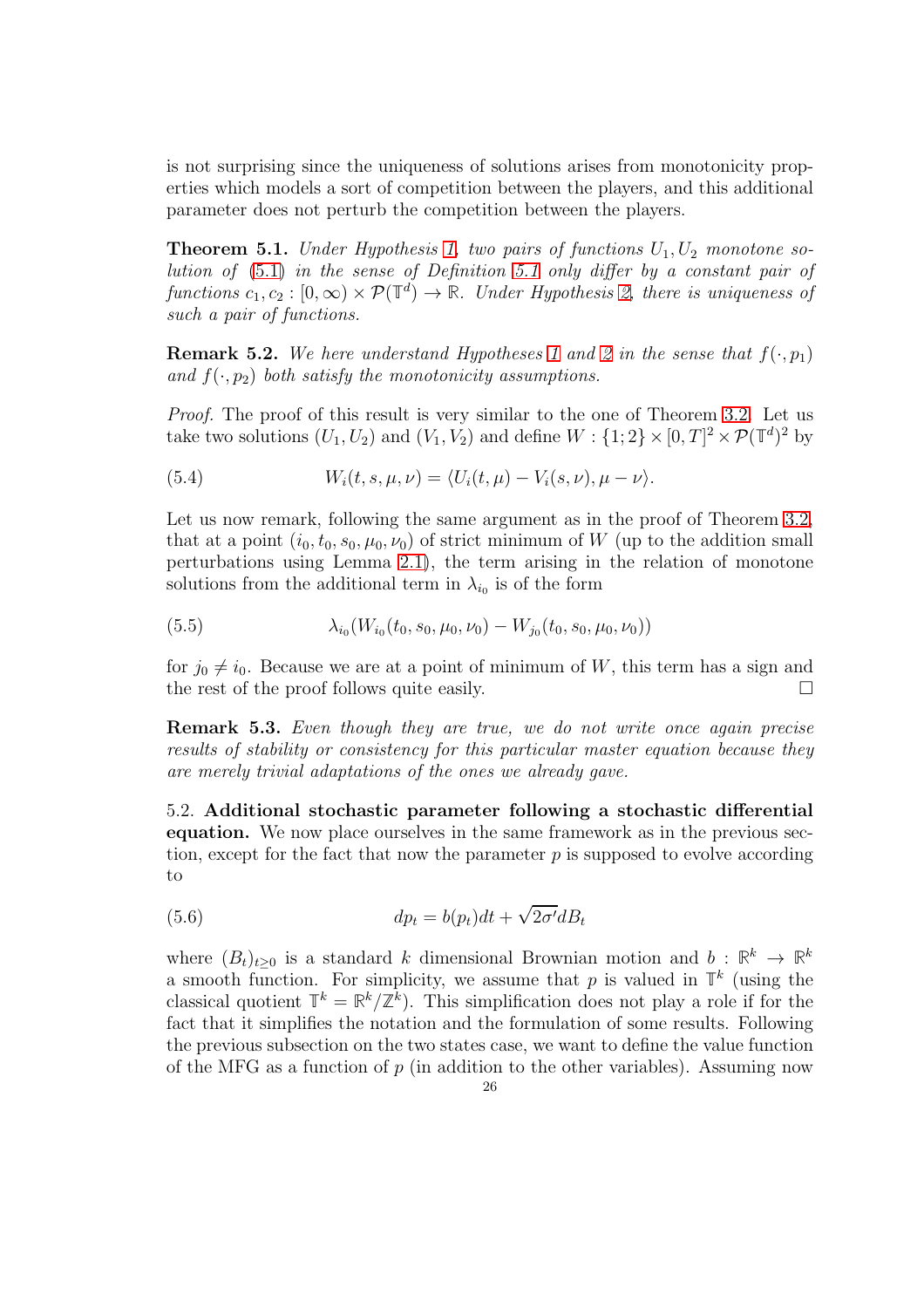that f is also a function of p, we naturally arrive at the master equation (5.7)  $\overline{a}$ 

<span id="page-26-0"></span>
$$
\partial_t U - \sigma \Delta_x U + H(x, \nabla_x U) - \sigma' \Delta_p U - b \cdot \nabla_p U - \sigma \left\langle \frac{\delta U}{\delta m}(x, m, p, \cdot), \Delta m \right\rangle
$$

$$
- \left\langle \frac{\delta U}{\delta m}(x, m, p, \cdot), \text{div} \left( D_p H(\cdot, \nabla_x U(\cdot, m, p)) m \right) \right\rangle = f(x, m, p) \text{ in } (0, \infty) \times \mathbb{T}^d \times \mathcal{P}(\mathbb{T}^d),
$$

$$
U(0, x, m, p) = U_0(x, m, p) \text{ in } \mathbb{T}^d \times \mathcal{P}(\mathbb{T}^d).
$$

In the following, we are not going to enter into much details about the regularity of U with respect to p. Let us only remark that if f and  $U_0$  are smooth functions of p, satisfying, uniformly in p, the assumptions of Theorem [2.1,](#page-9-2) then we expect that there exists a classical solution of the master equation [\(5.7\)](#page-26-0). The following definition should by now seems natural to the reader.

<span id="page-26-1"></span>**Definition 5.2.** A function U in  $\mathcal{B}'_t$  is a monotone solution of [\(5.7\)](#page-26-0) if

• for any  $\mathcal{C}^2$  function  $\phi : \mathbb{T}^d \times \mathbb{T}^k \to \mathbb{R}^d$ , for any measure  $\nu \in \mathcal{M}(\mathbb{T}^d)$ , for any smooth function  $\vartheta : [0, \infty) \to \mathbb{R}$  and any point  $(t_0, m_0, p_0) \in (0, \infty) \times$  $\mathcal{P}(\mathbb{T}^d) \times \mathbb{T}^k$  of strict minimum of

(5.8) 
$$
(t, m, p) \rightarrow \langle U(t, \cdot, m, p) - \phi(\cdot, p), m - \nu \rangle - \vartheta(t),
$$

the following holds

(5.9)  
\n
$$
\frac{d\vartheta}{dt}(t_0) + \langle -\sigma \Delta_x U - b \cdot \nabla_p U - \sigma' \Delta_p U + H(\cdot, \nabla_x U), m_0 - \nu \rangle
$$
\n
$$
\geq \langle f(\cdot, m_0, p_0), m_0 - \nu \rangle - \langle U - \phi, \operatorname{div}(D_p H(\nabla_x U) m_0) \rangle - \sigma \langle \Delta_x (U - \phi), m_0 \rangle.
$$
\n• The initial condition holds  
\n(5.10) 
$$
U(0, \cdot, \cdot, \cdot) = U_0(\cdot, \cdot, \cdot).
$$

As it was the case in the two states model, a result of uniqueness can be established without much assumptions on the evolution of the stochastic process  $(p_t)_{t\geq 0}$ or on the dependence of f on it.

**Theorem 5.2.** Under Hypothesis [1,](#page-8-2) two monotone solutions of  $(5.7)$  in the sense of Definition [5.2](#page-26-1) differ only by a function  $c : [0, \infty) \times \mathcal{P}(\mathbb{T}^d) \times \mathbb{T}^k \to \mathbb{R}$ . If such a solution U exists, for any  $t \geq 0, p \in \mathbb{T}^k$ ,  $U(t, \cdot, \cdot, p)$  is monotone. Furthermore, if, in addition, Hypothesis [2](#page-13-1) is satisfied, then there exists at most one monotone solution of  $(5.7)$ .

**Remark 5.4.** We here understand Hypotheses [1](#page-8-2) and [2](#page-13-1) in the sense that  $f(\cdot, p)$ satisfies the monotonicity assumptions for any value of p.

Proof. The proof of this result is once again very similar to the one of Theorem [3.2.](#page-17-1) Let us take two solutions U and V and define  $W : [0, T]^2 \times \mathcal{P}(\mathbb{T}^d)^2 \times \mathbb{T}^k$  by

(5.11) 
$$
W(t,s,\mu,\nu,p) = \langle U(t,\cdot,\mu,p) - V(s,\cdot,\nu,p), \mu - \nu \rangle.
$$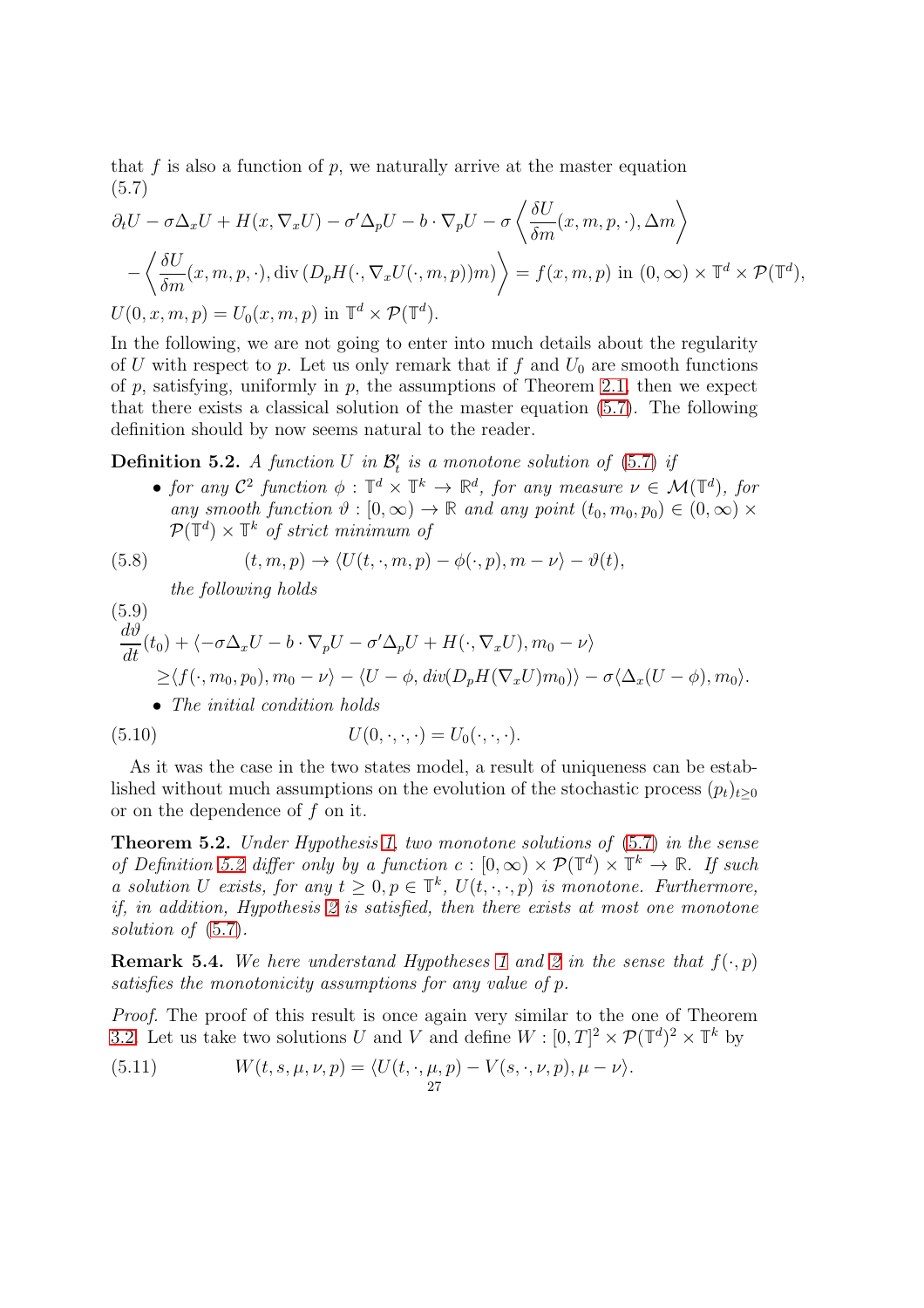Let us now remark, following the same argument as in the proof of Theorem [3.2,](#page-17-1) that at a point  $(t_0, s_0, \mu_0, \nu_0, p_0)$  of strict minimum of W (up to the addition small perturbations using Lemma [2.1\)](#page-11-1), the term arising in the relation of monotone solutions from the additional terms in  $p$  is of the form

$$
(5.12) \t-b(p_0)\cdot\nabla_p W(t_0,s_0,\mu_0,\nu_0,p_0)-\sigma'\Delta_p W(t_0,s_0,\mu_0,\nu_0,p_0).
$$

Because we are at a point of minimum of  $W$  (in particular it is also a minimum in p), this term has a sign and the rest of the proof follows quite easily.  $\Box$ 

**Remark 5.5.** Because few information is needed for the regularity in p of  $W$  in the previous proof, it is very likely that continuity with respect to p and viscosity solution like information are sufficient to characterize monotone solution of [\(5.7\)](#page-26-0), although we do not claim that such results are trivially in the scope of this paper.

<span id="page-27-0"></span>5.3. Common jumps. We now introduce, in the continuous state space framework, a type of common noise similar to the one introduced in [\[3](#page-41-4)]. More precisely, we want to model situations in which, at random times which are given by a Poisson process of intensity  $\lambda > 0$ , all the players in the game are affected by a common transformation. This transformation can be deterministic, for instance all the players in the state x are transported in a state  $\Lambda(x)$ . It can also carry a form of randomness which is distributed in an i.i.d. fashion among the players. In such a situation, all the players in a state  $x$  are going to be transported to a new state which is drawn according to a distribution on the state space  $K(\cdot, x)$ , independently from one another. So that if before the jumps, the players are distributed according to  $m \in \mathcal{P}(\mathbb{T}^d)$ , they are distributed according to  $\int_{\mathbb{T}^d} K(x, y) m(dy)$  immediately after the jump. We refer to [\[3](#page-41-4)] for more details on this type of noise (in the finite state space case).

In the following we assume that K is a non-negative smooth function on  $(\mathbb{T}^d)^2$ such that for all  $y \in \mathbb{T}^d$ ,  $\int_{\mathbb{T}^d} K(x, y) dx = 1$ . We define the operator  $\mathcal{T}$  by

<span id="page-27-1"></span>(5.13) 
$$
\forall m \in \mathcal{P}(\mathbb{T}^d), x \in \mathbb{T}^d, \mathcal{T}(m)(x) = \int_{\mathbb{T}^d} K(x, y) m(dy).
$$

Let us recall that the adjoint  $\mathcal{T}^*$  of  $\mathcal T$  is given by

(5.14) 
$$
\forall \phi \in C^0(\mathbb{T}^d), y \in \mathbb{T}^d, \mathcal{T}^*(\phi)(y) = \int_{\mathbb{T}^d} K(x, y) \phi(x) dx.
$$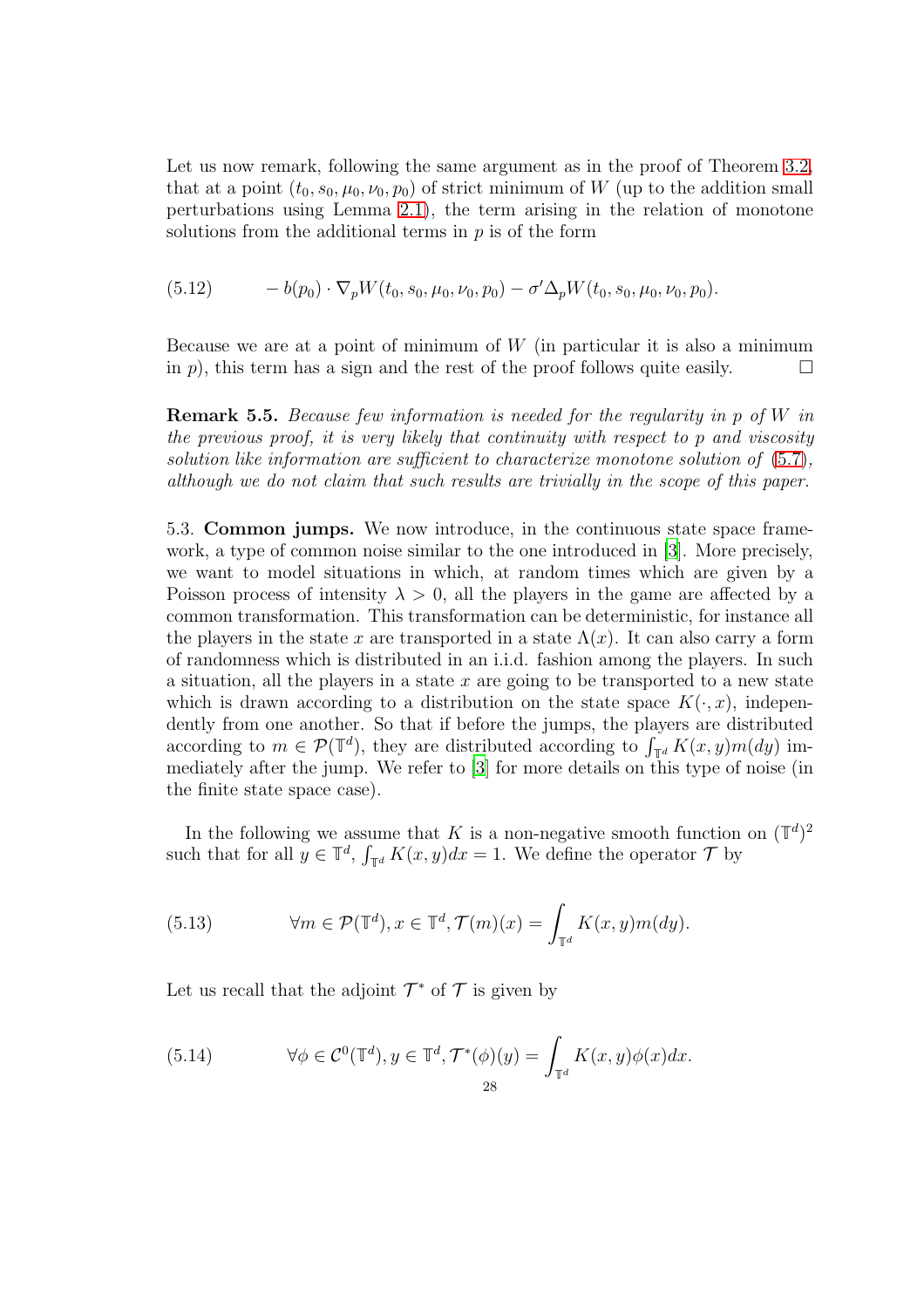Because the players anticipate the noise and the fact that they are going to be transported to another state, the associated master equation is given by (5.15)

<span id="page-28-0"></span>
$$
\partial_t U - \sigma \Delta U + H(x, \nabla_x U) - \left\langle \frac{\delta U}{\delta m}(x, m, \cdot), \operatorname{div} (D_p H(\cdot, \nabla U(\cdot, m))m) \right\rangle + \lambda \left( U - \mathcal{T}^*(U(t, \cdot, \mathcal{T}(m), p)) \right) - \sigma \left\langle \frac{\delta U}{\delta m}(x, m, \cdot), \Delta m \right\rangle = f(x, m) \text{ in } (0, \infty) \times \mathbb{T}^d \times \mathcal{P}(\mathbb{T}^d),
$$
  

$$
U(0, x, m) = U_0(x, m) \text{ in } \mathbb{T}^d \times \mathcal{P}(\mathbb{T}^d).
$$

This master equation is obviously reminiscent of the one studied in [\[2](#page-41-1)] (in the finite state space case). Once again we state an appropriate notion of solution for this equation.

<span id="page-28-1"></span>**Definition 5.3.** A function  $U \in \mathcal{B}_t$  is a monotone solution of [\(5.15\)](#page-28-0) if

• For any  $\mathcal{C}^2$  function  $\phi : \mathbb{T}^d \to \mathbb{R}$ , for any measure  $\nu \in \mathcal{M}(\mathbb{T}^d)$ , for any  $smooth\ function\ \vartheta:[0,\infty)\rightarrow\mathbb{R}$  and any point  $(t_0,m_0)\in(0,\infty)\times\mathcal{P}(\mathbb{T}^d)$ of strict minimum of  $(t, m) \to \langle U(t, \cdot, m) - \phi, m - \nu \rangle - \vartheta(t)$ , the following holds  $(5.16)$ 

$$
\frac{d\vartheta}{dt}(t_0) + \left\langle -\sigma \Delta U + H(\cdot, \nabla_x U) + \lambda \left( U - \mathcal{T}^*(U(t, \cdot, \mathcal{T}(m))) \right), m_0 - \nu \right\rangle
$$
  
 
$$
\geq \langle f(\cdot, m_0), m_0 - \nu \rangle - \langle U - \phi, \operatorname{div}(D_p H(\nabla_x U) m_0) \rangle - \sigma \langle \Delta (U - \phi), m_0 \rangle.
$$

• The initial condition holds

$$
(5.17) \tU(0,\cdot,\cdot) = U_0(\cdot,\cdot).
$$

As we did in the previous cases, we can establish the following uniqueness result.

Theorem 5.3. Under Hypothesis [1,](#page-8-2) two monotone solutions of [\(5.15\)](#page-28-0) in the sense of Definition [5.3](#page-28-1) only differ by a function  $c : [0, \infty) \times \mathcal{P}(\mathbb{T}^d) \to \mathbb{R}$ . If such a monotone solution U exists, then  $U(t)$  is actually monotone for all time  $t > 0$ . If, in addition, Hypothesis [2](#page-13-1) is satisfied, then there is uniqueness of monotone solutions of  $(5.15)$ .

Proof. The proof of this result is once again very similar to the one of Theorem [3.2.](#page-17-1) For the first part of the claim, let us take two solutions  $U$  and  $V$  and define  $W: [0, T]^2 \times \mathcal{P}(\mathbb{T}^{\tilde{d}})^2 : \mathbb{R}$  by

(5.18) 
$$
W(t,s,\mu,\nu) = \langle U(t,\cdot,\mu) - V(s,\cdot,\nu), \mu - \nu \rangle.
$$

Let us now remark, following the same argument as in the proof of Theorem [3.2,](#page-17-1) that at a point  $(t_0, s_0, \mu_0, \nu_0)$  of strict minimum of W (up to the addition small perturbations using Lemma [2.1\)](#page-11-1), the relation of monotone solutions one obtains is similar to the classical one except for the addition of a term in  $\lambda$ . When combining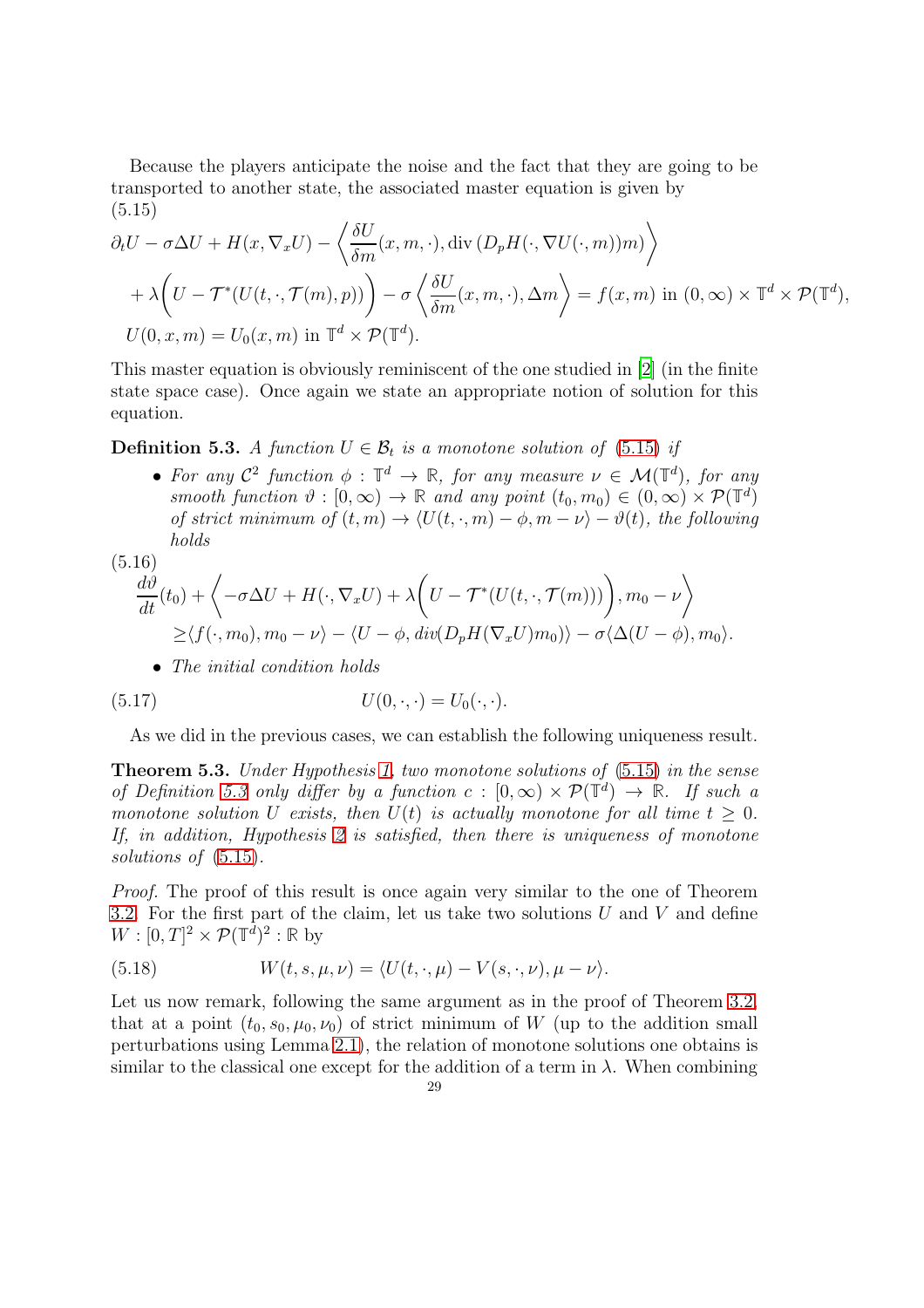the relation from  $U$  and the one from  $V$ , one obtain the same relation except for the addition of the term

(5.19) 
$$
\lambda\bigg(W(t_0, s_0, \mu_0, \nu_0) - W(t_0, s_0, \mathcal{T}(\mu_0), \mathcal{T}(\nu_0))\bigg).
$$

Because we are at a point of minimum of  $W$ , this term has a sign and the rest of the first part of the proof follows quite easily. Concerning the second part of the proof, i.e. when we assume that Hypothesis [2](#page-13-1) holds, the proof is once again very similar to the proof of Theorem [3.2,](#page-17-1) although one has to be careful with the choice of the measure  $\rho$  (we reuse the same notations as in the aforementioned proof). Indeed, because an extra term may arise from the jump operator  $\mathcal T$ , one has to choose  $\rho \in \mathcal{P}(\mathbb{T}^d)$  such that  $\mathcal{T}\rho = \rho$ . For such a measure (which always exists under the standing assumptions on  $\mathcal{T}$ ), the argument can be made exactly as in the case without common noise. the case without common noise.

**Remark 5.6.** In fact the previous result is still valid if  $\mathcal T$  is any continuous linear mapping on  $\mathcal{P}(\mathbb{T}^d)$  which posses a fixed point.

<span id="page-29-0"></span>5.4. An a priori estimate for the solution of the master equation with common noise. We now show an a priori estimate which is essentially valid for all the master equations we have written up to now. We only state (and prove) it in the case of [\(5.15\)](#page-28-0) and we leave its generalization to the other master equations to the interested reader. Although it is not sufficient to establish general result of existence, we believe that it may be a good starting point for such results. This a priori estimate is valid only under additional monotonicity assumptions on f and  $U_0$ . Namely we assume that f and  $U_0$  are differentiable with respect to the measure argument and that there exists  $\alpha > 0$  such that for all  $\mu \in \mathcal{P}(\mathbb{T}^d)$ ,  $\nu \in L^2(\mathbb{T}^d)$ 

<span id="page-29-1"></span>(5.20) 
$$
\left\langle \nu \left| \frac{\delta f}{\delta m}(\cdot, \mu, \cdot) \right| \nu \right\rangle \ge \alpha \left\| \left\langle \frac{\delta f}{\delta m}(\cdot, \mu), \nu \right\rangle \right\|_{L^2}^2,
$$

<span id="page-29-2"></span>(5.21) 
$$
\left\langle \nu \left| \frac{\delta U_0}{\delta m}(\cdot, \mu, \cdot) \right| \nu \right\rangle \ge \alpha \left\| \left\langle \frac{\delta U_0}{\delta m}(\cdot, \mu), \nu \right\rangle \right\|_{L^2}^2.
$$

This assumption is a sort of strong monotonicity assumption on f and  $U_0$ . For instance for  $\alpha = 0$  this assumption reduces to usual monotonicity. Furthermore, this assumption is weaker than  $\alpha$  monotonicity. Indeed, if f is smooth and satisfies for all  $\nu \in L^2(\mathbb{T}^d)$ ,

(5.22) 
$$
\left\langle \nu \left| \frac{\delta f}{\delta m}(\cdot, \mu, \cdot) \right| \nu \right\rangle \geq \alpha \left\| \nu \right\|_{L^2}^2,
$$

for some  $\alpha > 0$ , then it satisfies [\(5.20\)](#page-29-1) for all  $\nu \in L^2(\mathbb{T}^d)$  (possibly for another  $\alpha > 0$ ). Let us remark that such a requirement is satisfied for functions f defined 30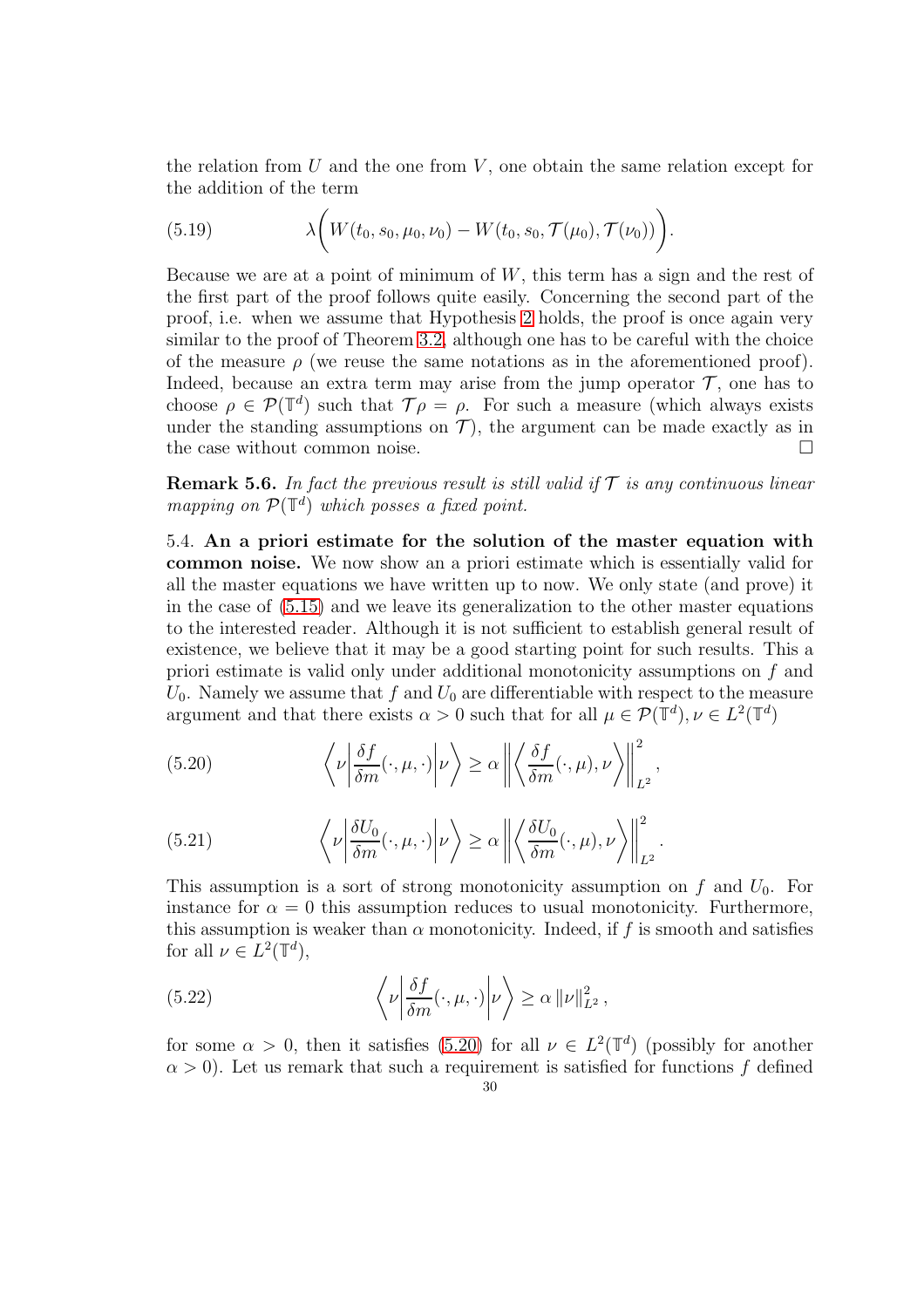(5.23) 
$$
\forall x \in \mathbb{T}^d, m \in \mathcal{P}(\mathbb{T}^d), f(x, m) = \int_{\mathbb{T}^d} \Psi(z, m \star \rho(z)) \rho(x - z) dz,
$$

for a smooth non negative function  $\rho$  and a smooth function  $\Psi : \mathbb{T}^d \times \mathbb{R}^d \to \mathbb{R}$  whose derivative with respect to the second argument  $\partial_y \Psi$  satisfies  $C^{-1} \leq \partial_y \Psi \leq C$  for some constant C. We can now state the a priori estimate.

<span id="page-30-0"></span>**Proposition 5.1.** Under Hypothesis [1,](#page-8-2) the assumption that  $\mathcal T$  is continuous and linear and the stronger requirements [\(5.20\)](#page-29-1) and [\(5.21\)](#page-29-2), for any  $t_f > 0$ , there exists  $C > 0$  such that a classical solution U of [\(5.15\)](#page-28-0) satisfies for  $t \in (0, t_f), \nu, \nu' \in$  $L^2(\mathbb{T}^d)$ :

(5.24) 
$$
\left| \left\langle \nu \left| \frac{\delta U}{\delta m}(t, \cdot, \mu, \cdot) \right| \nu' \right\rangle \right| \leq C ||\nu||_{L^2} ||\nu'||_{L^2},
$$

where C depends only on  $\alpha, \lambda$  and  $\mathcal{T}$ . If  $\mathcal{T}$  is non expansive in  $L^2$ , then C only depends on  $\alpha$ .

*Proof.* Let us define  $W, Z_{\beta} : [0, t_f] \times \mathcal{P}(\mathbb{T}^d) \times L^2(\mathbb{T}^d) \to \mathbb{R}$  by

(5.25) 
$$
W(t, \mu, \nu) = \langle U(t, \cdot, \mu), \nu \rangle,
$$

(5.26) 
$$
Z_{\beta}(t,\mu,\nu) = \left\langle \frac{\delta W}{\delta \mu}(t,\mu,\nu),\nu \right\rangle - \beta(t) \left\langle \frac{\delta W}{\delta \mu}(t,\mu,\nu),\frac{\delta W}{\delta \mu}(t,\mu,\nu) \right\rangle,
$$

for  $\beta : [0, \infty) \to \mathbb{R}$  to be defined later on. Let us remark that  $Z_{\beta}$  is a quadratic and smooth function of  $\nu$ . We denote by  $\frac{\delta Z_{\beta}}{\delta \nu}$  the gradient of  $Z_{\beta}$  in  $\nu \in L^2(\mathbb{T}^d)$ (since  $L^2(\mathbb{T}^d)$  is an Hilbert space, this is a usual gradient). The chain rule yields 31

by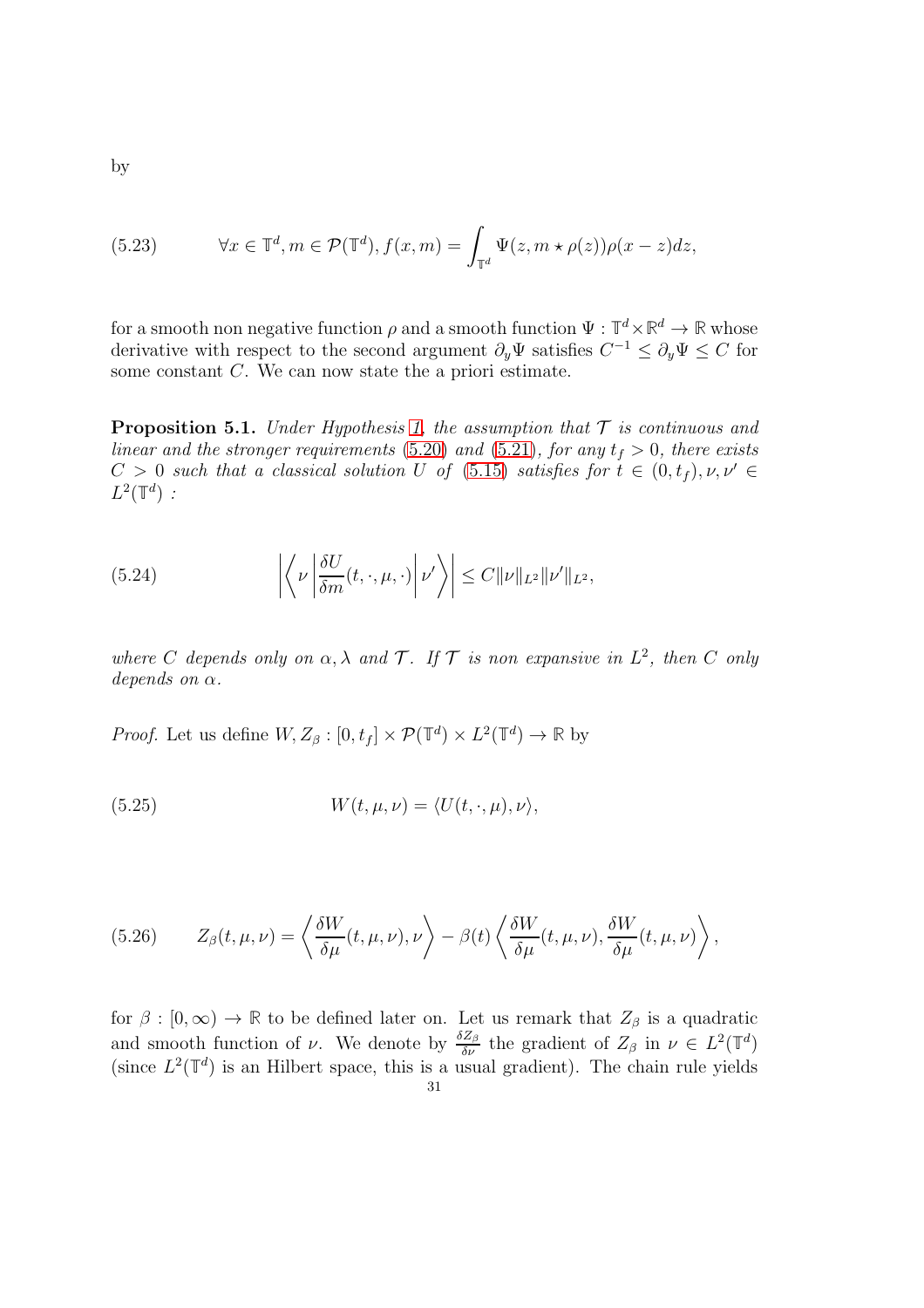that 
$$
Z_{\beta}
$$
 is a solution on  $(0, \infty) \times \mathcal{P}(\mathbb{T}^{d}) \times L^{2}(\mathbb{T}^{d})$  of  
\n $(5.27)$   
\n $\partial_{t}Z_{\beta} + \left\langle -\text{div}\left(D_{pp}H(\cdot, \nabla_{x}U(\cdot, \mu))\nabla_{x}\frac{\delta Z_{\beta}}{\delta\nu}(t, \mu, \nu, \cdot)\mu\right), \frac{\delta W}{\delta\mu}(t, \mu, \nu)\right\rangle$   
\n $+ \left\langle -\text{div}(D_{p}H(\cdot, \nabla U(\cdot, \mu))\mu) - \sigma \Delta \mu, \frac{\delta Z_{\beta}}{\delta\mu}\right\rangle + \lambda (Z_{\beta} - Z_{\beta}(t, \mathcal{T}\mu, \mathcal{T}\nu))$   
\n $- \left\langle \Delta \frac{\delta Z_{\beta}}{\delta\nu}(t, \mu, \nu, \cdot) - D_{p}H(\cdot, \nabla U)\nabla \frac{\delta Z_{\beta}}{\delta\nu}(t, \mu, \nu, \cdot), \nu \right\rangle$   
\n $= \left\langle \nu \left| \frac{\delta f}{\delta m}(\cdot, \mu, \cdot) \right| \nu \right\rangle + \left\langle -\text{div}\left(D_{pp}H(\cdot, \nabla_{x}U(\cdot, \mu))\nabla_{x}\frac{\delta W}{\delta\mu}(t, \mu, \nu, \cdot)\mu\right), \frac{\delta W}{\delta\mu}(t, \mu, \nu) \right\rangle$   
\n $- \left\langle -\sigma \Delta \frac{\delta W}{\delta\mu} - \text{div}\left(D_{p}H(\cdot, \nabla U)\frac{\delta W}{\delta\mu}\right), \nu \right\rangle$   
\n $- \left\langle \sigma \Delta \frac{\delta W}{\delta\mu}(t, \mu, \nu, \cdot) - D_{p}H(\cdot, \nabla U)\nabla \frac{\delta W}{\delta\mu}(t, \mu, \nu, \cdot), \nu \right\rangle$   
\n $- 2\beta \left\langle \nu \left| \frac{\delta f}{\delta m}(\cdot, \mu, \cdot) \right| \frac{\delta W}{\delta \mu} \right\rangle + 2\beta \left\langle -\sigma \Delta \frac{\delta W}{\delta\mu} - \text{div}\left(D_{p}H(\cdot, \nabla U)\frac{\delta W}{\delta\mu}\$ 

The convexity of  $H$  and calculus on the term in  $\lambda$  yields

<span id="page-31-0"></span>
$$
\partial_t Z_{\beta} + \left\langle -\text{div}\left(D_{pp}H(\cdot,\nabla_x U(\cdot,\mu))\nabla_x \frac{\delta Z_{\beta}}{\delta \nu}(t,\mu,\nu,\cdot)\mu\right), \frac{\delta W}{\delta \mu}(t,\mu,\nu)\right\rangle + \left\langle -\text{div}\left(D_pH(\cdot,\nabla U(\cdot,\mu))\mu\right) - \sigma \Delta \mu, \frac{\delta Z_{\beta}}{\delta \mu}\right\rangle + \lambda \left(Z_{\beta} - Z_{\beta}(t,\mathcal{T}\mu,\mathcal{T}\nu)\right) (5.28) \qquad - \left\langle \Delta \frac{\delta Z_{\beta}}{\delta \nu}(t,\mu,\nu,\cdot) - D_pH(\cdot,\nabla U)\nabla \frac{\delta Z_{\beta}}{\delta \nu}(t,\mu,\nu,\cdot),\nu \right\rangle \geq \left\langle \nu \left| \frac{\delta f}{\delta m}(\cdot,\mu,\cdot) \right| \nu \right\rangle - 2\beta \left\langle \nu \left| \frac{\delta f}{\delta m}(\cdot,\mu,\cdot) \right| \frac{\delta W}{\delta \mu}\right\rangle + \beta \lambda \left( \left\| \frac{\delta W}{\delta \mu} \right\|^2 - \left\| \mathcal{T} \frac{\delta W}{\delta \mu} \right\|^2 \right) - \frac{d\beta}{dt} \left\| \frac{\delta W}{\delta \mu} \right\|^2.
$$

Using the assumption on  $f$ , we deduce that (5.29)

$$
\left\langle \nu \left| \frac{\delta f}{\delta m}(\cdot, \mu, \cdot) \right| \nu \right\rangle - 2\beta \left\langle \nu \left| \frac{\delta f}{\delta m}(\cdot, \mu, \cdot) \right| \frac{\delta W}{\delta \mu} \right\rangle + \beta \lambda \left( \left\| \frac{\delta W}{\delta \mu} \right\|^2 - \left\| \mathcal{T} \frac{\delta W}{\delta \mu} \right\|^2 \right) - \frac{d\beta}{dt} \left\| \frac{\delta W}{\delta \mu} \right\|^2
$$
  

$$
\geq \left( -\alpha^{-2} \beta^2 + \lambda \left( 1 - \|\mathcal{T}\|_{\mathcal{L}(L^2)} \right) \beta - \frac{d\beta}{dt} \right) \left\| \frac{\delta W}{\delta \mu} \right\|^2.
$$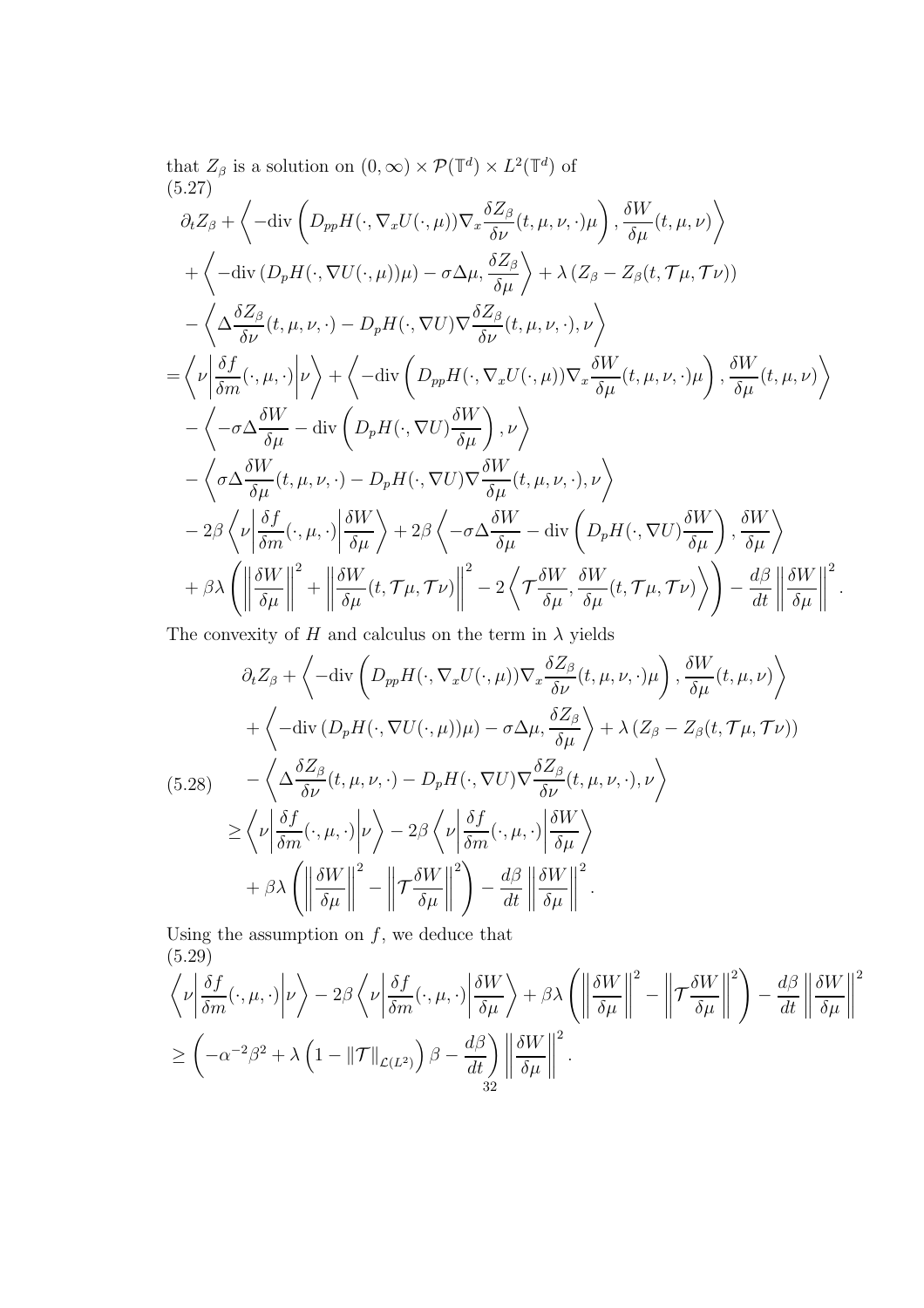From the assumption on  $U_0$ , we deduce that for any  $\beta(0) \in (0, \alpha)$ ,  $Z_\beta$  is nonnegative at  $t = 0$ . Hence we deduce that there exists  $\beta$  such that

- $\beta$  is defined on [0,  $t_f$ ].
- The right hand side of [\(5.28\)](#page-31-0) is non negative for  $t \in (0, t_f)$
- $Z_{\beta}$  is non-negative at  $t = 0$
- There exists  $C > 0$  depending only on  $\alpha, \lambda$  and  $\mathcal T$  such that for  $t \in (0, t_f)$ ,  $\beta(t) \geq C^{-1}.$

From the first two points of the previous list, we obtain, using a maximum principle like result that we do not detail but only sketch, that  $Z_{\beta}$  is non-negative for  $t \in [0, t_f)$ . The maximum principle result we do not detail can be obtained by arguing by contradiction and considering  $t^*$ , the infimum of times  $t$  for which  $Z_{\beta} \geq 0$  is not true. Because  $Z_{\beta}$  is smooth, quadratic in  $\nu$  and  $\mathcal{P}(\mathbb{T}^d)$  is compact, we can consider a point of minimum  $(\mu^*, \nu^*) \in \mathcal{P}(\mathbb{T}^d) \times L^2(\mathbb{T}^d)$  of  $Z_\beta(t^*)$ . Evaluating [\(5.28\)](#page-31-0) at this point we easily arrive at a contradiction.

Rewriting the non-negativity of  $Z_{\beta}$ , we obtain for any  $t \in (0, t_f), \nu \in L^2, \mu \in$  $\mathcal{P}(\mathbb{T}^d)$ 

(5.30) 
$$
\left\| \left\langle \frac{\delta U}{\delta m}(\cdot,\mu),\nu \right\rangle \right\|_{L^2}^2 \leq C \left\langle \nu \left| \frac{\delta U}{\delta m}(t,\cdot,\mu,\cdot) \right| \nu \right\rangle.
$$

From Cauchy-Schwarz inequality we deduce that

(5.31) 
$$
\left\| \left\langle \frac{\delta U}{\delta m}(\cdot, \mu), \nu \right\rangle \right\|_{L^2} \leq C \left\| \nu \right\|_{L^2}.
$$

The requited estimate then easily follows. The fact that when  $\mathcal T$  is non expansive for the  $L^2$  norm, then C does not depend on  $\lambda$  nor T can be easily observed at the level of  $(5.28)$ .

Remark 5.7. Let us insist that the a priori estimate we just presented is also valid for the master equations  $(5.1)$  and  $(5.7)$ , the proofs of these facts follow exactly the same argument as the one we presented.

<span id="page-32-0"></span>5.5. Existence of solutions of first order master equations with common noise. As we already said, the question of existence of solutions of the previous master equations is not the main interest of this paper. However, in this section, we take some time to explain how the previous a priori estimate is helpful to establish the existence of a monotone solution of [\(5.15\)](#page-28-0) under some additional assumptions on the jump operator  $\mathcal T$ . We also explain briefly afterwards how such a result can be generalized.

<span id="page-32-1"></span>**Theorem 5.4.** Assume that  $\mathcal T$  is given by [\(5.13\)](#page-27-1) for some smooth non negative function K and that the assumption of Theorem [2.1](#page-9-2) and Proposition [5.1](#page-30-0) are satisfied. Then there exists a (unique) monotone solution of [\(5.15\)](#page-28-0) in the sense of definition [5.3.](#page-28-1)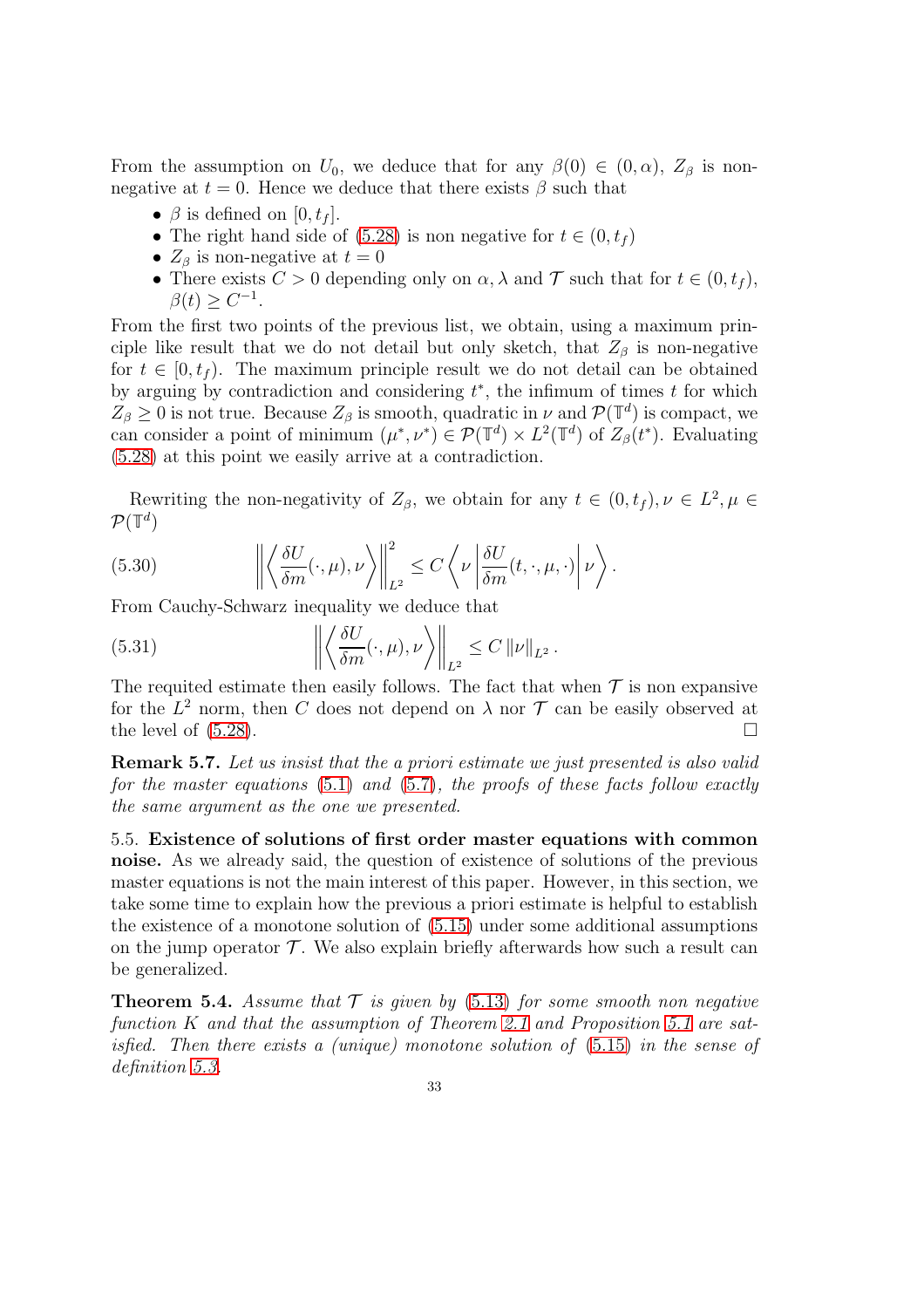*Proof.* Let us define the operator  $A$  which associates to a function V the solution  $U := \mathcal{A}(V)$  of the master equation (5.32)

$$
\partial_t U - \sigma \Delta U + H(x, \nabla_x U) - \left\langle \frac{\delta U}{\delta m}(x, m, \cdot), \operatorname{div} (D_p H(\cdot, \nabla U(\cdot, m))m) \right\rangle + \lambda U - \sigma \left\langle \frac{\delta U}{\delta m}(x, m, \cdot), \Delta m \right\rangle = f(x, m) + \lambda \mathcal{T}^*(V(t, \cdot, \mathcal{T}(m))) \text{ in } (0, \infty) \times \mathbb{T}^d \times \mathcal{P}(\mathbb{T}^d),
$$
  

$$
U(0, x, m) = U_0(x, m) \text{ in } \mathbb{T}^d \times \mathcal{P}(\mathbb{T}^d).
$$

Considering  $\mathcal{T}^*(V(t,\cdot,\mathcal{T}(m)))$  in the same way as f, the previous equation falls in the scope of the previous analysis (Theorem [2.1](#page-9-2) and Proposition [4.1\)](#page-22-0) except for the presence of the term  $\lambda U$  which does not play any sort of role in the previous result. Thus, we admit that they extend to this situation.

From this we deduce that the operator  $A$  is well defined from the set of functions V which are monotone and satisfies the assumptions (for  $f$ ) of Theorem [2.1.](#page-9-2) Moreover, if  $V(t)$  is C Lipschitz, uniformly in t, seen as an operator from  $L^2(\mathbb{T}^d)$ into itself, then from the regularity of the kernel K that we assumed (the kernel of the operator  $\mathcal{T}$ ), then  $\mathcal{T}^*(V(t,\cdot,\mathcal{T}(\cdot)))$  is in fact (uniformly in t) Lipschitz continuous from  $\mathcal{P}(\mathbb{T}^d)$  to  $\mathcal{C}^2(\mathbb{T}^d)$ . From this we deduce that the operator A is compact (Proposition [4.1\)](#page-22-0).

Moreover, the a priori estimate of Proposition [5.1](#page-30-0) yields that  $\{U, \exists \theta \in [0, 1], \theta \mathcal{A}(U) =$ U is bounded in the set of Lipschitz continuous functions  $[0, t_f] \times L^2(\mathbb{T}^d) \to L^2(\mathbb{T}^d)$ for any  $t_f > 0$ . Hence it is a uniformly continuous family of functions over  $[0, t_f] \times \mathbb{T}^d \times \mathcal{P}(\mathbb{T}^d)$  thanks to Proposition [4.1.](#page-20-1) Hence it is bounded in  $\mathcal{B}_t$ . Fi-nally let us recall that from Proposition [3.5,](#page-19-1) we know that  $\mathcal A$  is continuous for the topology of  $\mathcal B_t$ . Hence we deduce that  $\mathcal A$  has a fixed point. topology of  $\mathcal{B}_t$ . Hence we deduce that  $\mathcal{A}$  has a fixed point.

Let us comment on extensions of this result. First, concerning master equations involving additional stochastic parameters, it is clear that the case of [\(5.1\)](#page-24-1) can be treated in a similar fashion whereas the case of [\(5.7\)](#page-26-0) requires an additional a priori estimate on the regularity of the solution with respect to p.

Moreover, it also seems possible to extend the previous result to more general jump operators  $\mathcal T$ . We now briefly explain how this should be possible. Let us recall that the a priori estimate of Proposition [5.1](#page-30-0) only requires the  $L^2$  Lipschitz continuity of  $\mathcal T$  whereas the assumptions of Theorem [5.4](#page-32-1) require strong regularization properties of  $\mathcal T$ . Let us now recall that obviously the presence of the i.i.d. noise in the MFG induces a regularization properties of the underlying Fokker-Planck equation. In other words, if at a time  $t$  the repartition of players is characterized by a measure  $m(t)$  and if all the players play the Nash equilibrium, then instantly the measure describing the repartition of players has a density in  $L^2(\mathbb{T}^d)$  (even much more regular than  $L^2$  under the standing assumptions in fact). Then we could use the  $L^2$  a priori estimate of Proposition [5.1](#page-30-0) to gain additional regularity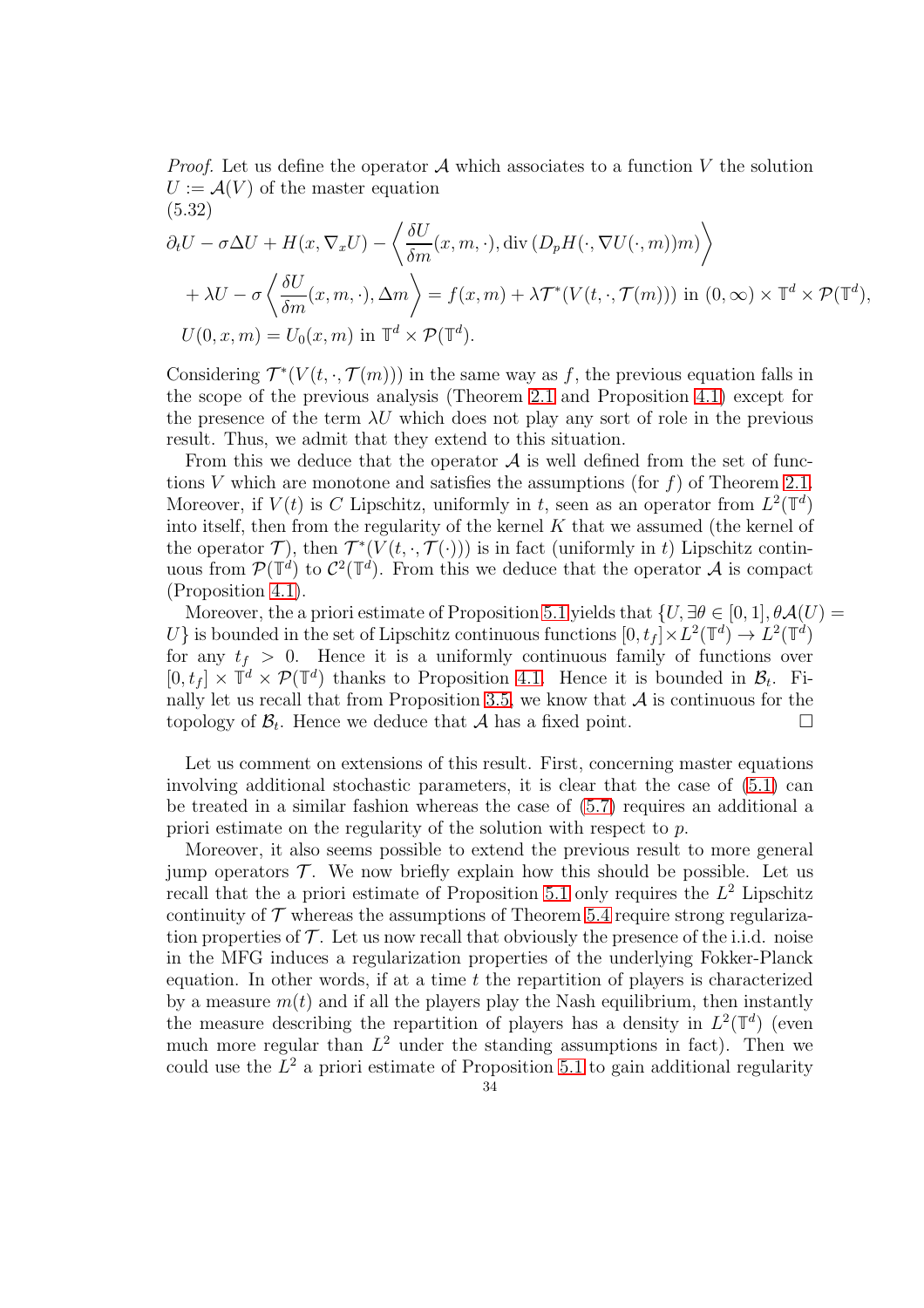for solutions of [\(5.15\)](#page-28-0) with bootstrapping techniques and ideas from Proposition [4.1](#page-20-1) (or more precisely from Section 3 in [\[6](#page-41-2)]).

<span id="page-34-0"></span>5.6. Asymptotic differential operators from common jumps. Another interesting features of the kind of common noise of Section [5.3](#page-27-0) is that one can obtained differential terms in the  $m$  variable by taking limits of such noises. We briefly extend the results and ideas from [\[3\]](#page-41-4) to this continuous state space case. Let us first mention, that the particular form of the operator  $\mathcal T$  was of no interest in the previous section. We only used its linearity (more precisely the existence of an adjoint...). Hence, we shall only assume here that  $\mathcal T$  is a linear operator from the space of measures on  $\mathbb{T}^d$  into itself which maps  $\mathcal{P}(\mathbb{T}^d)$  into itself. Let us remark that we do not establish precise result of convergence in this section but rather present the natural asymptotics one can obtain from common jumps.

5.6.1. General case. In a first time, let us assume that  $\mathcal T$  is of the form

(5.33) 
$$
\mathcal{T} = Id + \lambda^{-1} \mathcal{S},
$$

for a linear operator S which maps  $\mathcal{P}(\mathbb{T}^d)$  into the set of measure of mass zero. The previous study can be extended for such an operator  $\mathcal{T}$ , in particular the associated master equation is still [\(5.15\)](#page-28-0). Observe that, at least formally, (5.34)

$$
\lambda(U(t,x,m)-\mathcal{T}^*U(t,x,\mathcal{T}(m)))\underset{\lambda\to\infty}{\longrightarrow}-\left\langle\frac{\delta U}{\delta m}(t,x,m,\cdot),\mathcal{S}(m)\right\rangle-\mathcal{S}^*(U(t,x,m)).
$$

As one can guess, the limit master equation (5.35)

$$
\partial_t U - \sigma \Delta U + H(x, \nabla_x U) - \left\langle \frac{\delta U}{\delta m}(x, m, \cdot), \operatorname{div} \left( D_p H(\cdot, \nabla U(\cdot, m)) m \right) \right\rangle - \mathcal{S}^*(U(t, x, m)))
$$

$$
- \left\langle \frac{\delta U}{\delta m}(t, x, m, \cdot), \mathcal{S}(m) \right\rangle - \sigma \left\langle \frac{\delta U}{\delta m}(x, m, \cdot), \Delta m \right\rangle = f(x, m) \text{ in } (0, \infty) \times \mathbb{T}^d \times \mathcal{P}(\mathbb{T}^d),
$$

$$
U(0, x, m) = U_0(x, m) \text{ in } \mathbb{T}^d \times \mathcal{P}(\mathbb{T}^d),
$$

also propagates monotonicity and is thus adequate for a notion of monotone solution which can be stated in this situation with

**Definition 5.4.** A function  $U \in \mathcal{B}_t$  is a monotone solution of [\(5.15\)](#page-28-0) if

• For any  $\mathcal{C}^2$  function  $\phi : \mathbb{T}^d \to \mathbb{R}$ , for any measure  $\nu \in \mathcal{M}(\mathbb{T}^d)$ , for any  $smooth\ function\ \vartheta:[0,\infty)\rightarrow\mathbb{R}\ and\ any\ point\ (t_0,m_0)\in(0,\infty)\times\mathcal{P}(\mathbb{T}^d)$ of strict minimum of  $(t, m) \rightarrow \langle U(t, \cdot, m) - \phi, m - \nu \rangle - \vartheta(t)$ , the following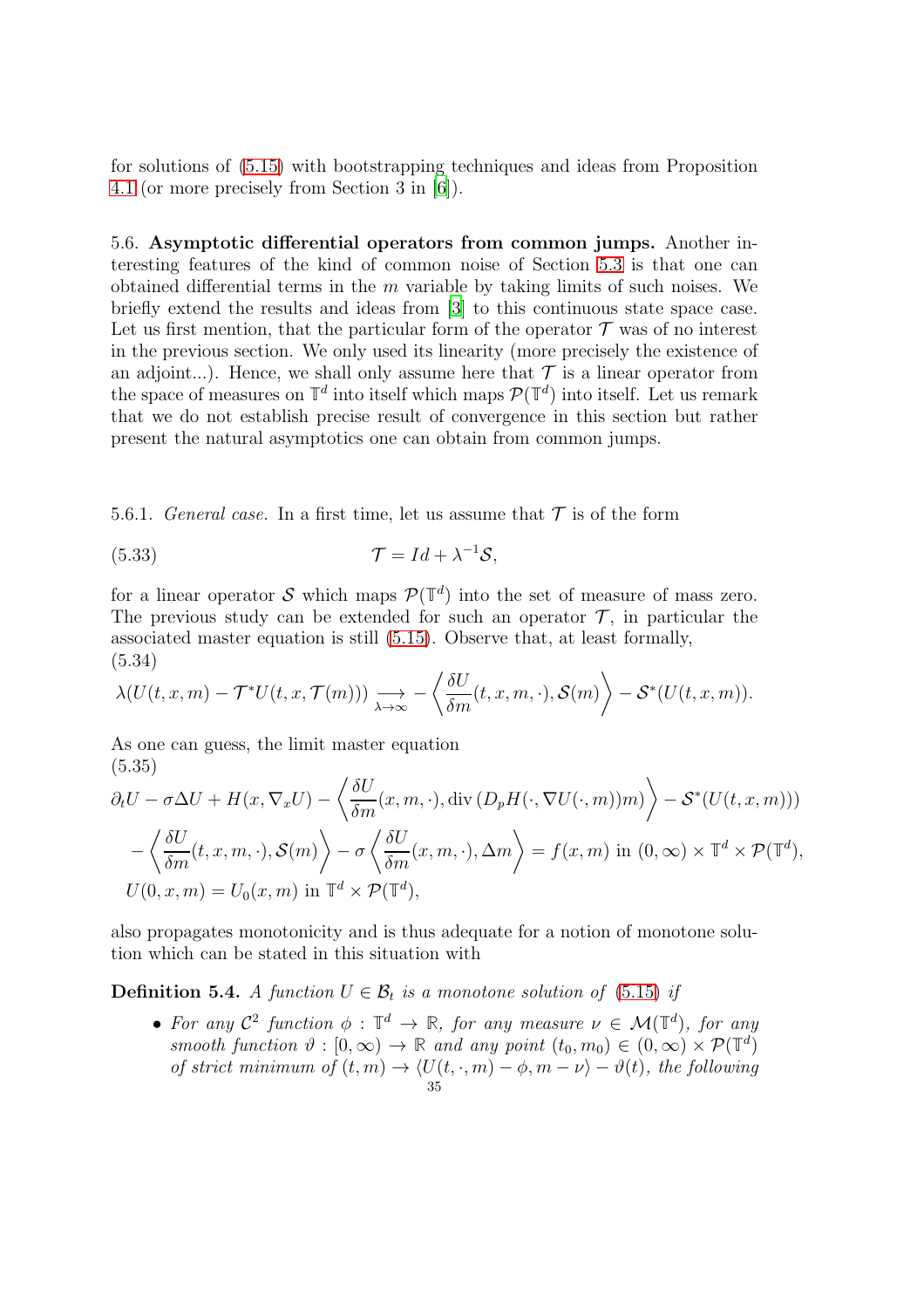*holds*  
\n(5.36)  
\n
$$
\frac{d\vartheta}{dt}(t_0) + \langle -\sigma \Delta U + H(\cdot, \nabla_x U), m_0 - \nu \rangle - \langle S^* \phi, m_0 \rangle + \langle S^* U, \nu \rangle
$$
\n
$$
\geq \langle f(\cdot, m_0), m_0 - \nu \rangle - \langle U - \phi, \operatorname{div}(D_p H(\nabla_x U) m_0) \rangle - \sigma \langle \Delta (U - \phi), m_0 \rangle.
$$
\n• *The initial condition holds*  
\n(5.37)  
\n
$$
U(0, \cdot, \cdot) = U_0(\cdot, \cdot).
$$

We do not detail another uniqueness result for such a case. Following [\[3](#page-41-4)], we could also obtained second order terms in a similar fashion. Because we detail such a fact on a specific example below, we do not focus on this asymptotic right now.

<span id="page-35-1"></span>5.6.2. Asymptotic terms associated to translations. An important case of common jumps is the one in which  $\mathcal{T}(m)$  is the image measure of m by some application  $B : \mathbb{T}^d \to \mathbb{T}^d$ . In such a case, at the random times at which the jumps occur, all the players in x are transported to  $B(x)$ . Let us assume that B is of the form  $B = Id + \lambda^{-1} \tilde{B}$  for some smooth  $\tilde{B} : \mathbb{T}^d \to \mathbb{T}^d$ . In this context, formally, one obtain that

$$
(5.38)
$$

$$
\lambda(U(t,x,m)-\mathcal{T}^*U(t,x,\mathcal{T}(m)))\underset{\lambda\to\infty}{\longrightarrow}-\langle D_mU(t,x,m,\cdot)\tilde{B}(\cdot),m\rangle-\tilde{B}(x)\cdot\nabla_xU(t,x,m).
$$

Following [\[3](#page-41-4)], the addition of several terms modeling common jumps does not raise any particular issue and can be treated in a similar way. By doing so, we are able to obtain higher order asymptotic terms in the master equation as we now explain. Let us define  $\mathcal{T}_+(m)$  the image measure of m by  $Id + \lambda^{-1/2} \tilde{B}$  and  $\mathcal{T}_-(m)$  the image measure of m by  $Id - \lambda^{-1/2} \tilde{B}$ . In such a situation, we can remark the following asymptotic (5.39)

<span id="page-35-0"></span>
$$
\lambda(2U(t, x, m) - \mathcal{T}_{+}^{*}U(t, x, \mathcal{T}_{+}(m)) - \mathcal{T}_{-}^{*}U(t, x, \mathcal{T}_{-}(m)))
$$
  
\n
$$
\rightarrow -\tilde{B}(x) \cdot D_{xx}^{2}U(t, x, m) \cdot \tilde{B}(x) - 2\tilde{B}(x) \cdot \nabla_{x}\langle \tilde{B}(\cdot)D_{m}U(t, x, m, \cdot), m \rangle
$$
  
\n
$$
- \int_{\mathbb{T}^{d}} \int_{\mathbb{T}^{d}} \tilde{B}(y)D_{mm}^{2}U(t, x, m, y, z) \tilde{B}(z) m(dy) m(dz)
$$
  
\n
$$
- \langle \tilde{B}(\cdot)D_{yy}^{2} \frac{\delta U}{\delta m}(t, x, m, \cdot) \tilde{B}(\cdot), m \rangle,
$$

where  $D_{mm}^2 := D_m(D_m U)$ . This gives us another way to derive the master equation with common noise studied in [\[6](#page-41-2)], which is written below as equation [\(6.1\)](#page-36-1). Indeed to recover  $(6.1)$ , one has to sum such terms as in  $(5.39)$  for the constant maps  $\tilde{B}(y) = (0, ..., 0, \sqrt{\beta}, 0, ...0)$  where the  $\sqrt{\beta}$  varies from position  $i = 1$  to  $i = d$ . Even though the proper study of such an asymptotic is not the subject of this paper (and thus we do not it here), we believe that such an approach can be 36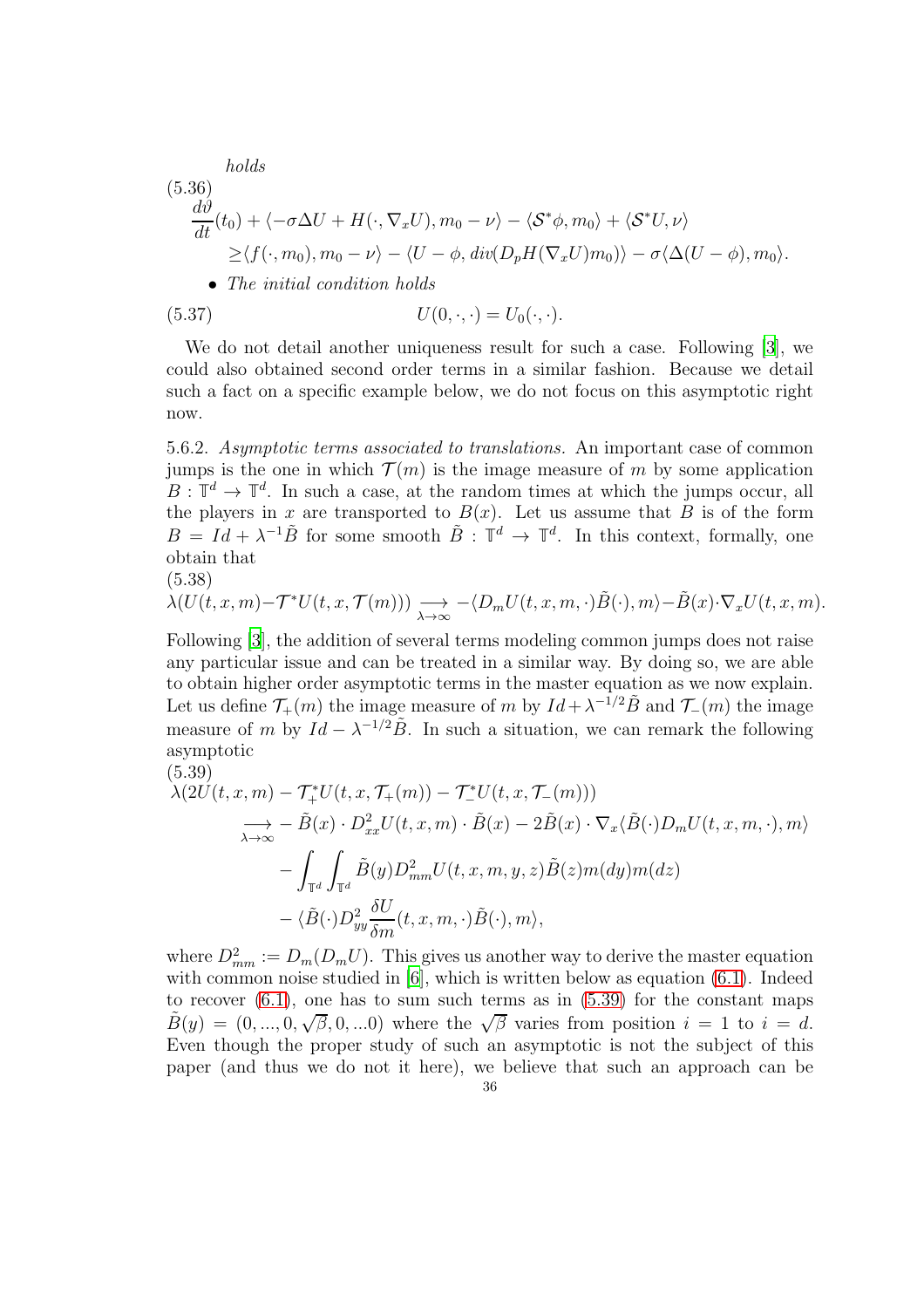<span id="page-36-0"></span>insightful in many ways for the study of [\(6.1\)](#page-36-1). Moreover this justifies in some sense the generality of the noise of the form of Section [5.3.](#page-27-0)

## 6. Master equations of second order

We now turn to the case of second order master equations such as the one studied in [\[6](#page-41-2)]. We are here interested in the equation (6.1)

<span id="page-36-1"></span>
$$
\partial_t U - (\sigma + \beta) \Delta U + H(x, \nabla_x U) - \left\langle \frac{\delta U}{\delta m}(x, m, \cdot), \text{div} \left( D_p H(\cdot, \nabla U(\cdot, m)) m \right) \right\rangle
$$

$$
- (\sigma + \beta) \left\langle \frac{\delta U}{\delta m}(x, m, \cdot), \Delta m \right\rangle + 2\beta \nabla_x \cdot \left\langle \frac{\delta U}{\delta m}(x, m, \cdot), \nabla m \right\rangle
$$

$$
- \beta \left\langle \nabla m \middle| \frac{\delta^2 U}{\delta m^2}(x, m, \cdot, \cdot) \middle| \nabla m \right\rangle = f(x, m),
$$

$$
U(0, x, m) = U_0(x, m).
$$

Let us precise that the last term of the left hand side of  $(6.1)$  is understood as  $-\beta \sum_{i=1}^d \langle \partial_i m | \frac{\delta^2 U}{\delta m^2}$  $\frac{\partial^2 U}{\partial m^2}|\partial_i m\rangle$ . As we did for [\(2.3\)](#page-7-1), we now state a uniqueness result for [\(6.1\)](#page-36-1) for which we give a different proof than in [\[6\]](#page-41-2), where it originates from.

Proposition 6.1. Under Hypothesis [1,](#page-8-2) there exists at most one classical solution *of*  $(6.1)$ .

*Proof.* Let us consider  $U$  and  $V$  two smooth solutions and define  $W$  by

(6.2) 
$$
W(t,\mu,\nu) = \langle U(t,\cdot,\mu) - V(t,\cdot,\nu), \mu - \nu \rangle.
$$

A simple computation yields that W is a solution of (6.3)

$$
\partial_t W - (\sigma + \beta) \langle \Delta_x (U - V) + H(\cdot, \nabla U) - H(\cdot, \nabla V), \mu - \nu \rangle \n- \langle \frac{\delta W}{\delta \mu} (\mu, \nu), \operatorname{div} (D_p H(\cdot, \nabla U(\cdot, \mu)) \mu) \rangle - \langle \frac{\delta W}{\delta \nu} (\mu, \nu), \operatorname{div} (D_p H(\cdot, \nabla V(\cdot, \nu)) \nu) \rangle \n- (\sigma + \beta) \langle \frac{\delta W}{\delta \mu} (\mu, \nu), \Delta \mu \rangle - (\sigma + \beta) \langle \frac{\delta W}{\delta \nu} (\mu, \nu), \Delta \nu \rangle \n- \beta \langle \langle \nabla \mu | \frac{\delta^2 W}{\delta \mu^2} (\mu, \nu, \cdot, \cdot) | \nabla \mu \rangle + \langle \nabla \nu | \frac{\delta^2 W}{\delta \nu^2} (\mu, \nu, \cdot, \cdot) | \nabla \nu \rangle - 2 \langle \nabla \nu | \frac{\delta^2 W}{\delta \mu \delta \nu} (\mu, \nu, \cdot, \cdot) | \nabla \mu \rangle \rangle \n= \langle f(\cdot, \mu) - f(\cdot, \nu), \mu - \nu \rangle - \langle U(\cdot, \mu) - V(\cdot, \nu), \operatorname{div} (D_p H(\cdot, \nabla U(\cdot, \mu)) \mu) \rangle \n- \langle V(\cdot, \nu) - U(\cdot, \mu), \operatorname{div} (D_p H(\cdot, \nabla V(\cdot, \nu)) \nu) \rangle - (\sigma + \beta) \langle \Delta_x (U - V), \mu - \nu \rangle.
$$

Once again, using the monotonicity of  $f$  and the convexity of  $H$ , we obtain that the right hand side of the previous equation is non-negative. Using a maximum principle like result (that we do not detail here), we deduce that  $W$  is a nonnegative function, from which the required result easily follows, as in the case without common noise. Let us briefly observe the, maybe, easiest way to obtain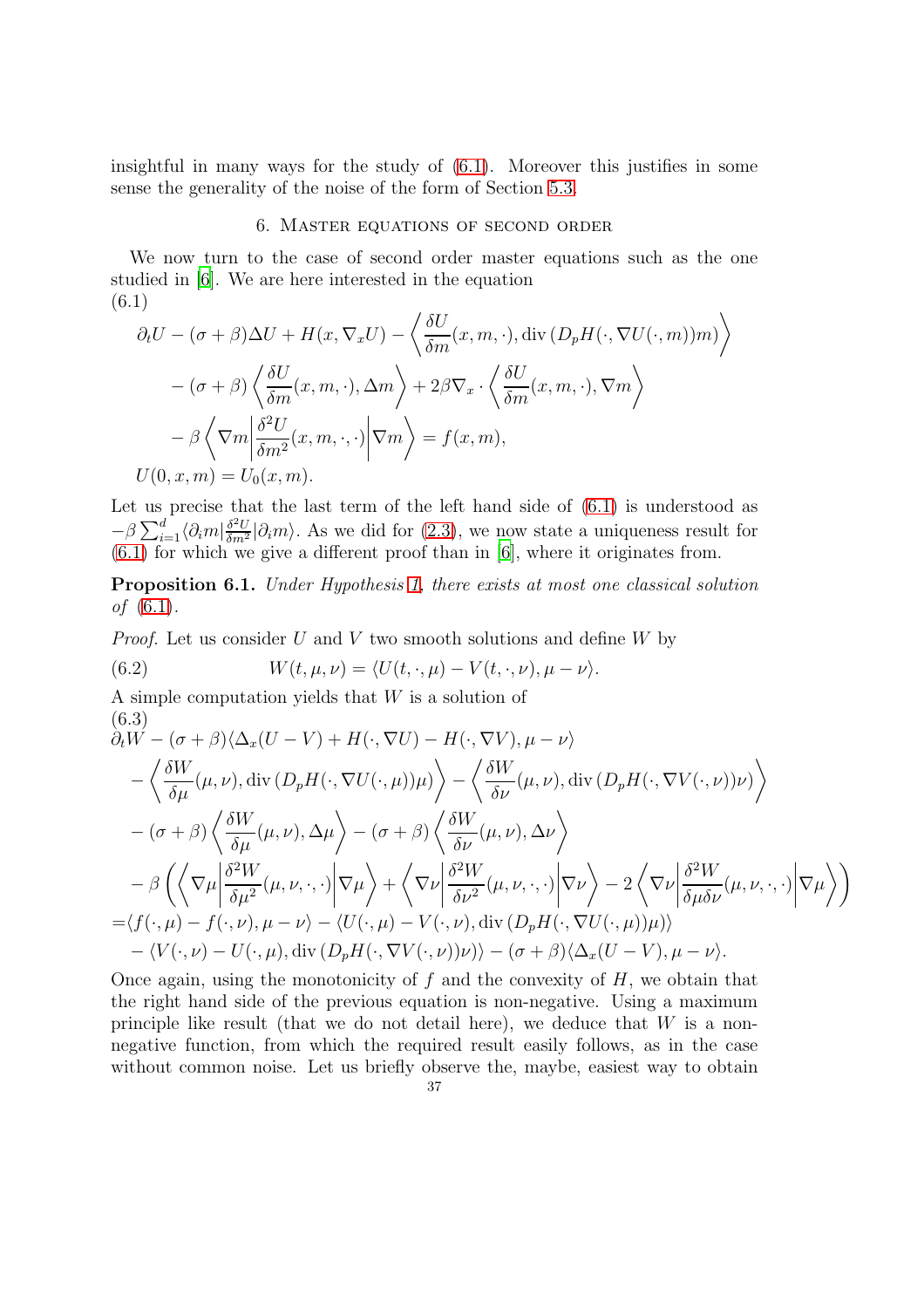that the particular structure of the terms in  $\beta$  indeed behaves as an elliptic term, which yields maximum principle like result : Those terms can be obtained from common jumps which satisfy such elliptic property. Indeed, following exactly what we did in section [5.6.2,](#page-35-1) we observe that the terms in  $\beta$  are the limits of terms arising from jumps which verify the property that they are non-negative at a point of minimum of  $W$ . Because we assumed that  $W$  is smooth, the passage to the limit of section [5.6.2](#page-35-1) is here correct and thus an elliptic property is proved.

 $\Box$ 

Observing the similarity between this equation and the first order one [\(2.3\)](#page-7-1), it is very tempting to formulate an adaptation of the definitions of monotone solutions we gave earlier. Two main difficulties arise at this point. The first one has to do with the fact that  $(6.1)$  is of second order in the measure argument. As monotone solutions are reminiscent of viscosity solutions, similar technical difficulties naturally arise, we refer to [\[12](#page-42-10)] for more details on viscosity solutions of second order equations in a finite dimensional setting. The second difficulty has to do with the precise nature of [\(6.1\)](#page-36-1). More or less, the definition of monotone solution we give consists in reformulating that  $W : (t, \mu) \to \langle U(t, \mu) - \phi, \mu - \nu \rangle$  is a sort of super solution of a certain PDE. The problem is here that in this second order case, the PDE satisfied by W cannot be expressed solely in terms of W and its derivatives, there is a term which involves directly the first order derivative of U which cannot be rewritten with W. Indeed, if  $U$  solves  $(6.1)$  then W defined above for  $\phi \in \mathcal{C}^2$ ,  $\nu \in \mathcal{P}(\mathbb{T}^d)$  satisfies (6.4)

$$
\partial_t W + \langle -(\sigma + \beta) \Delta U + H(\cdot, \nabla_x U) - f(\mu), \mu - \nu \rangle - \langle \frac{\delta W}{\delta \mu}, \text{div}(D_p H(\cdot, \nabla U)\mu) \rangle
$$
  
+ 
$$
\langle U - \phi, \text{div}(D_p H(\cdot, \nabla U)\mu) \rangle - (\sigma + \beta) \langle \frac{\delta W}{\delta \mu}, \Delta \mu \rangle + (\sigma + \beta) \langle U - \phi, \Delta \mu \rangle
$$
  
+ 
$$
2\beta \langle \nabla \nu \left| \frac{\delta U}{\delta m}(\cdot, \mu, \cdot) \right| \nabla \mu \rangle - \beta \langle \nabla \mu \left| \frac{\delta^2 W}{\delta \mu^2}(\cdot, \cdot) \right| \nabla \mu \rangle = 0.
$$

A way to define monotone solutions could be to ask W to be a super solution of this equation. If we do so, the previous proof is still valid, at least formally. The challenge here is that the second to last term cannot be written without using derivative (with respect to the measure variable) of U. This difficulty could be overcome by asking the couple  $(U, W)$  to be a super solution of this equation. This idea is probably the most general one, for instance in the finite state space case, it is immediate to verify that it yields uniqueness of solutions by proving the non-negativity of  $\langle U - V, \mu - \nu \rangle$  for U and V two monotone solutions, using the techniques of [\[12](#page-42-10)]. However, because the technical difficulties usually arising from viscosity solutions of second order are much more difficult to treat in this infinite dimensional setting we focus on a regime which is more regular than the 38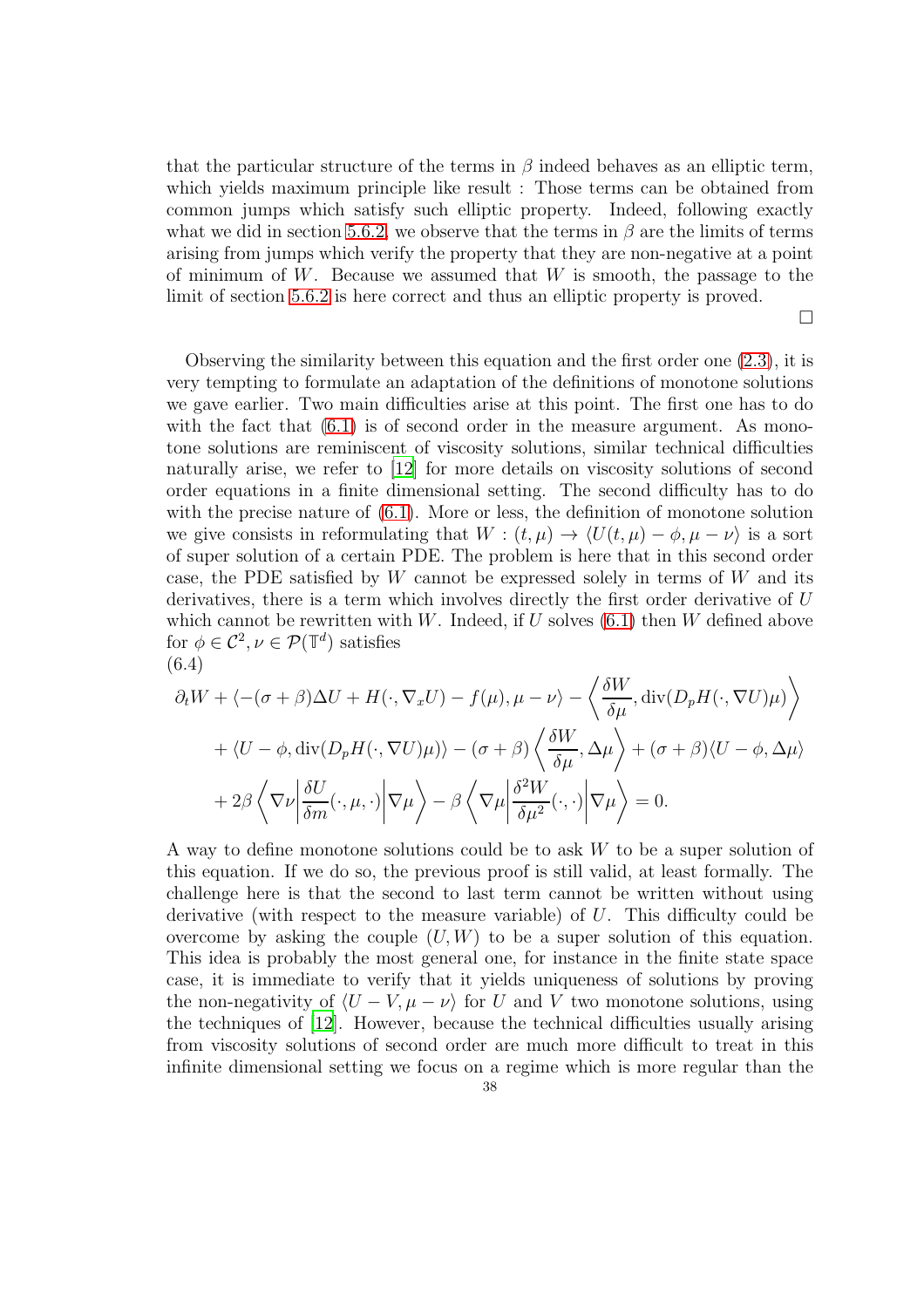one we adopted up to this point. Formally we restrict ourselves to  $\mathcal{C}^1$  solution in the measure argument and we use the limit [\(5.39\)](#page-35-0) to express the second order derivatives. This discussion leads us to the following definition.

<span id="page-38-0"></span>**Definition 6.1.** A function U in  $\mathcal{B}_t$ , which is derivable with respect to the measure variable at every point, is a monotone solution of [\(6.1\)](#page-36-1) if

• for any  $C^2$  functions  $\phi : \mathbb{T}^d \to \mathbb{R}, \vartheta : (0, \infty) \to \mathbb{R}$ , for any measure  $\nu \in \mathbb{R}$  $\mathcal{M}(\mathbb{T}^d)$ , and  $(t_0, m_0)$  point of strict minimum of the function W defined by  $(t, m) \rightarrow \langle U(t, \cdot, m) - \phi, m - \nu \rangle - \vartheta(t)$  the following holds

(6.5)  
\n
$$
\frac{d\vartheta}{dt}(t_0) + \langle -\sigma \Delta U + H(\cdot, \nabla_x U), m_0 - \nu \rangle + 2\beta \langle \nabla \nu \left| \frac{\delta U}{\delta m}(\cdot, \mu, \cdot) \right| \nabla \mu \rangle
$$
\n
$$
+ \beta \liminf_{h \to 0} \sum_{i=1}^d h^{-2} (2W(t_0, m_0) - W(t_0, T_{+i}^h m_0) - W(t_0, T_{-i}^h m_0))
$$
\n
$$
\geq \langle f(\cdot, m_0), m_0 - \nu \rangle - \langle U - \phi, \operatorname{div}(D_p H(\nabla_x U) m_0) \rangle - \sigma \langle \Delta (U - \phi), m_0 \rangle.
$$
\n• The initial condition holds

(6.6) 
$$
U(0,\cdot,\cdot)=U_0(\cdot,\cdot).
$$

In the previous definition, we used the notation

(6.7) 
$$
\forall 1 \leq i \leq d, m \in \mathcal{P}(\mathbb{T}^d), T^h_{\pm i}m = (Id \pm he_i)_{\#}m,
$$

where for  $1 \leq i \leq d$ ,  $e_i = (0, ..., 1, ..., 0)$  and the sole 1 is in position *i*. For this notion of solution, we can establish the following result of uniqueness

**Theorem 6.1.** Under Hypothesis [1,](#page-8-2) two monotone solutions of  $(6.1)$  in the sense of Definition [6.1](#page-38-0) only differ by a function  $c : [0, \infty) \times \mathcal{P}(\mathbb{T}^d) \to \mathbb{R}$ . If such a solution U exists, then  $U(t)$  is monotone for all time  $t \geq 0$ . If, in addition, Hypothesis [2](#page-13-1) is satisfied, then there is at most one monotone solution of [\(6.1\)](#page-36-1).

*Proof.* Let us consider U and V two solutions, and define  $W$  by

(6.8) 
$$
W(t,s,\mu,\nu) = \langle U(t,\cdot,\mu) - V(s,\cdot,\nu), \mu - \nu \rangle.
$$

We want to show that  $W(t, t, \cdot, \cdot) \geq 0$  for all  $t \geq 0$ . Once again we argue by contradiction. Hence, we assume that there exists  $t_*, \delta, \bar{\epsilon} > 0$ , such that for all  $\epsilon \in (0, \bar{\epsilon}), \alpha > 0, \phi, \psi \in \mathcal{C}^2$  such that  $\|\phi\|_2 + \|\psi\|_2 \leq \epsilon$  and  $\gamma_1, \gamma_2 \in (\frac{\bar{\epsilon}}{2})$  $\frac{\bar{\epsilon}}{2}, \bar{\epsilon}),$ (6.9)

$$
\inf_{t,s\in[0,t_*],\mu,\nu\in\mathcal{P}(\mathbb{T}^d)}\left\{W(t,s,\mu,\nu)+\langle\phi,\mu\rangle+\langle\psi,\nu\rangle+\frac{1}{2\alpha}(t-s)^2+\gamma_1t+\gamma_2s\right\}\leq-\delta.
$$

From Lemma [2.1,](#page-11-1) we know that there exists (for any value of  $\alpha$ )  $\phi$ ,  $\psi$ ,  $\gamma_1$  and  $\gamma_2$ such that  $(t, s, \mu, \nu) \rightarrow W(t, s, \mu, \nu) + \langle \phi, \mu \rangle + \langle \psi, \nu \rangle + \frac{1}{2c}$  $\frac{1}{2\alpha}(t-s)^2 + \gamma_1 t + \gamma_2 s$  has a strict minimum on  $[0, t_*]^2 \times \mathcal{P}(\mathbb{T}^d)^2$  at  $(t_0, s_0, \mu_0, s_0)$ .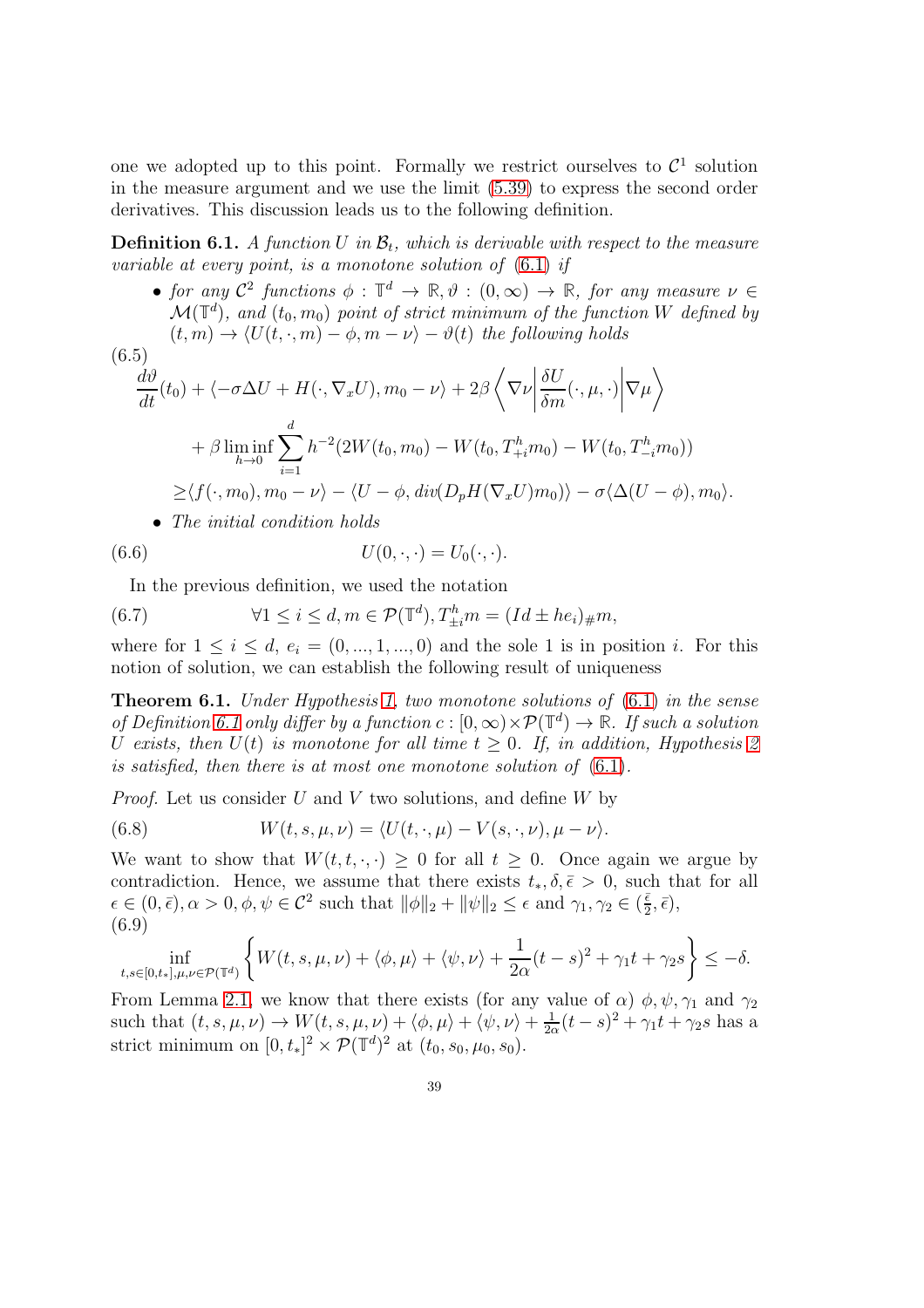We now assume that  $t_0, s_0 > 0$  (the case in which one of the two is zero is treated exactly as in Theorem [3.2\)](#page-17-1). Let us now remark the following (6.10)

$$
0 \geq \liminf_{h \to 0} \sum_{i=1}^{d} h^{-2} (2W(t_0, s_0, \mu_0, \nu_0) - W(t_0, s_0, T_{+i}^h \mu_0, T_{+i}^h \nu_0) - W(t_0, w_0, T_{-i}^h \mu_0, T_{-i}^h \nu_0))
$$
  
\n
$$
= \liminf_{h \to 0} \sum_{i=1}^{d} h^{-2} (2W(t_0, s_0, \mu_0, \nu_0) - W(t_0, s_0, T_{+i}^h \mu_0, \nu_0) - W(t_0, w_0, T_{-i}^h \mu_0, \nu_0))
$$
  
\n
$$
+ \liminf_{h \to 0} \sum_{i=1}^{d} h^{-2} (2W(t_0, s_0, \mu_0, \nu_0) - W(t_0, s_0, \mu_0, T_{+i}^h \nu_0) - W(t_0, w_0, \mu_0, T_{-i}^h \nu_0))
$$
  
\n
$$
+ 2\beta \left( \left\langle \nabla \nu_0 \left| \frac{\delta U}{\delta m}(\cdot, \mu_0, \cdot) \right| \nabla \mu_0 \right\rangle + \left\langle \nabla \mu_0 \left| \frac{\delta V}{\delta m}(\cdot, \nu_0, \cdot) \right| \nabla \nu_0 \right\rangle \right)
$$

Using the definition of monotone solutions of both  $U$  and  $V$ , we then arrive at a contradiction following the same argument as in the proof of Theorem [3.2.](#page-17-1) The proof of the second part of the claim can also be established by following the same argument of the proof of Theorem [3.2,](#page-17-1) namely by choosing the measure  $\rho$  as the Lebesgue measure on the Torus  $\mathbb{T}^d$  (using the same notation as the aforementioned  $\Box$ 

**Remark 6.1.** Let us insist on the fact that for two smooth functions  $U, V : \mathbb{T}^d \times \mathbb{T}^d$  $\mathcal{P}(\mathbb{T}^d) \to \mathbb{R}$ , the crossed derivative of  $W(\mu, \nu) = \langle U(\mu) - V(\nu), \mu - \nu \rangle$  is given, up to a constant, by

(6.11) 
$$
\forall x, y \in \mathbb{T}^d, \frac{\delta^2 W}{\delta \mu \delta \nu}(\mu, \nu, x, y) = \frac{\delta U}{\delta m}(\mu, y, x) + \frac{\delta V}{\delta m}(\nu, x, y).
$$

**Remark 6.2.** If we were to work in an Hilbert space, then an analogous of Theorem 3.2 in [\[12](#page-42-10)] could probably have been established using the properties of semi convex functions in Hilbert space such as in [\[18](#page-42-11)], then allowing us to use a weaker notion of solutions.

Let us remark that following Section [4,](#page-19-0) we can obtain a result of existence of monotone solutions of  $(6.1)$  by weakening the assumptions of Theorem 2.11 in  $[6]$ . As the approach is very similar to the one of Section [4,](#page-19-0) we only state the following without a demonstration.

Theorem 6.2. Assume that the assumptions of Theorem [2.1](#page-9-2) hold and that f and  $U_0$  can be approximated uniformly by functions  $f_n$  and  $U_{0,n}$  satisfying for some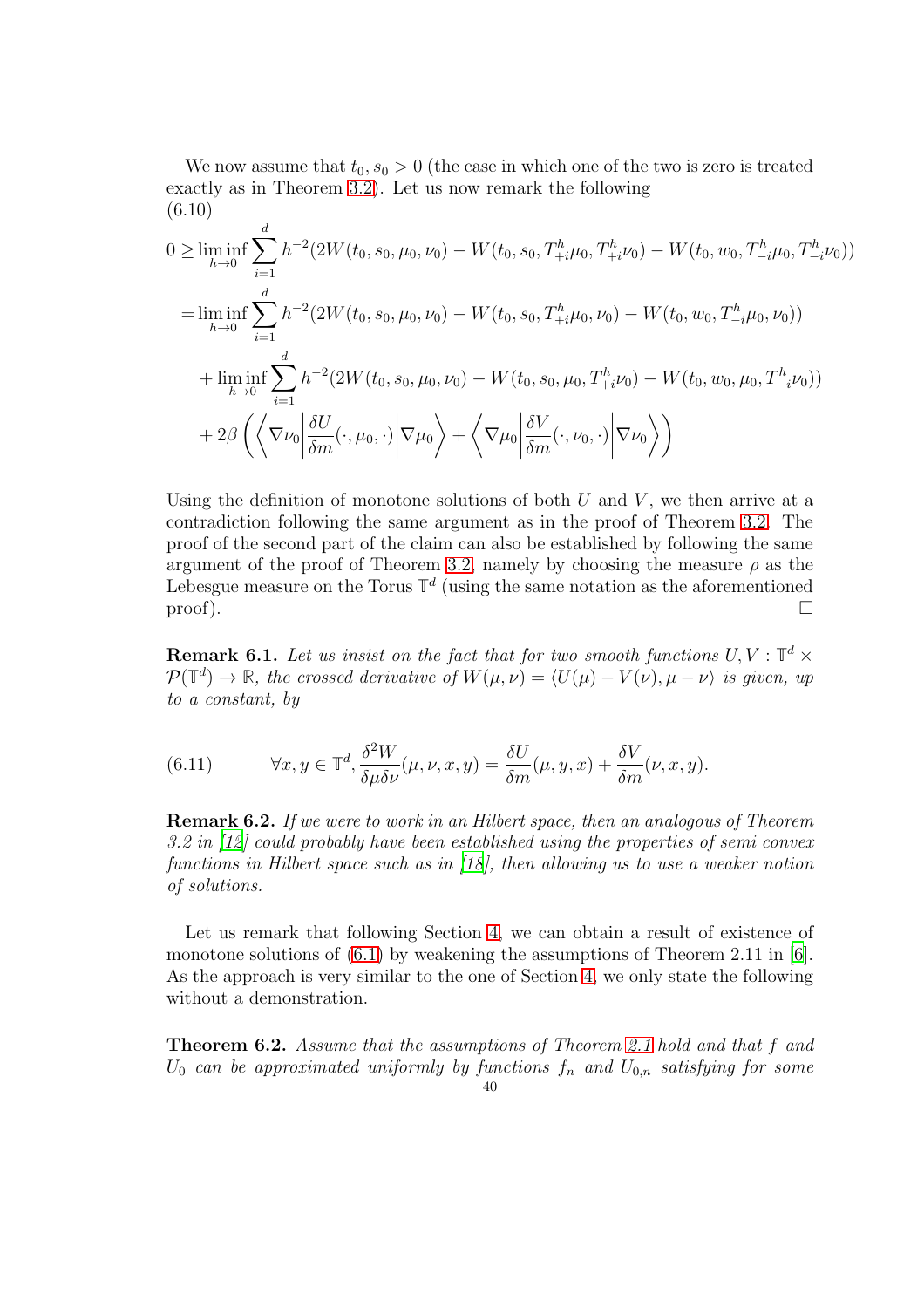$$
C_n > 0
$$
\n(6.12)\n
$$
\sup_{m \in \mathcal{P}(\mathbb{T}^d)} \left( \|f(\cdot, m)\|_{2+\alpha} + \left\|\frac{\delta f(\cdot, m, \cdot)}{\delta m}\right\|_{(2+\alpha, 2+\alpha)} + \left\|\frac{\delta^2 f(\cdot, m, \cdot, \cdot)}{\delta m^2}\right\|_{(2+\alpha, 2+\alpha, 2+\alpha)}\right)
$$
\n
$$
+ Lip_{2+\alpha} \left(\frac{\delta^2 f}{\delta m^2}\right) \leq C_n.
$$
\n(6.13)\n
$$
\sup_{m \in \mathcal{P}(\mathbb{T}^d)} \left( \|U_0(\cdot, m)\|_{3+\alpha} + \left\|\frac{\delta U_0(\cdot, m, \cdot)}{\delta m}\right\|_{(3+\alpha, 3+\alpha)} + \left\|\frac{\delta^2 U_0(\cdot, m, \cdot, \cdot)}{\delta m^2}\right\|_{(3+\alpha, 3+\alpha, 3+\alpha)}\right)
$$
\n
$$
+ Lip_{3+\alpha} \left(\frac{\delta^2 U_0}{\delta m^2}\right) \leq C_n.
$$

Then there exists a monotone solution of [6.1](#page-36-1) in the sense of Definition [6.1.](#page-38-0)

Remark 6.3. As the second order terms in [\(6.1\)](#page-36-1) can be seen as limits of common jumps for jump operators which are non expansive in  $L^2(\mathbb{T}^d)$  (they are translations), let us remark that the a priori estimate established in Proposition [5.1](#page-30-0) is also valid for  $(6.1)$ . This could have been observed by applying directly the same technique as in the proof of Proposition [5.1](#page-30-0) on [\(6.1\)](#page-36-1).

#### 7. Conclusion and future perspectives

<span id="page-40-0"></span>We have presented a notion of solution for MFG master equations which allows us to work with solutions which are merely continuous for first order equations and only one time differentiable for second order equations (each time with respect to the measure argument). This notion is built to enjoy nice uniqueness properties but it also verifies strong stability properties. Even though we do not treat exhaustively the question of existence, the stability properties is of course helpful to establish such results. Let us mention that the generalization of our results to master equation which do not model exactly MFG but which have a monotone structure (such as in [\[21\]](#page-42-12) in the continuous setting) is of course immediate following [\[2](#page-41-1)] modulo some technical assumptions on the non-linearities. The extension to master equations on  $\mathcal{M}_+(\mathbb{T}^d) := \{ m \in \mathcal{M}(\mathbb{T}^d) | m \geq 0 \}$  is also straightforward.

At this point, we believe worth mentioning several extensions or future directions to explore, that we believe to be meaningful. Perhaps the most important one concerns the extension of monotone solutions of second order to merely continuous functions of the measure argument. In this setting, such an improvement should probably pass by a better understanding of the derivatives of functions on  $\mathcal{P}(\mathbb{T}^d)$ , in order to establish an analogous of Theorem 3.2 in [\[12\]](#page-42-10). Another interesting extension is the adaptation of the previous results to MFG of optimal stopping or other singular controls, as it has been done in [\[2](#page-41-1)] in the finite state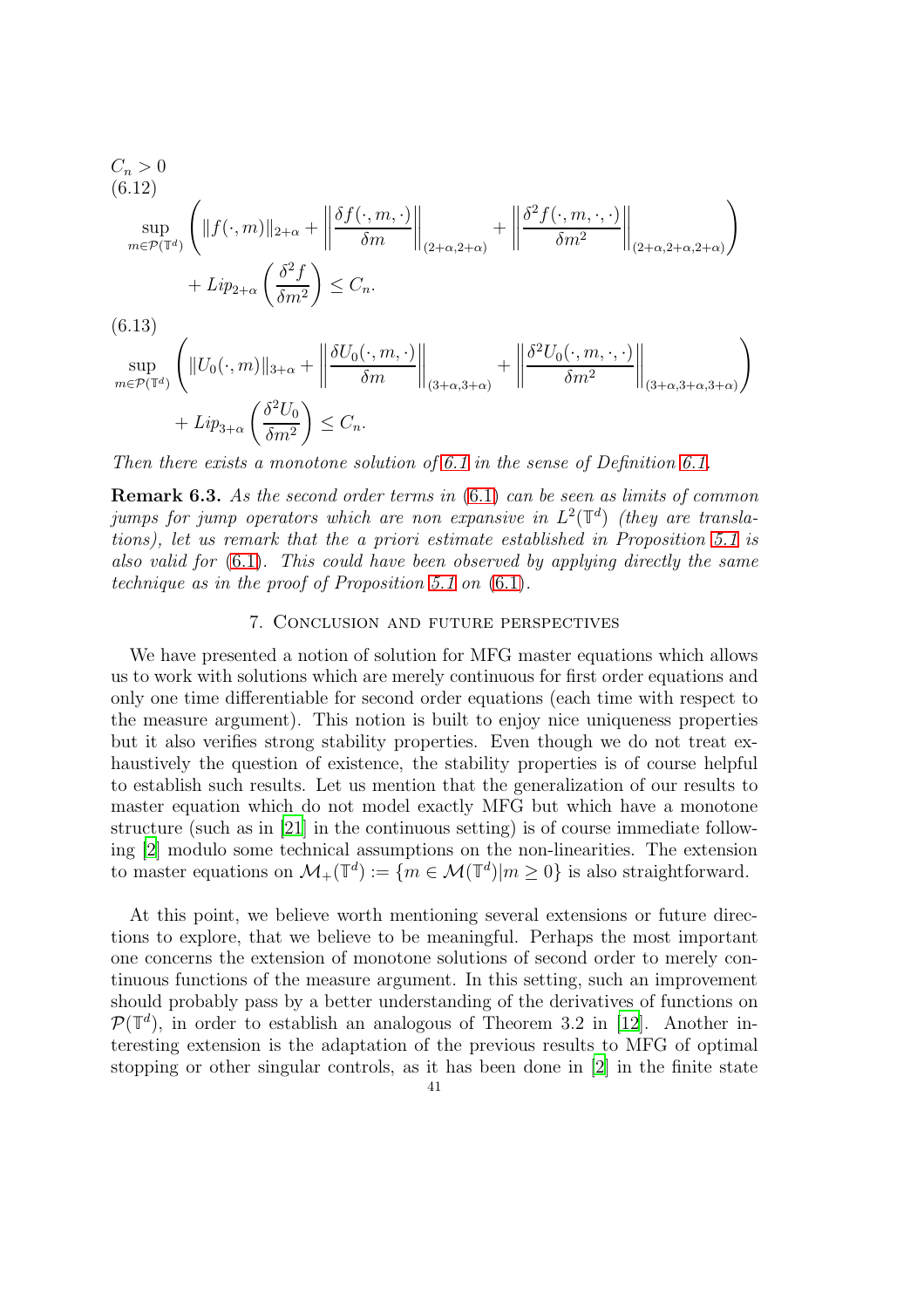space case. For such problems, a uniqueness result for monotone solutions of the master equation (which is now posed on the set of non-negative measure and not on the set of probability measures) follows quite immediately from the the present study, using a similar formulation such as in [\[2\]](#page-41-1). However, existence questions require key estimates which have not been proven at the moment.

Other extensions of this work include the study of problems on more general domain than the Torus, thus involving boundary conditions, as well as numerical methods to approximate monotone solutions.

#### <span id="page-41-0"></span>**REFERENCES**

- <span id="page-41-10"></span>[1] Charles Bertucci. Optimal stopping in mean field games, an obstacle problem approach. Journal de Mathématiques Pures et Appliquées, 120:165–194, 2018.
- <span id="page-41-1"></span>[2] Charles Bertucci. Monotone solutions for mean field games master equations: finite state space and optimal stopping. Journal de l'École polytechnique — Mathématiques, 8:1099-1132, 2021.
- <span id="page-41-4"></span>[3] Charles Bertucci, Jean-Michel Lasry, and Pierre-Louis Lions. Some remarks on mean field games. Communications in Partial Differential Equations, 44 (3):205–227, 2019.
- <span id="page-41-5"></span>[4] Charles Bertucci, Jean-Michel Lasry, and Pierre-Louis Lions. Master equation for the finite state space planning problem. to appear in Archive for Rational Mechanics and Analysis, 2021.
- <span id="page-41-9"></span>[5] Pierre Cardaliaguet and Panagiotis Souganidis. On first order mean field game systems with a common noise. arXiv preprint arXiv:2009.12134, 2020.
- <span id="page-41-2"></span>[6] Pierre Cardaliaguet, François Delarue, Jean-Michel Lasry, and Pierre-Louis Lions. The Master Equation and the Convergence Problem in Mean Field Games:(AMS-201), volume 201. Princeton University Press, 2019.
- <span id="page-41-8"></span>[7] René Carmona, François Delarue, Daniel Lacker, et al. Mean field games with common noise. Annals of Probability, 44(6):3740–3803, 2016.
- <span id="page-41-3"></span>[8] René Carmona, François Delarue, et al. *Probabilistic Theory of Mean Field* Games with Applications I-II. Springer, 2018.
- <span id="page-41-7"></span>[9] Alekos Cecchin and François Delarue. Selection by vanishing common noise for potential finite state mean field games.  $arXiv$  preprint  $arXiv:2005.12153$ , 2020.
- <span id="page-41-6"></span>[10] Alekos Cecchin, Paolo Dai Pra, Markus Fischer, and Guglielmo Pelino. On the convergence problem in mean field games: a two state model without uniqueness. SIAM Journal on Control and Optimization, 57(4):2443–2466, 2019.
- <span id="page-41-11"></span>[11] Michael G Crandall and Pierre-Louis Lions. Viscosity solutions of hamiltonjacobi equations. Transactions of the American mathematical society,  $277(1)$ : 1–42, 1983.